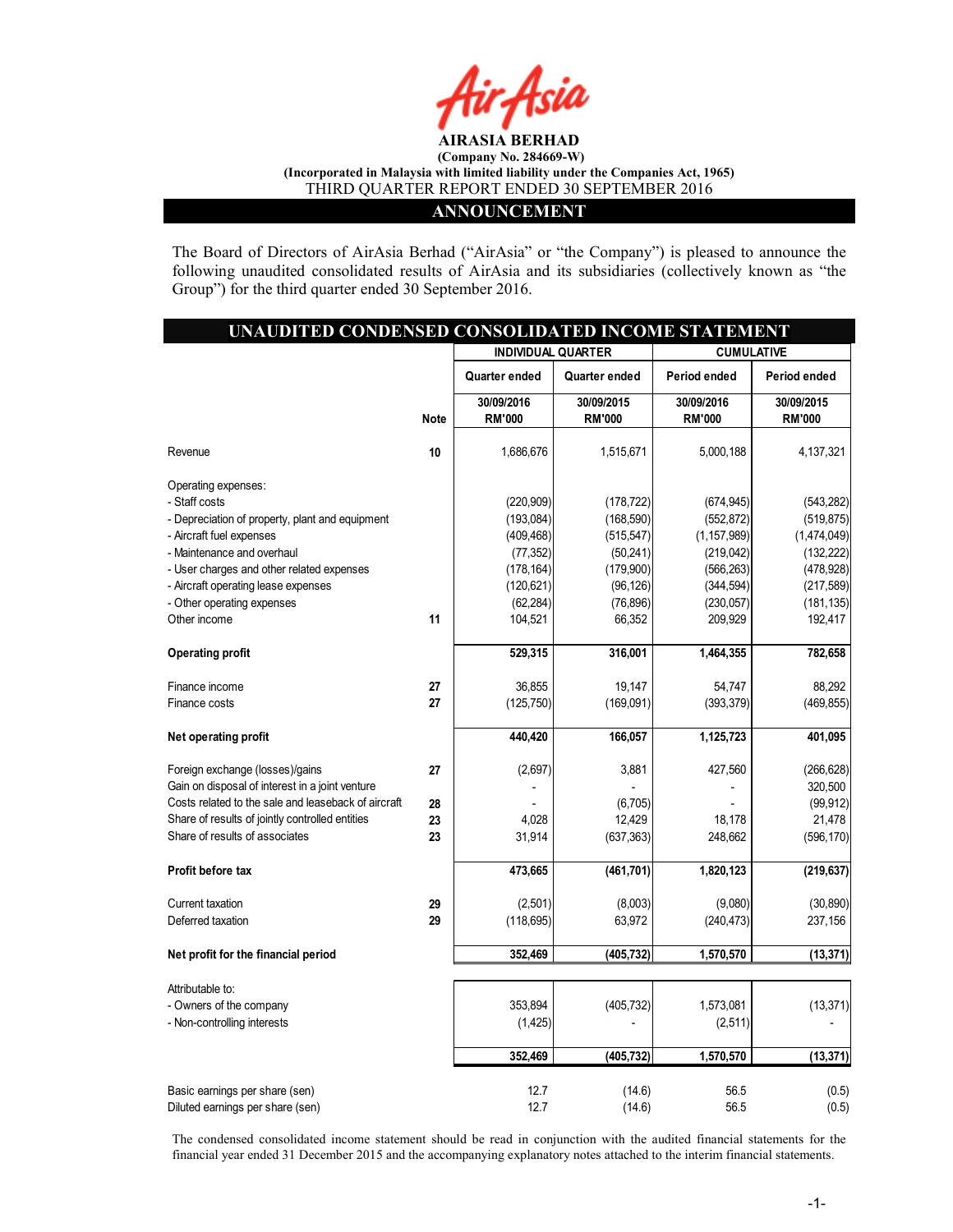Air Asia

### UNAUDITED CONDENSED CONSOLIDATED STATEMENT OF COMPREHENSIVE INCOME

|                                                         |             | <b>INDIVIDUAL QUARTER</b>   |                             | <b>CUMULATIVE</b>           |                             |
|---------------------------------------------------------|-------------|-----------------------------|-----------------------------|-----------------------------|-----------------------------|
|                                                         |             | Quarter ended               | Quarter ended               | Period ended                | Period ended                |
|                                                         | <b>Note</b> | 30/09/2016<br><b>RM'000</b> | 30/09/2015<br><b>RM'000</b> | 30/09/2016<br><b>RM'000</b> | 30/09/2015<br><b>RM'000</b> |
| Net profit/(loss) for the financial period              |             | 352,469                     | (405, 732)                  | 1,570,570                   | (13, 371)                   |
| Other comprehensive income/(loss)                       |             |                             |                             |                             |                             |
| Available-for-sale financial assets<br>Cash flow hedges | 12          | 28,858<br>(8,959)           | (43, 448)<br>(535, 516)     | 155,766<br>(96, 550)        | (193, 918)<br>(450, 692)    |
| Foreign currency translation differences                |             | 5,173                       | 17,262                      | (1,851)                     | 7,838                       |
| Total comprehensive income/(loss)<br>for the period     |             | 377,541                     | (967, 434)                  | 1,627,935                   | (650, 143)                  |
| Total comprehensive income/(loss) attributable to:      |             |                             |                             |                             |                             |
| Owners of the Company<br>Non-controlling interests      |             | 378,966<br>(1,424)          | (967, 434)                  | 1,630,447<br>(2,511)        | (650, 143)                  |
|                                                         |             | 377,541                     | (967, 434)                  | 1,627,935                   | (650, 143)                  |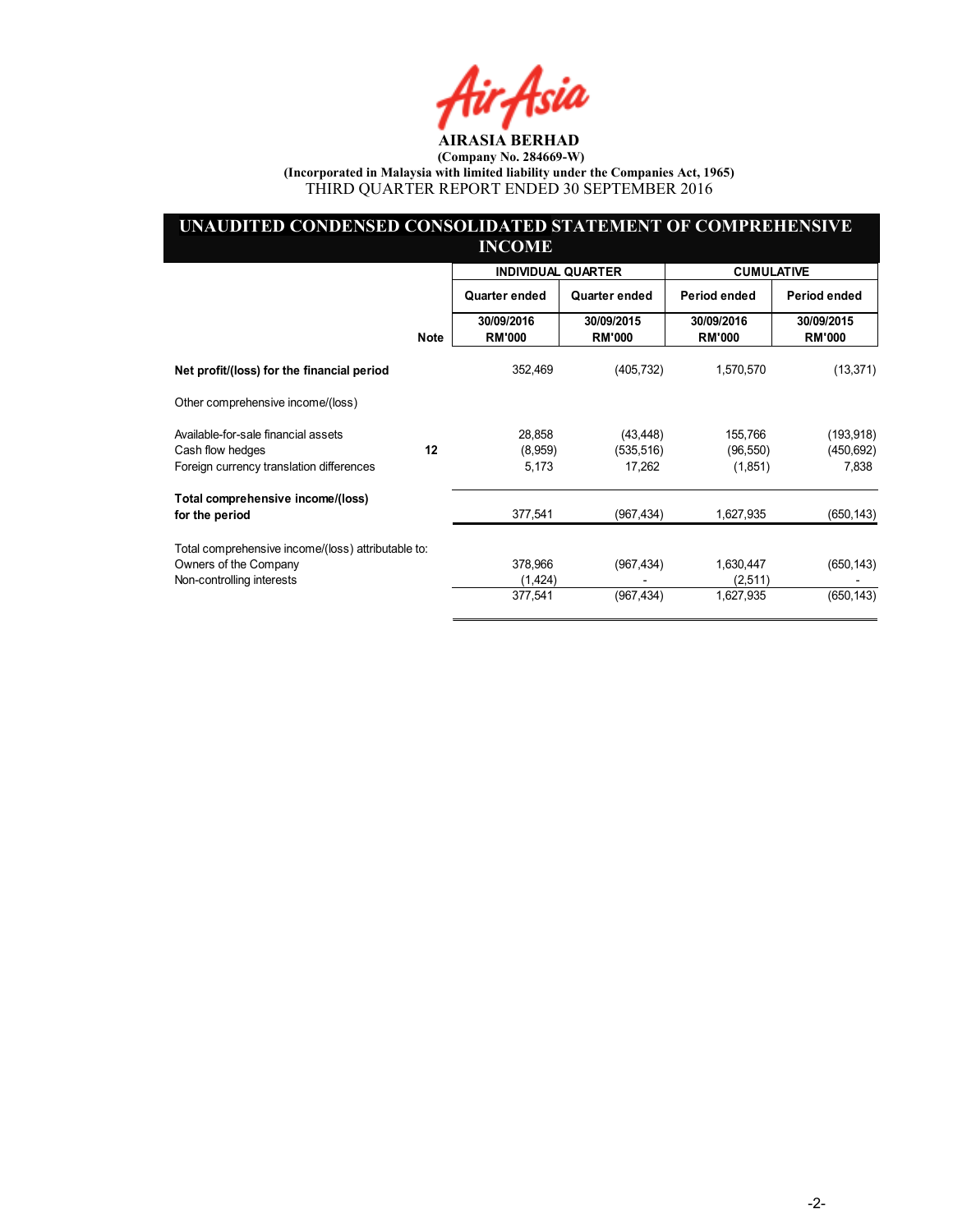Air Asia

| UNAUDITED CONDENSED CONSOLIDATED CASH FLOW STATEMENTS                         |                             |                             |
|-------------------------------------------------------------------------------|-----------------------------|-----------------------------|
|                                                                               | <b>PERIOD ENDED</b>         | <b>PERIOD ENDED</b>         |
|                                                                               | 30/09/2016<br><b>RM'000</b> | 30/09/2015<br><b>RM'000</b> |
| <b>CASH FLOWS FROM OPERATING ACTIVITIES</b>                                   |                             |                             |
| Profit/(loss) before taxation                                                 | 1,820,123                   | (219, 637)                  |
| Adjustments:                                                                  |                             |                             |
| Property, plant and equipment                                                 |                             |                             |
| - Depreciation<br>- Gain on disposal                                          | 552,872<br>(93, 421)        | 519,875<br>612              |
| Impairment of property, plant and equipment                                   | 11,659                      |                             |
| Fair value gain on derivative financial intruments                            | (67, 796)                   | (1,320,544)                 |
| Share of results of joint ventures                                            | (18, 178)                   | (21, 478)                   |
| Share of results of associates                                                | (248, 662)                  | 600,080                     |
| Gain on disposal of interest in a joint venture                               |                             | (320, 500)                  |
| Net unrealised foreign exchange (gain)/loss<br>Interest expense               | (359, 763)                  | 2,162,308<br>469,855        |
| Costs related to the sale and leaseback of aircraft                           | 393,379                     | 99,912                      |
| Interest income                                                               | (54, 747)                   | (88, 292)                   |
|                                                                               | 1,935,466                   | 1,882,191                   |
| Changes in working capital                                                    |                             |                             |
| Inventories                                                                   | (18, 732)                   | (23, 276)                   |
| Receivables and prepayments                                                   | (254, 259)                  | (208, 011)                  |
| Trade and other payables<br>Intercompany balances                             | (4,985)<br>(250, 970)       | 932,401<br>(207, 186)       |
| <b>Cash generated from operations</b>                                         | 1,406,520                   | 2,376,119                   |
|                                                                               |                             |                             |
| Interest paid                                                                 | (348, 965)                  | (396, 114)                  |
| Interest received                                                             | 37,272                      | 79,787                      |
| Tax paid                                                                      | (14, 782)                   | (12,077)                    |
| Net cash generated from operating activities                                  | 1,080,045                   | 2,047,715                   |
| <b>CASH FLOWS FROM INVESTING ACTIVITIES</b>                                   |                             |                             |
| Property, plant and equipment                                                 |                             |                             |
| - Additions                                                                   | (503, 115)                  | (181, 474)                  |
| - Proceeds from disposal                                                      | 702,080                     | 1,137,165                   |
| Investment in associates<br>Investment in available for sale financial assets | (124, 491)                  | (713, 710)                  |
| Proceeds from disposal of interest in a joint venture                         |                             | (53, 811)<br>347,044        |
| Loan repayments received from associates                                      | 73,391                      | 70,212                      |
| Acquisition of a subsidiary company                                           | (101,500)                   |                             |
| Net cash generated from investing activities                                  | 46,365                      | 605,426                     |
|                                                                               |                             |                             |
| <b>CASH FLOWS FROM FINANCING FACILITIES</b>                                   |                             |                             |
| Dividend paid                                                                 | (111, 315)                  | (83, 489)                   |
| Buy-back of shares<br>Proceeds from borrowings                                | (160)<br>196,930            | 433,398                     |
| Repayment of borrowings                                                       | (2, 141, 490)               | (2, 199, 117)               |
| Net cash used in financing activities                                         | (2,056,035)                 | (1,849,208)                 |
|                                                                               |                             |                             |
| <b>NET (DECREASE)/INCREASE FOR THE</b>                                        |                             |                             |
| <b>FINANCIAL PERIOD</b>                                                       | (929, 625)                  | 803,933                     |
| CASH AND CASH EQUIVALENTS AT BEGINNING                                        |                             |                             |
| OF THE FINANCIAL PERIOD                                                       | 2,426,696                   | 1,337,849                   |
| <b>CURRENCY TRANSLATION DIFFERENCES</b>                                       | 36,520                      | 258,676                     |
| CASH AND CASH EQUIVALENTS AT END OF                                           |                             |                             |
| <b>FINANCIAL PERIOD*</b>                                                      | 1,533,591                   | 2,400,458                   |

\* Included within the balance at end of the financial period is an amount RM420.3 million restricted cash pledged as securities for banking facilities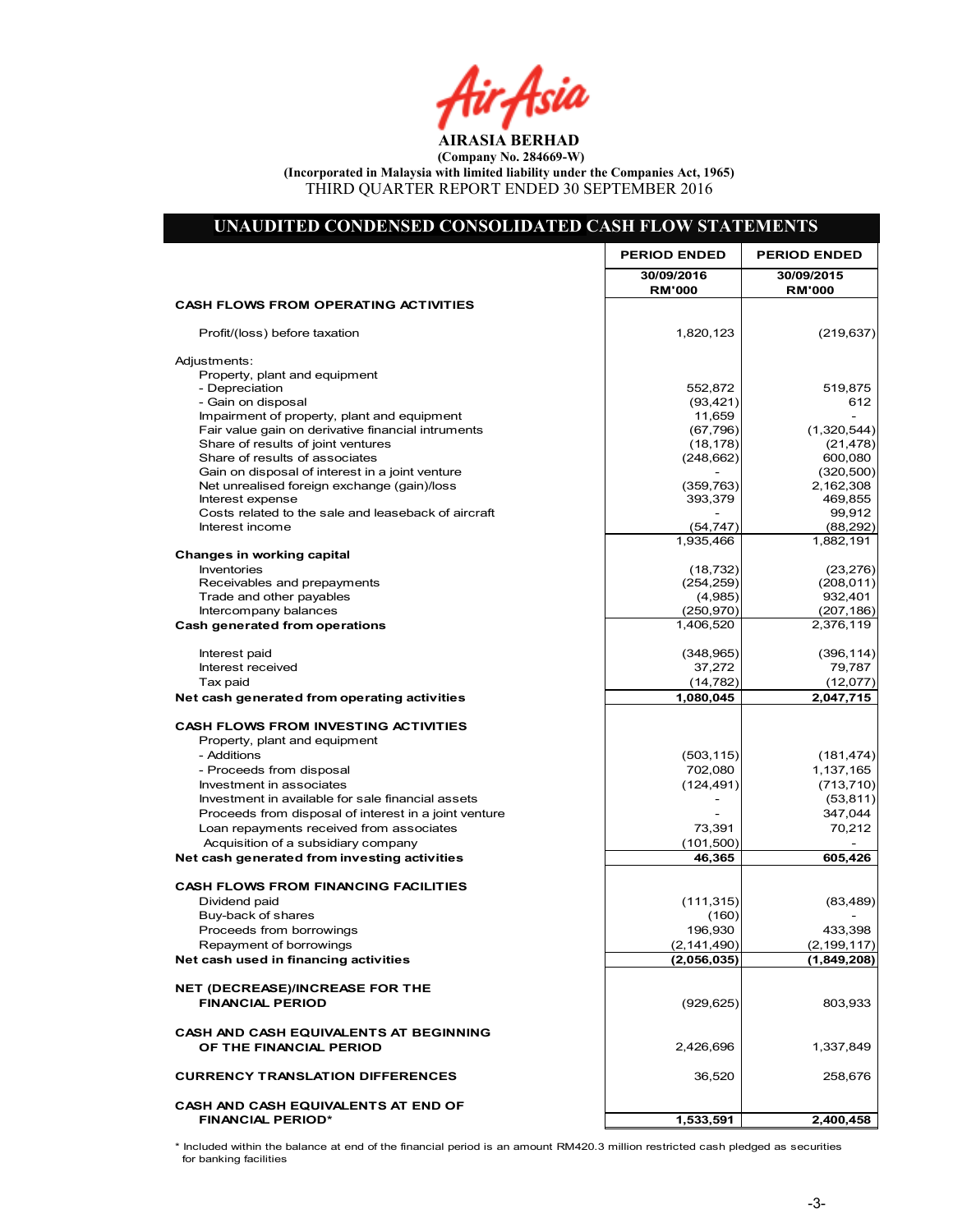Air Asia

### UNAUDITED CONDENSED CONSOLIDATED STATEMENT OF FINANCIAL POSITION

|                                                       |             | AS AT                       | <b>AS AT</b>                |
|-------------------------------------------------------|-------------|-----------------------------|-----------------------------|
|                                                       |             |                             |                             |
|                                                       | <b>Note</b> | 30/09/2016<br><b>RM'000</b> | 31/12/2015<br><b>RM'000</b> |
| <b>NON CURRENT ASSETS</b>                             |             |                             |                             |
| Property, plant and equipment                         | 15          | 10,482,531                  | 10,927,645                  |
| Investment in associates                              | 23          | 1,385,881                   | 1,020,640                   |
| Investment in a jointly controlled entity             | 23          | 182,202                     | 164,024                     |
| Other investments                                     |             | 396,301                     | 235,097                     |
| Intangible assets                                     |             | 137,238                     | 19,184                      |
| Deferred tax assets                                   |             | 588,458                     | 828,950                     |
| Receivables and prepayments                           | 32          | 1,602,726                   | 1,412,242                   |
| Deposits on aircraft purchase                         |             | 350,399                     | 334,487                     |
| Amounts due from associates                           |             | 1,025,172                   | 1,142,119                   |
| Derivative financial instruments                      | 33          | 696,100                     | 945,490                     |
| <b>CURRENT ASSETS</b>                                 |             | 16,847,008                  | 17,029,878                  |
| Inventories                                           |             | 44,884                      | 26,152                      |
| Receivables and prepayments                           | 32          | 648,830                     | 617,422                     |
| Deposits on aircraft purchase                         |             | 330,154                     | 348,820                     |
| Amounts due from joint ventures                       |             | 8,776                       | 5,708                       |
| Amounts due from associates                           |             | 706,188                     | 394,970                     |
| Amounts due from related parties                      |             | 43,368                      | 43,851                      |
| Deposits, bank and cash balances                      |             | 1,533,591                   | 2,426,696                   |
| Derivative financial instruments                      | 33          | 310,500                     | 419,112                     |
| Tax recoverable                                       |             | 11,104                      | 3,648                       |
|                                                       |             | 3,637,395                   | 4,286,379                   |
| <b>CURRENT LIABILITIES</b>                            |             |                             |                             |
| Trade and other payables                              | 34          | 1,501,720                   | 1,634,057                   |
| Sales in advance                                      |             | 703,296                     | 664,251                     |
| Derivative financial instruments                      | 33          | 227,764                     | 582,491                     |
| Amounts due to a related parties<br><b>Borrowings</b> | 35          | 57,200<br>2,158,572         | 13,661<br>2,377,256         |
|                                                       |             | 4,648,552                   | 5,271,716                   |
| <b>NET CURRENT LIABILITIES</b>                        |             | (1,011,157)                 | (985, 337)                  |
|                                                       |             |                             |                             |
| <b>NON CURRENT LIABILITIES</b>                        |             |                             |                             |
| Trade and other payables                              | 34          | 1,404,420                   | 1,043,994                   |
| Amounts due to an associates                          |             | 80,269                      | 76,216                      |
| <b>Borrowings</b>                                     | 35          | 8,141,211                   | 10,235,579                  |
| Derivative financial instruments                      | 33          | 248,632                     | 237,898                     |
|                                                       |             |                             |                             |
|                                                       |             | 9,874,532                   | 11,593,687                  |
|                                                       |             |                             |                             |
|                                                       |             | 5,961,319                   | 4,450,854                   |
| <b>CAPITAL AND RESERVES</b>                           |             | 278,297                     | 278,297                     |
| Share capital<br><b>Share Premium</b>                 |             | 1,230,941                   | 1,230,941                   |
| Treasury shares                                       |             | (160)                       |                             |
| Foreign exchange reserve                              |             | 17,097                      | 18,948                      |
| Retained earnings                                     |             | 4,817,505                   | 3,355,740                   |
| <b>Other Reserves</b>                                 |             | (372, 382)                  | (431, 598)                  |
|                                                       |             | 5,971,298                   | 4,452,328                   |
| Non-controlling interests                             |             | (9,979)                     | (1, 474)                    |
| <b>Total equity</b>                                   |             | 5,961,319                   | 4,450,854                   |
| Net assets per share attributable to ordinary         |             |                             |                             |
| equity holders of the Company (RM)                    |             | 2.14                        | 1.60                        |

The condensed consolidated statement of financial position should be read in conjunction with the audited financial statements for the financial year ended 31 December 2015 and the accompanying explanatory notes attached to the interim financial statements.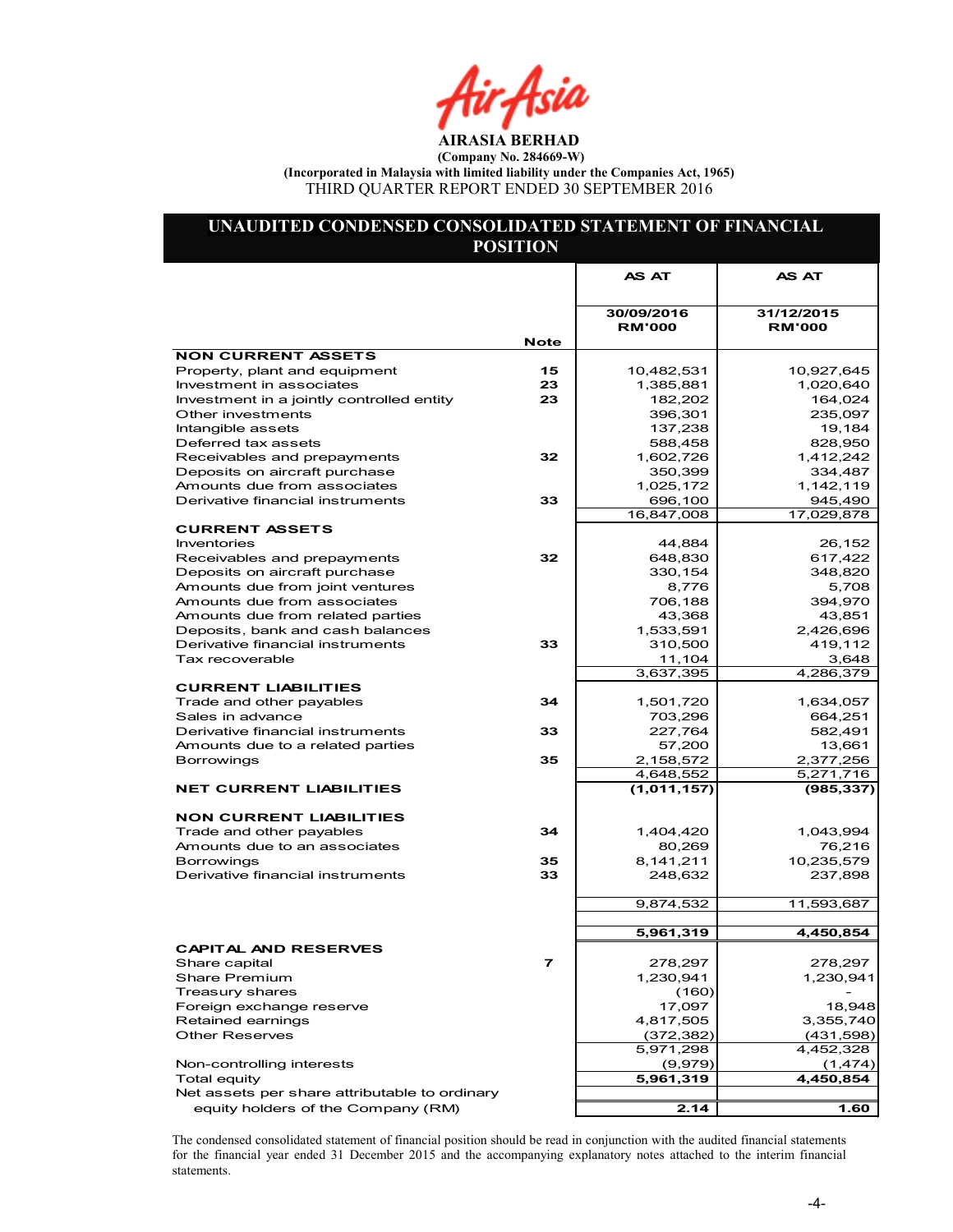fürfsia

(Incorporated in Malaysia with limited liability under the Companies Act, 1965)<br>THIRD QUARTER REPORT ENDED 30 SEPTEMBER 2016 (Incorporated in Malaysia with limited liability under the Companies Act, 1965) THIRD QUARTER REPORT ENDED 30 SEPTEMBER 2016 (Company No. 284669-W) (Company No. 284669-W) **AIRASIA BERHAD** AIRASIA BERHAD

# UNAUDITED CONDENSED CONSOLIDATED STATEMENT OF CHANGES IN EQUITY UNAUDITED CONDENSED CONSOLIDATED STATEMENT OF CHANGES IN EQUITY

|                                                               |                       |                                   |                           |                     | Attributable to owners of the Company |                     |                           |                      |              |                          |                 |
|---------------------------------------------------------------|-----------------------|-----------------------------------|---------------------------|---------------------|---------------------------------------|---------------------|---------------------------|----------------------|--------------|--------------------------|-----------------|
|                                                               | Issued and fully paid |                                   |                           |                     |                                       |                     |                           |                      |              |                          |                 |
|                                                               |                       | of RM0.10 each<br>ordinary shares |                           |                     |                                       |                     |                           |                      |              |                          |                 |
|                                                               |                       |                                   |                           | Foreign             | Cash flow                             | Available-          |                           |                      |              | $\frac{1}{2}$            |                 |
|                                                               | of shares<br>Number   | Nominal<br>value                  | premium<br>e<br>Le<br>Sha | exchange<br>reserve | reserve<br>hedge                      | reserve<br>for-sale | Treasury<br><b>Shares</b> | Retained<br>earnings | Total        | controlling<br>interests | equity<br>Total |
|                                                               | <b>000</b>            | <b>RM'000</b>                     | <b>RM'000</b>             | RM'000              | RM'000                                | RM'000              | <b>RM'000</b>             | <b>RM'000</b>        | RM'000       | RM'000                   | <b>RM'000</b>   |
| At 1 January 2016                                             | 2,782,974             | 278,297                           | 1,230,941                 | 18,948              | (539, 968)                            | 108,370             |                           | 3,355,740            | 4,452,328    | (1,474)                  | 4,450,854       |
| Net profit for the period                                     |                       |                                   |                           |                     | ı                                     | ı                   | f,                        | 1,573,081            | 1,573,081    | (2,511)                  | 1,570,570       |
| Other comprehensive (loss)/income                             |                       | ı                                 |                           | (1,851)             | (96, 550)                             | 155,766             | ı                         |                      | 57,365       |                          | 57,365          |
| Buy-back of own shares                                        |                       |                                   |                           | ı                   | ı                                     | ı                   | (160)                     |                      | (160)        |                          | (160)           |
| Transactions with owners:<br><b>Dividends</b>                 |                       |                                   |                           |                     | ı                                     |                     |                           | (11,316)             | (111,316)    | 1                        | (111, 316)      |
| Non-controlling interest arising<br>from business combination | $\mathbf{I}$          | $\mathbf{I}$                      |                           | $\mathbf{I}$        | $\blacksquare$                        | $\mathbf{I}$        | $\mathbf{I}$              | $\mathbf{I}$         | $\mathbf{I}$ | (5,994)                  | (5,994)         |
| At 30 September 2016                                          | 2,782,974             | 278,297                           | 0,941<br>1,230            | 17,097              | (636, 518)                            | 264,136             | (160)                     | 4,817,505            | 5,971,298    | (9, 979)                 | 5,961,319       |
| At 1 January 2015                                             | 2,782,974             | 278,297                           | 1,230,941                 | 8,818               | (172, 874)                            | 311,874             | $\mathbf{I}$              | 2,898,035            | 4,555,091    |                          | 4,555,091       |
| Net profit for the period                                     |                       |                                   |                           |                     | ı                                     |                     |                           | (13, 371)            | (13, 371)    |                          | (13, 371)       |
| Other comprehensive (loss)/income                             |                       |                                   |                           | 7,838               | (450, 692)                            | (193,918)           |                           |                      | (636, 772)   |                          | (636, 772)      |
| Dividend payable                                              | $\blacksquare$        | ı                                 |                           | $\mathbf{I}$        | ı                                     | $\mathbf{I}$        |                           | (83, 489)            | (83,489)     |                          | (83, 489)       |
| At 30 September 2015                                          | 2,782,974             | 278,297                           | 1,941<br>1,230            | 16,656              | (623, 566)                            | 117.956             |                           | 2,801,175            | 3,821,459    |                          | 3,821,459       |
|                                                               |                       |                                   |                           |                     |                                       |                     |                           |                      |              |                          |                 |

The condensed consolidated statement of changes in equity should be read in conjunction with the audited financial statements for the financial year ended 31 December 2015 and the accompanying<br>explanatory notes attached to The condensed consolidated statement of changes in equity should be read in conjunction with the audited financial statements for the financial year ended 31 December 2015 and the accompanying explanatory notes attached to the interim financial statements.

 $\dot{\phi}$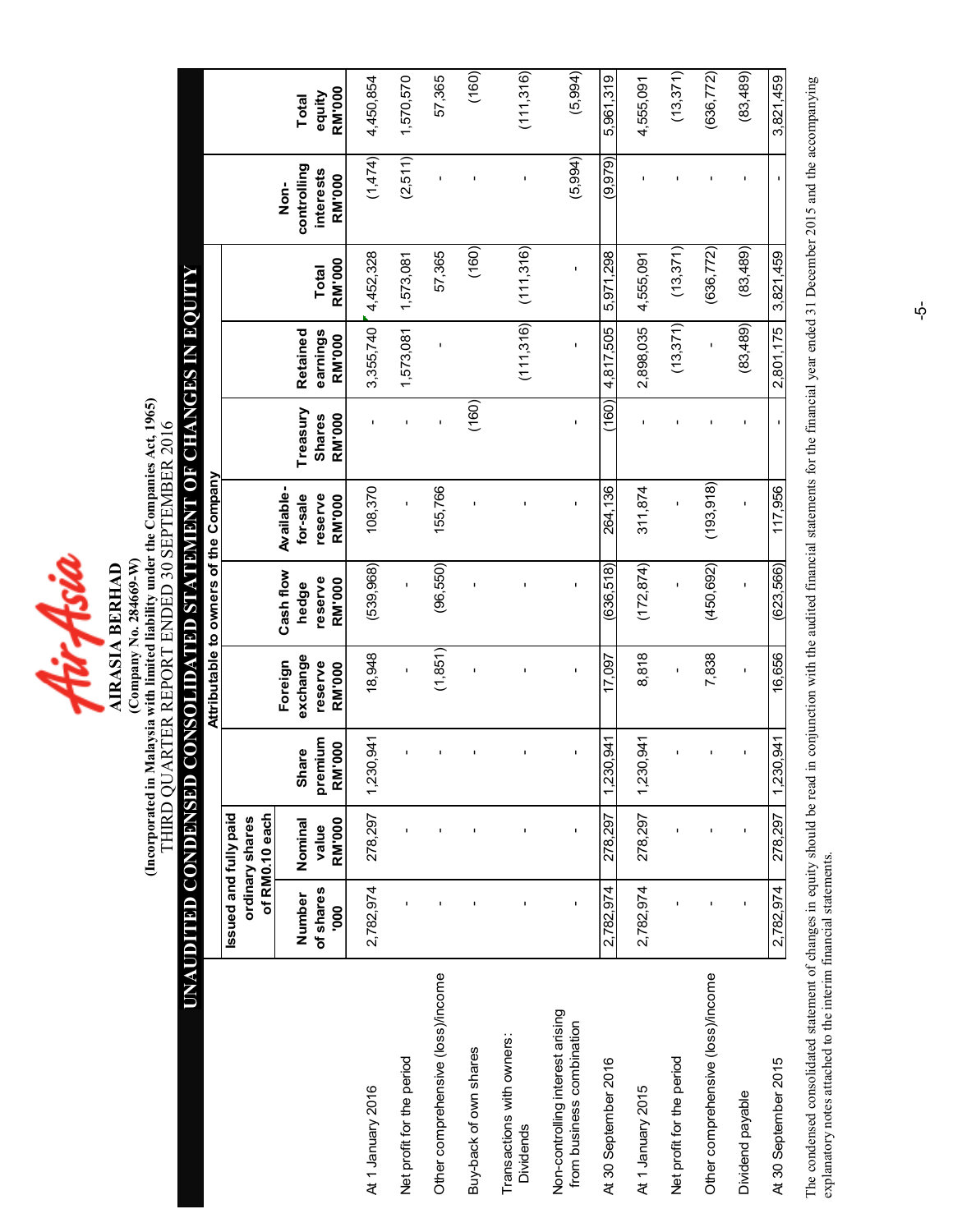

KEY OPERATING STATISTICS – 30 SEPTEMBER 2016

Performance indicator for Malaysian operations for current quarter against the same quarter last year

| <b>Quarter Ended: 30 September</b> | Jul - Sept<br>2016 | Jul - Sept<br>2015 | <b>Change</b><br>$V - O - V$ |
|------------------------------------|--------------------|--------------------|------------------------------|
|                                    |                    |                    |                              |
|                                    |                    |                    |                              |
| Passengers Carried                 | 6,627,887          | 6,296,016          | 5%                           |
| Capacity                           | 7,423,710          | 7,675,920          | $-3%$                        |
| Seat Load Factor                   | 89%                | 82%                | 7 ppt                        |
| RPK (million)                      | 8,655              | 7,771              | 11%                          |
| ASK (million)                      | 9,746              | 9,567              | 2%                           |
| Average Fare (RM)                  | 164                | 157                | 4%                           |
| Ancillary Income Per Pax (RM)      | 46                 | 46                 | $-1\%$                       |
| Unit Passenger Revenue (RM)        | 209                | 203                | 3%                           |
| Revenue / ASK (sen)                | 14.42              | 13.37              | 8%                           |
| Revenue / ASK (US cents)           | 3.53               | 3.27               | 8%                           |
| Cost / ASK (sen)                   | 10.51              | 11.70              | $-10%$                       |
| Cost / ASK (US cents)              | 2.57               | 2.87               | -10%                         |
| Cost / ASK-ex Fuel (sen)           | 6.30               | 6.31               | 0%                           |
| Cost / ASK-ex Fuel (US cents)      | 1.54               | 1.55               | $0\%$                        |
| Aircraft (end of period)           | 77                 | 81                 | -5%                          |
| Average Stage Length (km)          | 1,314              | 1,246              | 5%                           |
| Number of Flights                  | 41,207             | 42,644             | $-3%$                        |
| <b>Fuel Consumed (Barrels)</b>     | 1,629,403          | 1,603,703          | 2%                           |
| Average Fuel Price (US\$ / Barrel) | 62                 | 79                 | $-22%$                       |

Exchange Rate: RM:USD – 4.0830 - prior year US cent figures are restated at the current period average exchange rate

### Definition and calculation methodology

| ASK (Available Seat Kilometres)    | Total available seats multiplied by the distance flown.              |
|------------------------------------|----------------------------------------------------------------------|
| RPK (Revenue Passenger Kilometres) | Number of passengers carried multiplied by distance<br>flown         |
| Revenue/ASK                        | Total airline revenue divided by ASK                                 |
| Cost/ASK                           | Total airline expenses before net operating profit divided<br>by ASK |
| Cost/ASK – ex fuel                 | Costs, as defined above, less fuel expenses, divided by<br>ASK.      |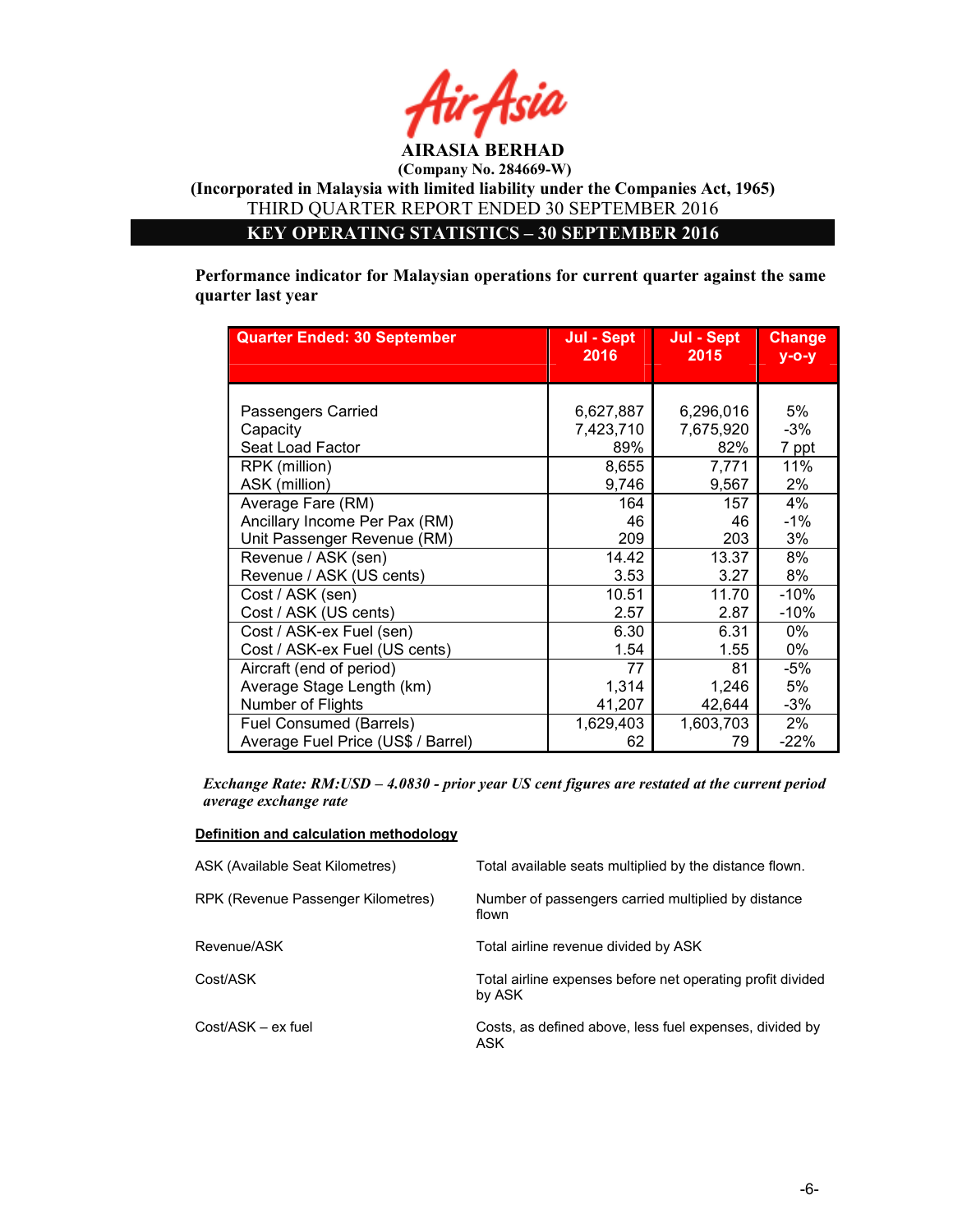

### NOTES TO THE UNAUDITED ACCOUNTS – 30 SEPTEMBER 2016

### 1. Basis of preparation

The interim financial report is unaudited and has been prepared in accordance with Malaysian Financial Reporting Standard ("MFRS") 134: "Interim Financial Reporting" and paragraph 9.22 and Appendix 9B of the Bursa Malaysia Securities Berhad ("Bursa Malaysia") Listing Requirements.

The interim financial statements should be read in conjunction with the audited financial statements of the Group for the financial year ended 31 December 2015.

### 2. Summary of significant accounting policies

The accounting policies and methods of computation adopted for the interim financial statements are consistent with those adopted for the audited financial statements for the financial year ended 31 December 2015.

Details of standards, amendments to published standards and interpretations to existing standards that are applicable to the Group with effect from 1 January 2016 or later are provided in part B general information and summary of significant accounting policies in the audited financial statements of the Group for the financial year ended 31 December 2015. The adoption of the standards applicable to the Group that came into effect on 1 January 2016 did not have any significant impact on the Group upon initial application. The Group did not early adopt any new standards, amendments to published standards and interpretation to existing standards.

### 3. Auditors' report on preceding annual financial statements

The auditors have expressed an unqualified opinion on the Group's statutory financial statements for the financial year ended 31 December 2015 in their report dated 31 March 2016.

### 4. Seasonality of operations

AirAsia is primarily involved in the provision of air transportation services and thus, is subject to the seasonal demand for air travel. The load factor was 89% in the quarter under review, which was 7 percentage points higher than the same period last year. Compared against the immediate preceding quarter (second quarter April – June 2016), the load factor has increased 2 percentage points. This seasonal pattern is in line with the expectation of the Group.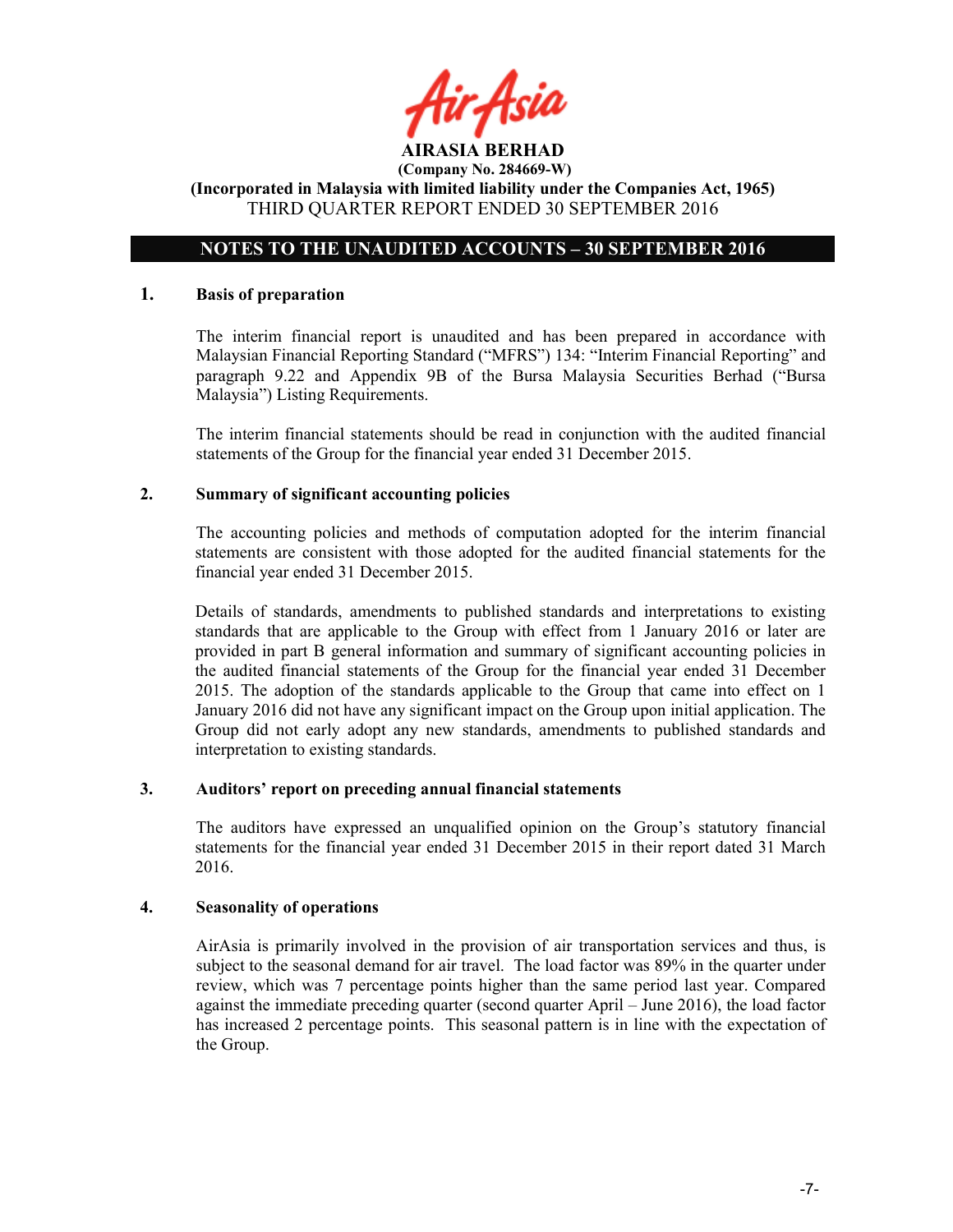ir Asii AIRASIA BERHAD

(Incorporated in Malaysia with limited liability under the Companies Act, 1965) THIRD QUARTER REPORT ENDED 30 SEPTEMBER 2016

### NOTES TO THE UNAUDITED ACCOUNTS – 30 SEPTEMBER 2016

### 5. Unusual items due to their nature, size or incidence

There were no unusual items affecting assets, liabilities, equity, net income or cash flows during the current quarter and financial period-to-date.

### 6. Changes in estimates

There were no changes in estimates that have had material effect in the current quarter and financial period-to-date results.

### 7. Capital and reserves

During quarter ended 30 September 2016, the total issued and paid-up share capital of the Company remained unchanged at RM278,297,408. There was no cancellation, repurchases, resale and repayment of debt and equity securities for the period ended 30 September 2016.

### 8. Dividend paid

The first and final single-tier dividend of 4.0 sen per share on 2,782,974,080 ordinary shares of RM0.10 for the financial year ended 31 December 2015, amounting to RM111,314,963.20 was paid on 29 June 2016 to shareholders whose name appeared in the Record of Depositors at the close of business on 30 May 2016.

### 9. Segment reporting

Operating segments are reported in a manner consistent with the internal management reporting provided to the chief operating decision maker, which is the Group's Chief Executive Officer ("GCEO") effective 1 July 2015 . The GCEO considers the business from a geographical perspective. The operating segments have been identified by each Air Operator Certificate ("AOC") held under the AirAsia brand, and are categorised as Malaysia, Thailand, Indonesia, Philippines, India and Japan.

The GCEO assesses the performance of the operating segments based on revenue and net operating profit.

Segment analysis by product categories has not been prepared as the Group is primarily engaged in the provision of air transportation services. Reconciliation to the reportable segments relates to the elimination of the associate companies.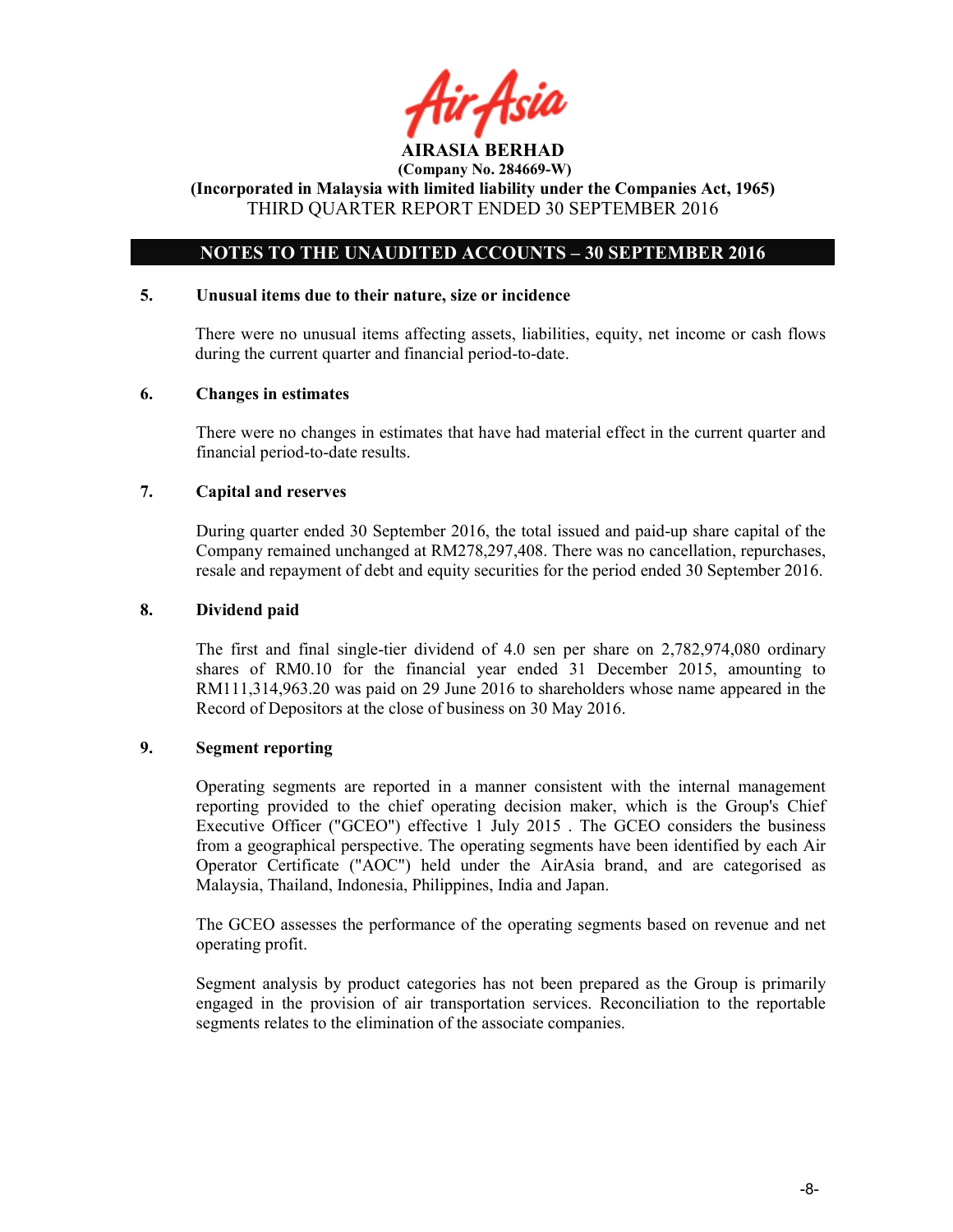

## (Company No. 284669-W)<br>(Incorporated in Malaysia with limited liability under the Companies Act, 1965)<br>THIRD QUARTER REPORT ENDED 30 SEPTEMBER 2016 (Incorporated in Malaysia with limited liability under the Companies Act, 1965) THIRD QUARTER REPORT ENDED 30 SEPTEMBER 2016 (Company No. 284669-W)

## NOTES TO THE UNAUDITED ACCOUNTS - 30 SEPTEMBER 2016 NOTES TO THE UNAUDITED ACCOUNTS – 30 SEPTEMBER 2016

### 9. Segment reporting (continued) Segment reporting (continued)  $\sigma$

The segment information provided to the Group CEO for the reportable segments for the quarter ended 30 September 2016 are as follows: The segment information provided to the Group CEO for the reportable segments for the quarter ended 30 September 2016 are as follows:

|                                                                       | Malaysia<br><b>RM'000</b> | Thailand<br><b>RM'000</b> | Indonesia<br>RM'000 | Philippines<br>RM'000 | India<br>RM'000  | <b>RM'000</b><br>Japan | Adjustments<br><b>RM'000</b><br>Elimination | RM'000<br>Total          |
|-----------------------------------------------------------------------|---------------------------|---------------------------|---------------------|-----------------------|------------------|------------------------|---------------------------------------------|--------------------------|
| Segment results                                                       |                           |                           |                     |                       |                  |                        |                                             |                          |
| Operating expenses<br>Revenue                                         | 1,686,676                 | 961,293                   | 340,619             | 221,424               | 107,189          |                        | (344, 400)                                  | 2,972,801                |
| Staff costs                                                           | (220, 909)                | 137,672                   | (55, 944)           | 36,257                | (24,062)         | 26,263                 |                                             | (501, 107)               |
| - Depreciation of property, plant and equipment                       | (193,084)                 | (34,232)                  | (7,380)             | (6, 176)              | (995)            | (1,209)                |                                             | (243,076)                |
| Aircraft fuel expenses                                                | (409,468)                 | 259,123)                  | (90, 643)           | 78,047                | 56,443           | (112)                  |                                             | 893,836)                 |
| - User charges and other related expenses<br>Maintenance and overhaul | (178, 164)<br>(77, 352)   | (89,449)<br>161,436)      | 46,640<br>(67, 705) | (47,542)<br>(33, 100) | 13,374<br>17,454 | (1, 118)<br>(2,963)    | 117,289                                     | (160, 032)<br>(458, 976) |
| - Aircraft operating lease expenses                                   | (120, 621)                | 147,439)                  | (43,519)            | (35, 359)             | 25,032)          | (8, 276)               | 224,799                                     | (155,447)                |
| - Other operating expenses                                            | (62, 284)                 | (59, 491)                 | (22, 176)           | 14,941                | 12,719           | (5, 372)               | 19,408                                      | (157, 576)               |
| Other income                                                          | 104,521                   | 12,145                    | 64,714              | 43,446)               | 2,287            | 27                     | (17,095)                                    | 123, 153                 |
| Operating profit/loss)                                                | 529,315                   | 84,595                    | 71,326              | (73, 444)             | (40,603)         | (45,286)               | 0                                           | 525,902                  |
| Finance income                                                        | 36,855                    | 1,094                     | 184                 | Ю                     | 566              | $\circ$                |                                             | 38,705                   |
| Finance costs                                                         | (125, 750)                | (19,532)                  | (10, 077)           | (5,500)               | (95)             | (15)                   |                                             | (160, 969)               |
| Net operating profit/(loss)                                           | 440,420                   | 66,158                    | 61,433              | (78,939)              | (40,132)         | (45, 301)              | 0                                           | 403,639                  |
| Foreign exchange (losses)/gains<br>Share of results of joint ventures | (2,697)<br>4,028          | 4,627<br>ı                | 89,890              | (24, 597)             | 2,107            | 342                    |                                             | 4,028<br>69,671          |
| Share of results of associates                                        | 31,914                    | ı                         |                     |                       |                  |                        | (20, 597)                                   | 11,317                   |
| Profit/(loss) before taxation                                         | 473.665                   | 70,785                    | 151,323             | (103, 537)            | (38, 025)        | (44, 959)              | (20, 597)                                   | 488,655                  |

 $\phi$ ှ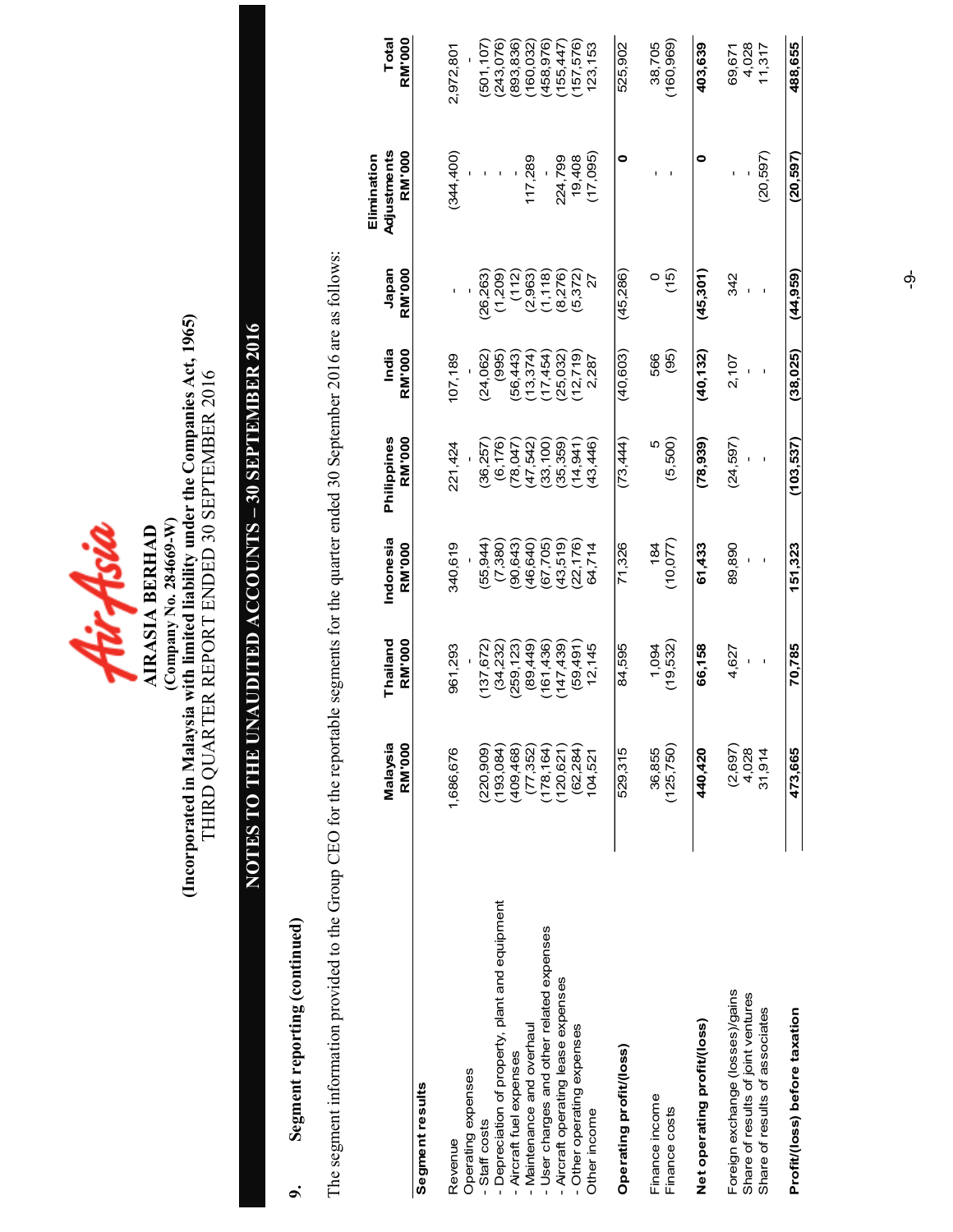fürfisia (Company No. 284669-W) AIRASIA BERHAD **AIRASIA BERHAD** 

(Company No. 284669-W)<br>(Incorporated in Malaysia with limited liability under the Companies Act, 1965)<br>THIRD QUARTER REPORT ENDED 30 SEPTEMBER 2016 (Incorporated in Malaysia with limited liability under the Companies Act, 1965) THIRD QUARTER REPORT ENDED 30 SEPTEMBER 2016

## NOTES TO THE UNAUDITED ACCOUNTS – 30 SEPTEMBER 2016 NOTES TO THE UNAUDITED ACCOUNTS - 30 SEPTEMBER 2016

### 9. Segment reporting (continued) Segment reporting (continued)  $\sigma$

The segment information provided to the Group CEO for the reportable segments as at 30 September 2016 are as follows: The segment information provided to the Group CEO for the reportable segments as at 30 September 2016 are as follows:

|                                             | Malaysia<br>RM'000 | Thailand<br><b>RM'000</b> | Indonesia<br>RM'000 | Philippines<br><b>RM'000</b> | India<br><b>RM'000</b> | Japan<br><b>RM'000</b> | Adjustments<br>RM'000<br>Elimination | Total<br><b>RM'000</b> |
|---------------------------------------------|--------------------|---------------------------|---------------------|------------------------------|------------------------|------------------------|--------------------------------------|------------------------|
| Segment Assets                              |                    |                           |                     |                              |                        |                        |                                      |                        |
| Property, plant and equipment               | 10,482,531         | 2,078,574                 | 471,605             | 105,076                      | 23,326                 | 28,160                 |                                      | 13, 189, 272           |
| Deposits, cash and bank balances            | 1,533,591          | 963,764                   | 98,487              | 14,112                       | 151,857                | 35,931                 |                                      | 2,797,742              |
| Investment in joint ventures and associates | 1,568,083          |                           |                     |                              |                        |                        | (1,330,533)                          | 237,550                |
| Other assets                                | 6,900,198          | 633.993                   | 706.908             | 260,317                      | 74.240                 | 32.997                 | 1,590.917                            | 7.017.736              |
|                                             | 20,484,403         | 3,676,331                 | 1,277,000           | 379,505                      | 249,423                | 97,088                 | (2.921,450)                          | 23,242,300             |
| Segment Liabilities                         |                    |                           |                     |                              |                        |                        |                                      |                        |
| <b>Borrowings</b>                           | (10, 299, 783)     | (1,421,412)               | (422,424)           | (290,668)                    |                        |                        | 422,424                              | (12,011,863)           |
| Others                                      | (4, 223, 301)      | (992,230)                 | .552,882)           | 1,722,231                    | 308.748)               | 45,909                 | 2,461,380                            | (6,383,922)            |
|                                             | (14, 523, 084)     | (2, 413, 642)             | (1.975, 307)        | (2,012,899)                  | (308, 748)             | (45, 909)              | 2,883,804                            | (18.395, 785)          |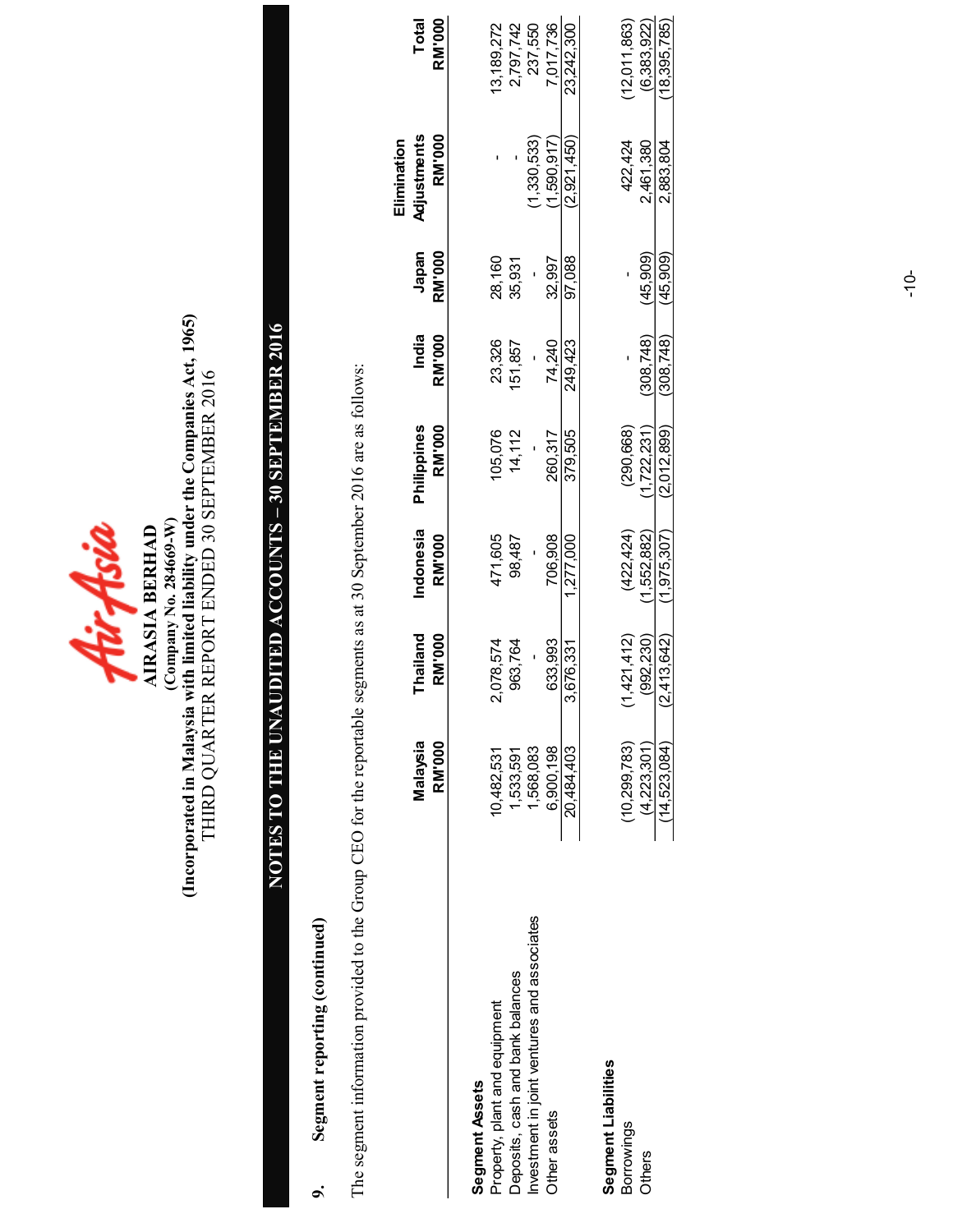

## (Company No. 284669-W)<br>(Incorporated in Malaysia with limited liability under the Companies Act, 1965)<br>THIRD QUARTER REPORT ENDED 30 SEPTEMBER 2016 (Incorporated in Malaysia with limited liability under the Companies Act, 1965) THIRD QUARTER REPORT ENDED 30 SEPTEMBER 2016 (Company No. 284669-W)

## NOTES TO THE UNAUDITED ACCOUNTS - 30 SEPTEMBER 2016 NOTES TO THE UNAUDITED ACCOUNTS – 30 SEPTEMBER 2016

### Segment reporting (continued) 9. Segment reporting (continued)  $\sigma$

The segment information provided to the Group CEO for the reportable segments as at 30 September 2015 are as follows: The segment information provided to the Group CEO for the reportable segments as at 30 September 2015 are as follows:

|                                                     | Malaysia   | Thailand      | Indonesia     | Philippines   | India             | Japan         | Adjustments<br>Elimination | Total         |
|-----------------------------------------------------|------------|---------------|---------------|---------------|-------------------|---------------|----------------------------|---------------|
|                                                     | RM'000     | <b>RM'000</b> | <b>RM'000</b> | <b>RM'000</b> | <b>RM'000</b>     | <b>RM'000</b> | <b>RM'000</b>              | <b>RM'000</b> |
| Revenue                                             | 1,515,671  | 829,763       | 435,748       | 184,826       | 82,981            |               | (244, 845)                 | 2,804,144     |
| Operating expenses                                  |            |               |               |               |                   |               |                            |               |
| Staff costs                                         | (178,722)  | (95, 470)     | (51,960)      | (30, 906)     | (18, 297)         | (13,256)      |                            | (388, 611)    |
| Depreciation of property, plant and equipment       | (168, 590) | (31,559)      | (7,375)       | (20, 449)     | 710)              | (269)         |                            | (228, 952)    |
| - Aircraft fuel expenses                            | (515,547)  | (270, 104)    | 164,234       | (92, 888)     | (44, 037)         |               |                            | (1,086,810)   |
| - Maintenance and overhaul                          | (50, 241)  | (69, 642)     | (58, 149)     | (55, 153)     | (9,556)           | (37)          | 107,134                    | 135,644)      |
| - User charges and other related expenses           | (179, 900) | 149,973       | (59, 552)     | (28, 816)     | 15,416            | (122)         |                            | (433, 780)    |
| - Aircraft operating lease expenses                 | (96, 126)  | (124, 030)    | (91, 353)     | (37,669)      | 19,235            |               | 244,845                    | (123, 567)    |
| - Other operating expenses                          | (76, 896)  | (55, 445)     | (23, 753)     | (9,573)       | 14,962)           | (2,006)       | 8,737                      | (173, 899)    |
| Other income                                        | 66,352     | 25,014        | 3,143         | 12,945        | 555               |               | (8,737)                    | 99,272        |
| Operating profit/(loss)                             | 316,001    | 58,555        | (17, 485)     | (77,683)      | (38, 678)         | (15, 690)     | 107,134                    | 332,154       |
| Finance income                                      | 19,147     | 2,755         | 132           | 13            | 338               |               | (42,048)                   | (19,664)      |
| Finance costs                                       | (169,091)  | (10, 805)     | (8,672)       | (5,600)       | $\widehat{\circ}$ | ම             | 42,048                     | (152, 128)    |
| Net operating (loss)/profit                         | 166,057    | 50,505        | (26, 026)     | (83, 270)     | (38, 341)         | (15, 697)     | 107,134                    | 160,363       |
| Foreign exchange (losses)/gains                     | 3,881      | (26, 741)     | (50, 978)     | (37, 681)     | (2,930)           |               |                            | (114, 448)    |
| Costs related to the sale and leaseback of aircraft | (6,705)    |               |               |               |                   |               |                            | (6,705)       |
| Share of results of joint ventures                  | 12,429     |               |               |               |                   |               |                            | 12,429        |
| Share of results of associates                      | (637, 363) |               |               |               |                   |               | 650,634                    | 13,271        |
| (Loss)/Profit before taxation                       | (461, 701) | 23,764        | (77.004)      | (120.950)     | (41.270)          | (15.697)      | 757.768                    | 64.910        |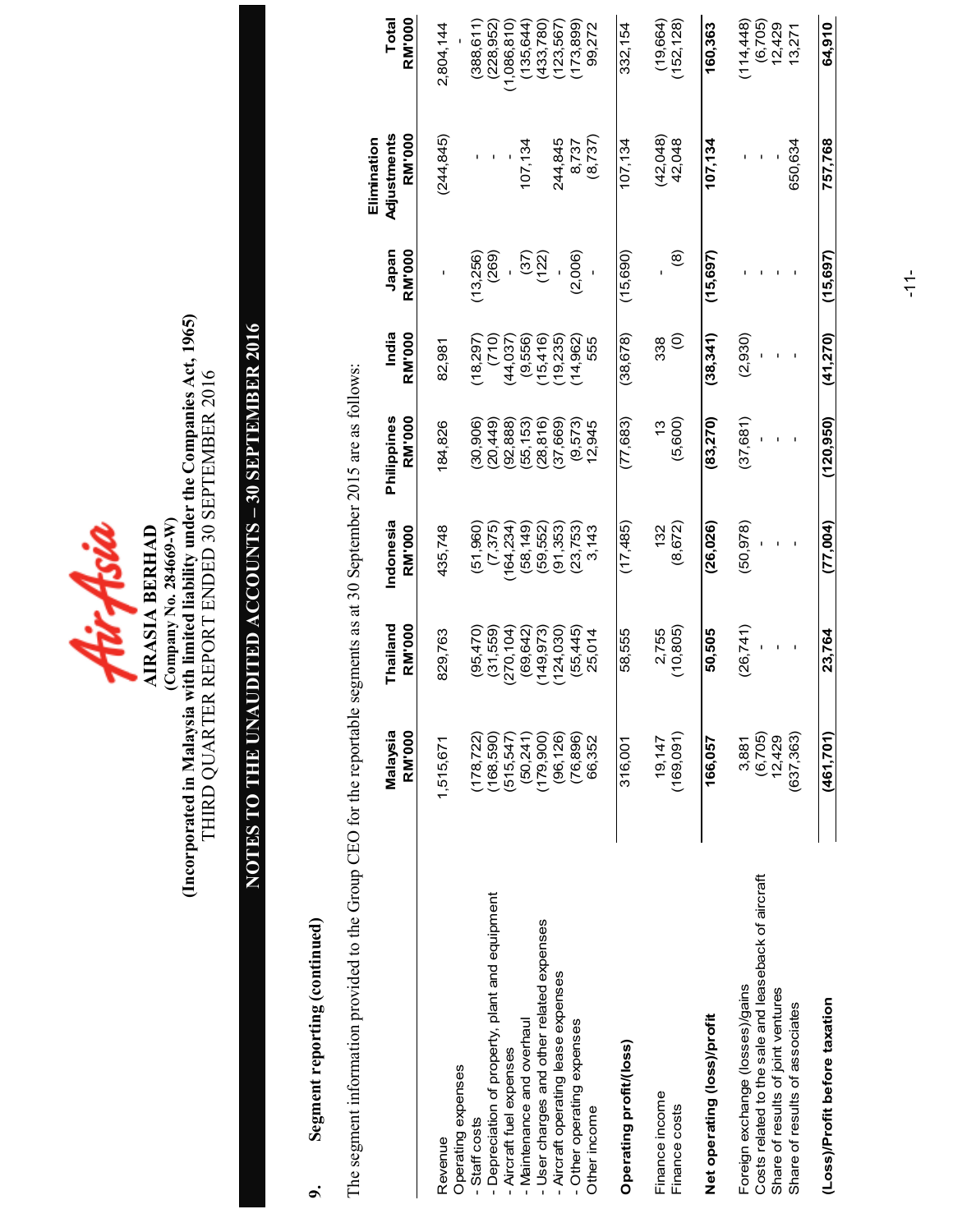

## (Company No. 284669-W)<br>(Incorporated in Malaysia with limited liability under the Companies Act, 1965)<br>THIRD QUARTER REPORT ENDED 30 SEPTEMBER 2016 (Incorporated in Malaysia with limited liability under the Companies Act, 1965) THIRD QUARTER REPORT ENDED 30 SEPTEMBER 2016 (Company No. 284669-W)

## NOTES TO THE UNAUDITED ACCOUNTS - 30 SEPTEMBER 2016 NOTES TO THE UNAUDITED ACCOUNTS – 30 SEPTEMBER 2016

### Segment reporting (continued) 9. Segment reporting (continued)  $\sigma$

The segment information provided to the Group CEO for the reportable segments as at 30 September 2015 are as follows: The segment information provided to the Group CEO for the reportable segments as at 30 September 2015 are as follows:

|                                             |                |             |             |               |               |         | Elimination  |                |
|---------------------------------------------|----------------|-------------|-------------|---------------|---------------|---------|--------------|----------------|
|                                             | Malaysia       | Thailand    | Indonesia   | Philippines   | India         | Japan   | Adjustments  | Total          |
|                                             | <b>RM'000</b>  | RM'000      | RM'000      | <b>RM'000</b> | <b>RM'000</b> | RM'000  | RM'000       | <b>RM'000</b>  |
|                                             |                |             |             |               |               |         |              |                |
| Segment Assets                              |                |             |             |               |               |         |              |                |
| Property, plant and equipment               | 11,029,922     | 2,219,463   | 429,971     | 257,056       | 23,616        | 6,127   |              | 13,966,156     |
| Deposits, cash and bank balances            | 2,400,458      | 864,938     | 45,309      | 26,852        | 62,166        | 7,387   |              | 3,477,110      |
| Investment in joint ventures and associates | 479,122        |             |             |               |               |         | (272,294)    | 206,828        |
| Other assets                                | 7,955,687      | 287,515     | 1,016,107   | 335,554       | 36,656        | 2,834   | (2.244.995)  | 7,389,359      |
|                                             | 21,865,189     | 3.371.916   | 1,491.388   | 619.462       | 122.438       | 86.349  | (2.517, 289) | 25.039.453     |
| Segment Liabilities                         |                |             |             |               |               |         |              |                |
| <b>Borrowings</b>                           | (13, 775, 660) | 1,742,868)  | (457, 807)  | (388, 181)    |               |         | 457,807      | 15,906,709)    |
| <b>Others</b>                               | (4.268.069)    | (816.340)   | (1.111.821) | 1,796,658)    | 176.575)      | (8.129) | 3,253,580    | (4.924.011)    |
|                                             | (18,043,729)   | (2.559.208) | (1.569.628) | (2, 184, 839) | (176.575)     | (8.129) | 3.711.387    | (20, 830, 720) |
|                                             |                |             |             |               |               |         |              |                |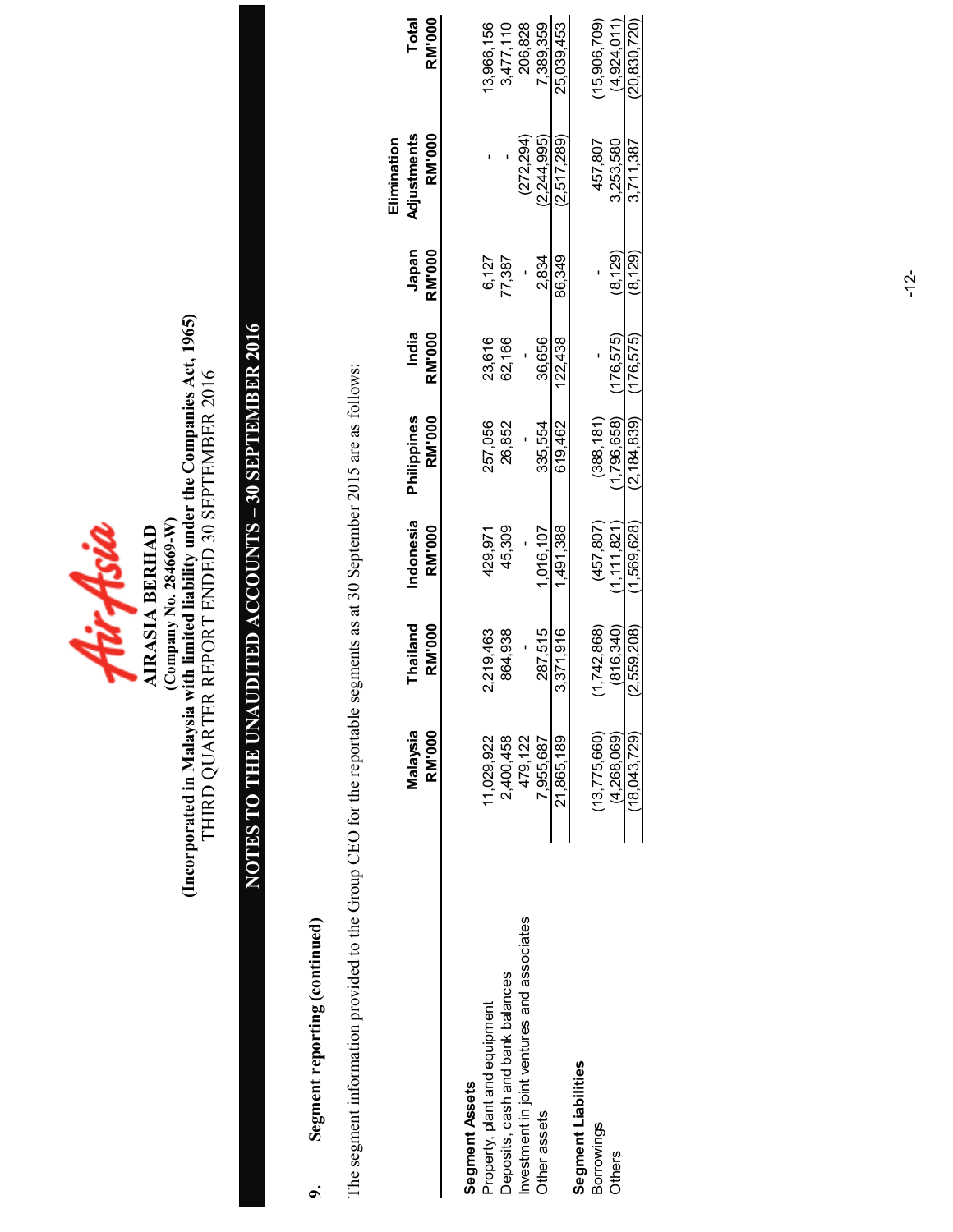

 (Company No. 284669-W) (Incorporated in Malaysia with limited liability under the Companies Act, 1965)

THIRD QUARTER REPORT ENDED 30 SEPTEMBER 2016

### NOTES TO THE UNAUDITED ACCOUNTS – 30 SEPTEMBER 2016

### 9. Segment reporting (continued)

a) Reconciliation of segement revenue to reported revenue:

|                                                    | Quarter ended Quarter ended<br>30/9/2016<br><b>RM</b> million | 30/9/2015<br><b>RM</b> million |
|----------------------------------------------------|---------------------------------------------------------------|--------------------------------|
| Segment revenue                                    | 2,972.8                                                       | 2,804.1                        |
| Add: Inter-segment revenue                         | 344.4                                                         | 244.8                          |
| Less: Revenue from associated companies which were |                                                               |                                |
| not consolidated                                   | (1,630.5)                                                     | (1, 533.2)                     |
|                                                    | 1,686.7                                                       | 1,515.7                        |

b) Reconciliation of segment profit before taxation to reported profit before taxation:

|                                              | 30/9/2016<br><b>RM</b> million | Quarter ended Quarter ended<br>30/9/2015<br><b>RM</b> million |
|----------------------------------------------|--------------------------------|---------------------------------------------------------------|
| Segment profit before taxation               | 488.7                          | 64.9                                                          |
| Add: Expenses from affiliates which were not |                                |                                                               |
| consolidated                                 | (15.0)                         | (526.6)                                                       |
|                                              | 473.7                          | (461.7)                                                       |

c) Reconciliation of segment assets to reported total assets:

|                                                                          | Quarter ended<br>30/9/2016<br><b>RM</b> million | <b>Quarter ended</b><br>30/9/2015<br><b>RM</b> million |
|--------------------------------------------------------------------------|-------------------------------------------------|--------------------------------------------------------|
| Segment assets<br>Less: Assets of affiliates which were not consolidated | 23,242.3                                        | 25,039.5                                               |
|                                                                          | (2,757.9)                                       | (3,174.3)                                              |
|                                                                          | 20,484.4                                        | 21,865.2                                               |

d) Reconciliation of segment liabilities to reported total liabilities:

|                                                              |  |      |     | 30/9/2016<br><b>RM</b> million | Quarter ended Quarter ended<br>30/9/2015<br><b>RM</b> million |
|--------------------------------------------------------------|--|------|-----|--------------------------------|---------------------------------------------------------------|
| Segment liabilities<br>Less: Liabilities of affiliates which |  | were | not | 18,395.8                       | 20,830.7                                                      |
| consolidated                                                 |  |      |     | (3,872.7)                      | (2,787.0)                                                     |
|                                                              |  |      |     | 14,523.1                       | 18,043.7                                                      |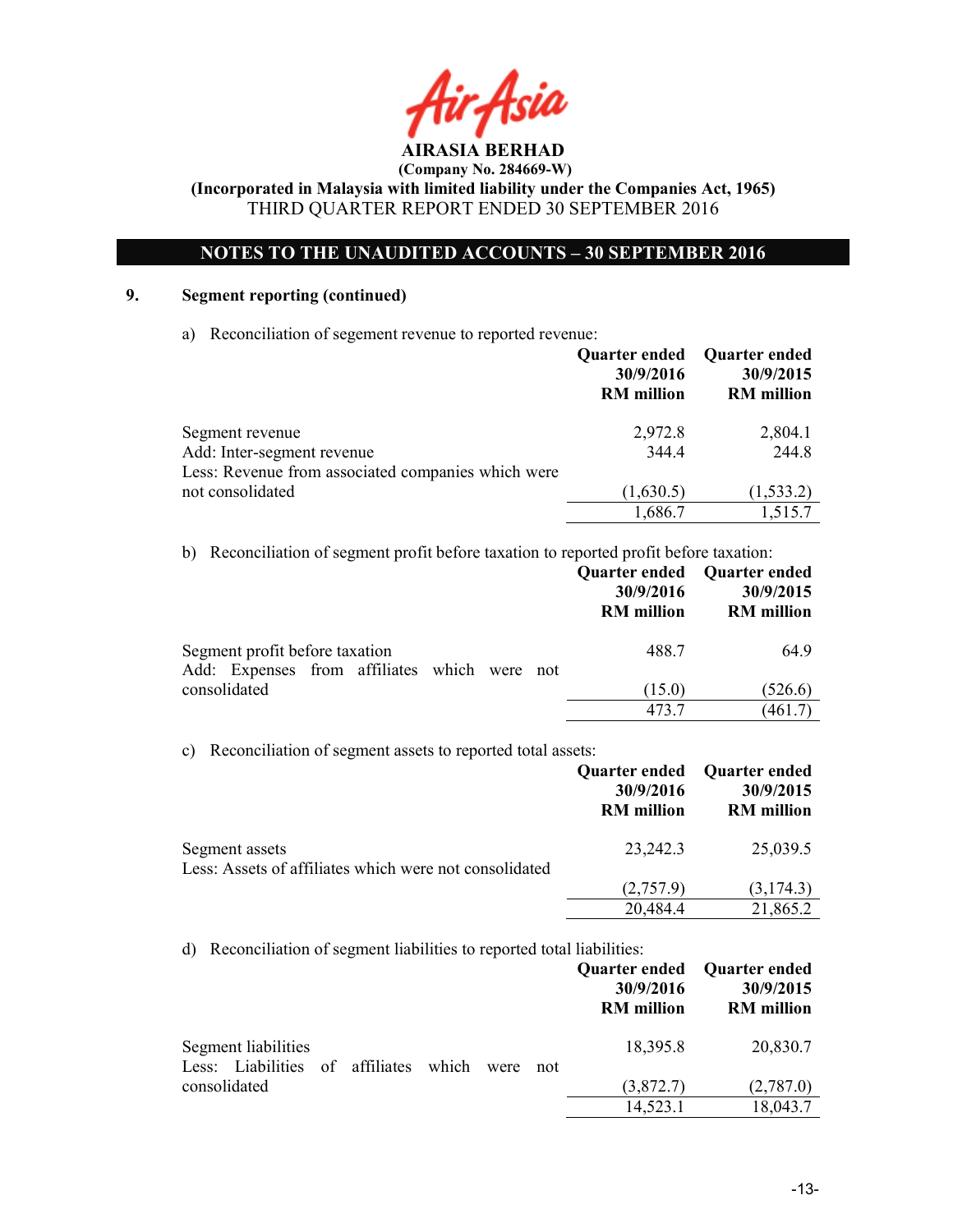

### NOTES TO THE UNAUDITED ACCOUNTS – 30 SEPTEMBER 2016

### 10. Revenue

|                                 | 30/9/2016<br><b>RM</b> million | Quarter ended Quarter ended<br>30/9/2015<br><b>RM</b> million |
|---------------------------------|--------------------------------|---------------------------------------------------------------|
| Passenger seat sales            | 1,078.1                        | 986.5                                                         |
| Baggage fees                    | 141.2                          | 126.9                                                         |
| Aircraft operating lease income | 315.5                          | 244.1                                                         |
| Other revenue                   | 151.9                          | 158.2                                                         |
|                                 | 1,686.7                        | 1,515.7                                                       |

Other revenue includes assigned seat, freight, cancellation, documentation, surcharges and other fees and the on-board sale of meals and merchandise.

### 11. Other Income

|                                                | Quarter ended<br>30/9/2016<br><b>RM</b> million | <b>Quarter ended</b><br>30/9/2015<br><b>RM</b> million |
|------------------------------------------------|-------------------------------------------------|--------------------------------------------------------|
| Gain/(loss) on disposal of property, plant and |                                                 |                                                        |
| equipment                                      | 84.2                                            | (2.5)                                                  |
| Others                                         | 20.3                                            | 68.9                                                   |
|                                                | 104.5                                           | 66.4                                                   |

Other income ('others') includes brand licence fees, commission income and advertising income.

### 12. Other Comprehensive Income

Cash flow hedges represent fair value changes due to movement in mark-to-market position on effective hedging contracts at 30 September 2016 as compared to 30 June 2016 as follows:

|                                        | 30/9/2016<br><b>RM</b> million | Quarter ended Quarter ended<br>30/6/2016<br><b>RM</b> million |
|----------------------------------------|--------------------------------|---------------------------------------------------------------|
| Fair value gain in the period          | 289                            | 58.0                                                          |
| Amount transferred to income statement | (9.0)                          | 280.9                                                         |
|                                        | 199                            | 338.9                                                         |

Fair value changes in effective hedging contracts are recognized directly in equity and are transferred to the income statement in the same period as the underlying hedged item impacts profit or loss.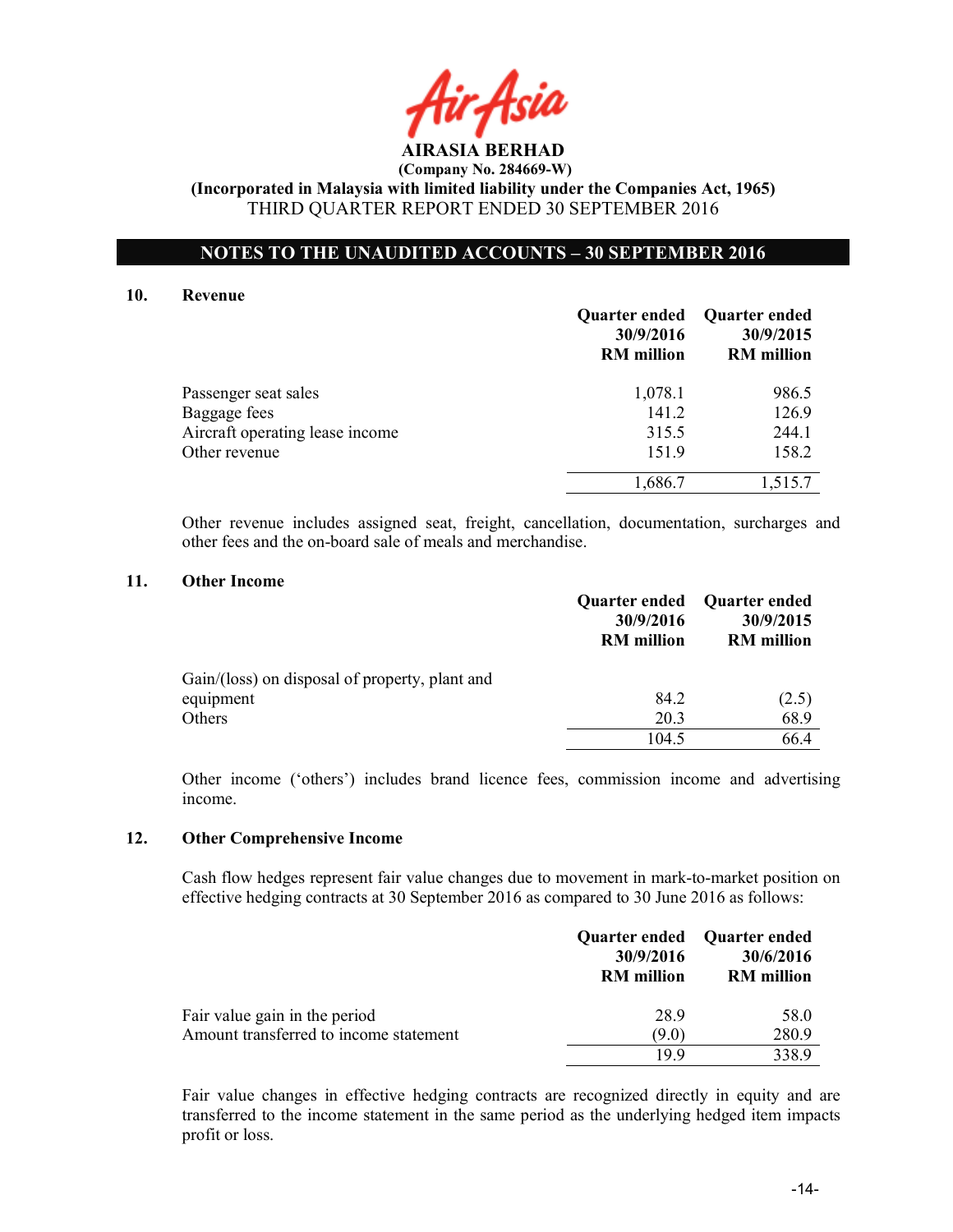

### NOTES TO THE UNAUDITED ACCOUNTS – 30 SEPTEMBER 2016

### 13. Status of corporate proposals announced

AirAsia Berhad obtained approval from its shareholders at the Extraordinary General Meeting held on 9 May 2016 for the issuance and allotment of 559,000,000 new ordinary shares of RM0.10 each in AirAsia Berhad to Tune Live Sdn. Bhd. at an issue price of RM1.84 per share subject to adjustments in accordance with the subscription agreement. With reference to the announcement made on 27 September 2016, the Company and the Subscriber have entered into a third supplemental letter dated 27 September 2016 in respect of the Subscription Agreement to mutually agree to extend the Cut-off Date of 27 September 2016 for another period of sixty (60) days, and expiring on 26 November 2016, or such longer period as the Parties may mutually agree in writing.This additional extension was agreed upon between the Parties to allow the Subscriber further time to acquire approval from Bank Negara Malaysia in respect of the funding for the Proposed Shares Issuance from its financiers (which include several foreign banks) after finalising the commercial terms of such financing. Save for the extension of the Cut-off Date above, all other terms and conditions of the Subscription Agreement remain unchanged.

### 14. Disclosure of Realised and Unrealised Profits

The cumulative retained profit of the Group and its subsidiaries comprises realized and unrealised profit as disclosed in the table below.

|                                                                  | As at<br>30/9/2016<br><b>RM'000</b> | As at<br>31/12/2015<br><b>RM'000</b> |
|------------------------------------------------------------------|-------------------------------------|--------------------------------------|
| Total retained profit of AirAsia Berhad and its                  |                                     |                                      |
| subsidiaries<br>Realised                                         | 6, 343, 743                         | 5,771,224                            |
| Unrealised                                                       | (1,076,548)                         | (1,698,954)                          |
|                                                                  | 5,267,195                           | 4,072,270                            |
| Total share of accumulated losses from associates<br>Realised    | (573,306)                           | (821,968)                            |
| Total share of accumulated gains from joint ventures<br>Realised | 123,616                             | 105,438                              |
| Total group retained profit as per consolidated<br>accounts      | 4,817,505                           | 3,355,740                            |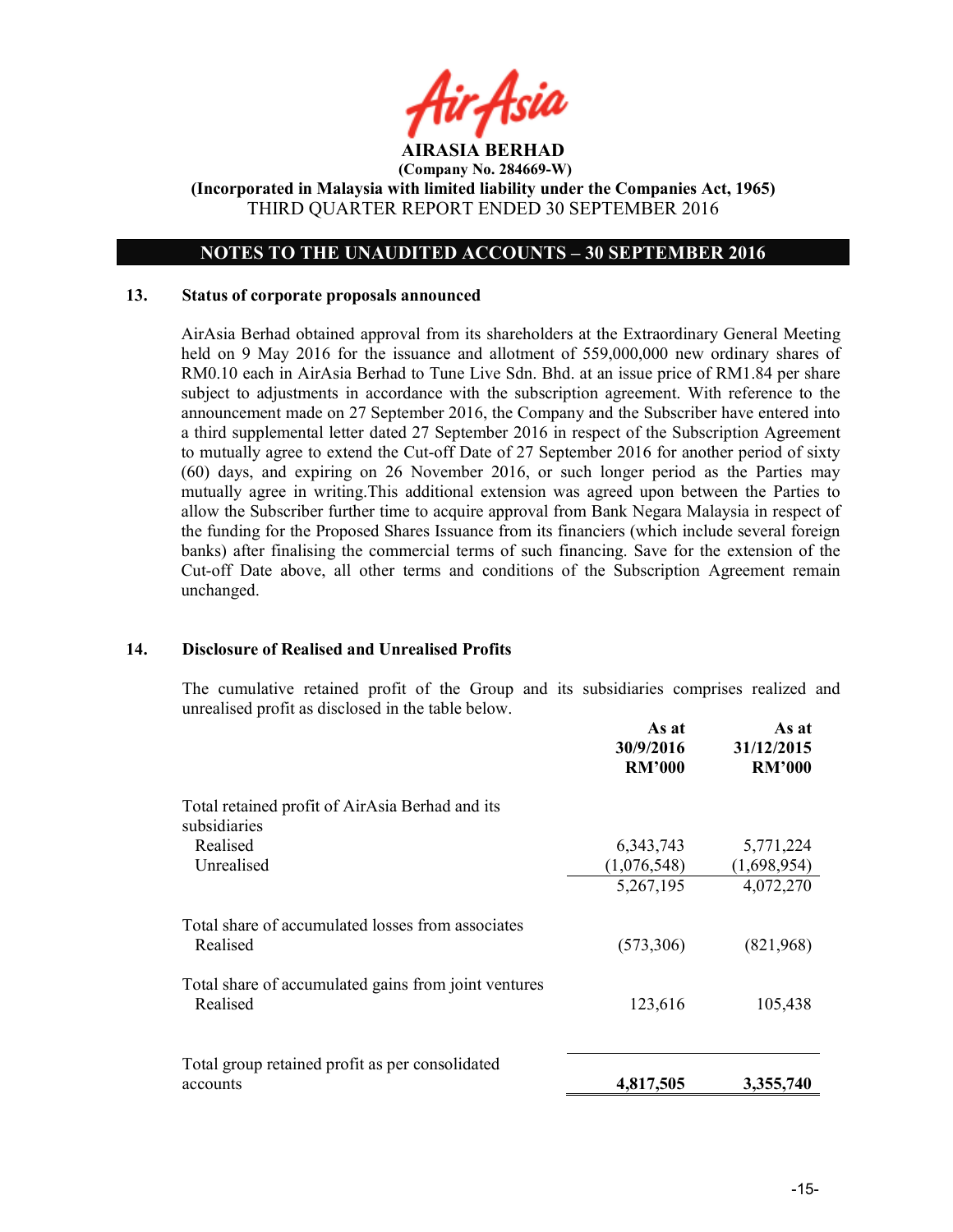

(Incorporated in Malaysia with limited liability under the Companies Act, 1965) THIRD QUARTER REPORT ENDED 30 SEPTEMBER 2016

### NOTES TO THE UNAUDITED ACCOUNTS – 30 SEPTEMBER 2016

### 15. Property, plant and equipment

### (a) acquisition and disposals

During the quarter ended 30 September 2016, the Group acquired property, plant and equipment with a cost of RM255.5 million (quarter ended 30 September 2015: RM7.7 million).

During the quarter ended 30 September 2016, proceeds from disposal of property, plant and equipment totaled RM77.6 million (quarter ended 30 September 2015 RM524.7 million).

### (b) revaluation

There was no revaluation of property, plant and equipment in the quarter under review or in the same quarter of the prior year.

### (c) impairment

There was no impairment of property, plant and equipment in the quarter under review or in the same quarter of the prior year.

### 16. Post balance sheet events

There were no material events after the period end that have not been reflected in the financial statements for the financial period ended 30 September 2016 as at the date of this report.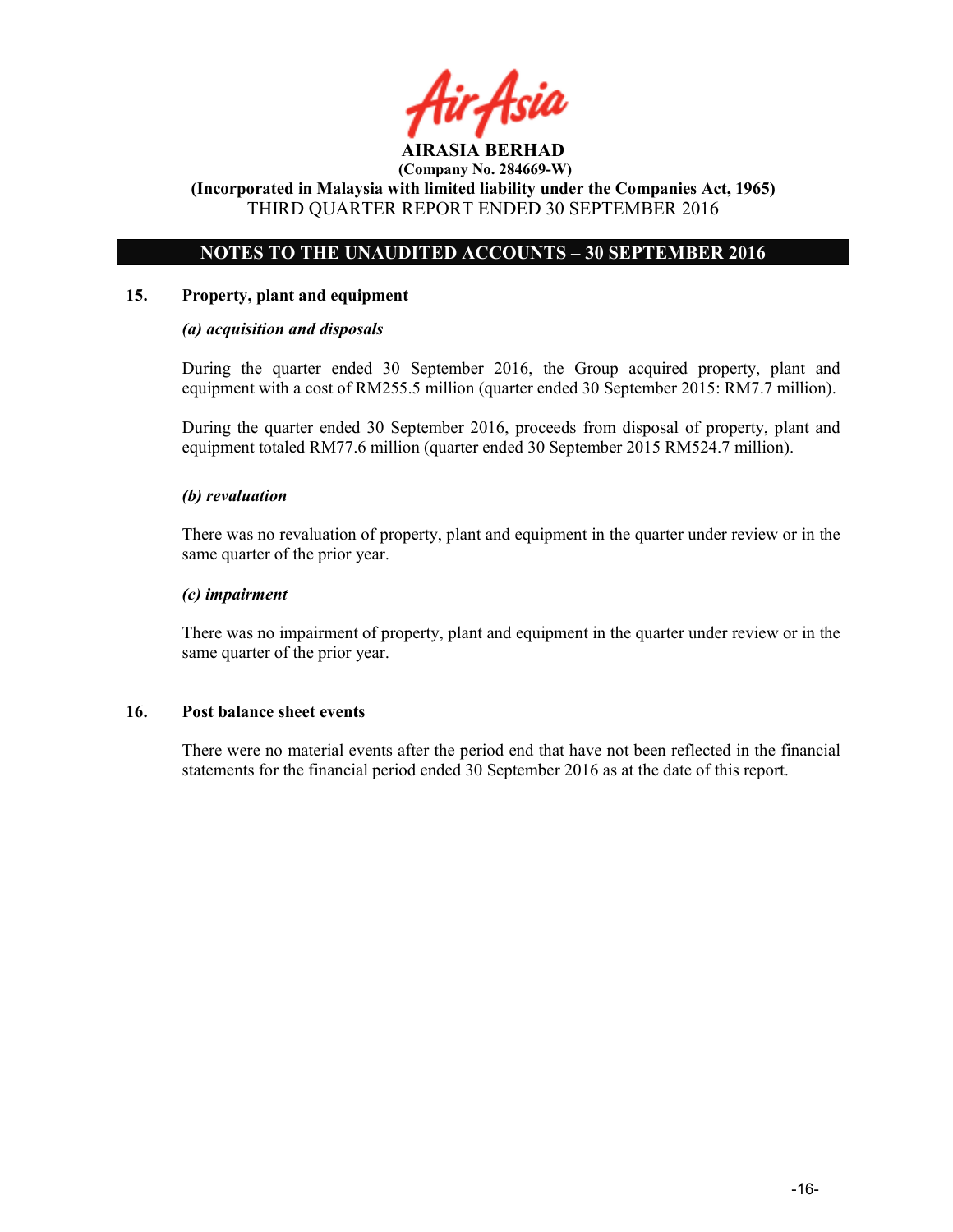

### NOTES TO THE UNAUDITED ACCOUNTS – 30 SEPTEMBER 2016

### 17. Changes in composition of the Group

On 3 February 2016, the Company entered into a Share Sale Agreement with Tune Money International Sdn. Bhd. for the acquisition of up to 2,072,000 ordinary shares of RM1.00 each ("Shares") representing 25.8% equity interest in the issued and paid up ordinary share capital of Think BIG Digital Sdn. Bhd. ("BIG") for a cash consideration of RM101.5 million. Subsequent to this, the Company's equity stake in BIG has increased to 71.9% and the investment in BIG has been reclassified from an investment in associate to investment in subsidiary.

### 18. Contingent assets

As at the date of this report, the Group does not have any contingent assets.

### 19. Changes in contingent liabilities since the last annual balance sheet date

There were no material changes in contingent liabilities since the latest audited financial statements of the Group for the financial year ended 31 December 2015.

### 20. Capital commitments outstanding not provided for in the interim financial report

Capital commitments for property, plant and equipment:

|                                 | As at<br>30/9/2016<br><b>RM'000</b> | As at<br>30/9/2015<br><b>RM'000</b> |
|---------------------------------|-------------------------------------|-------------------------------------|
| Approved and contracted for     | 82,354,755                          | 79,032,262                          |
| Approved but not contracted for | 8,986,641                           | 18,324,897                          |
|                                 | 91, 341, 396                        | 97,348,159                          |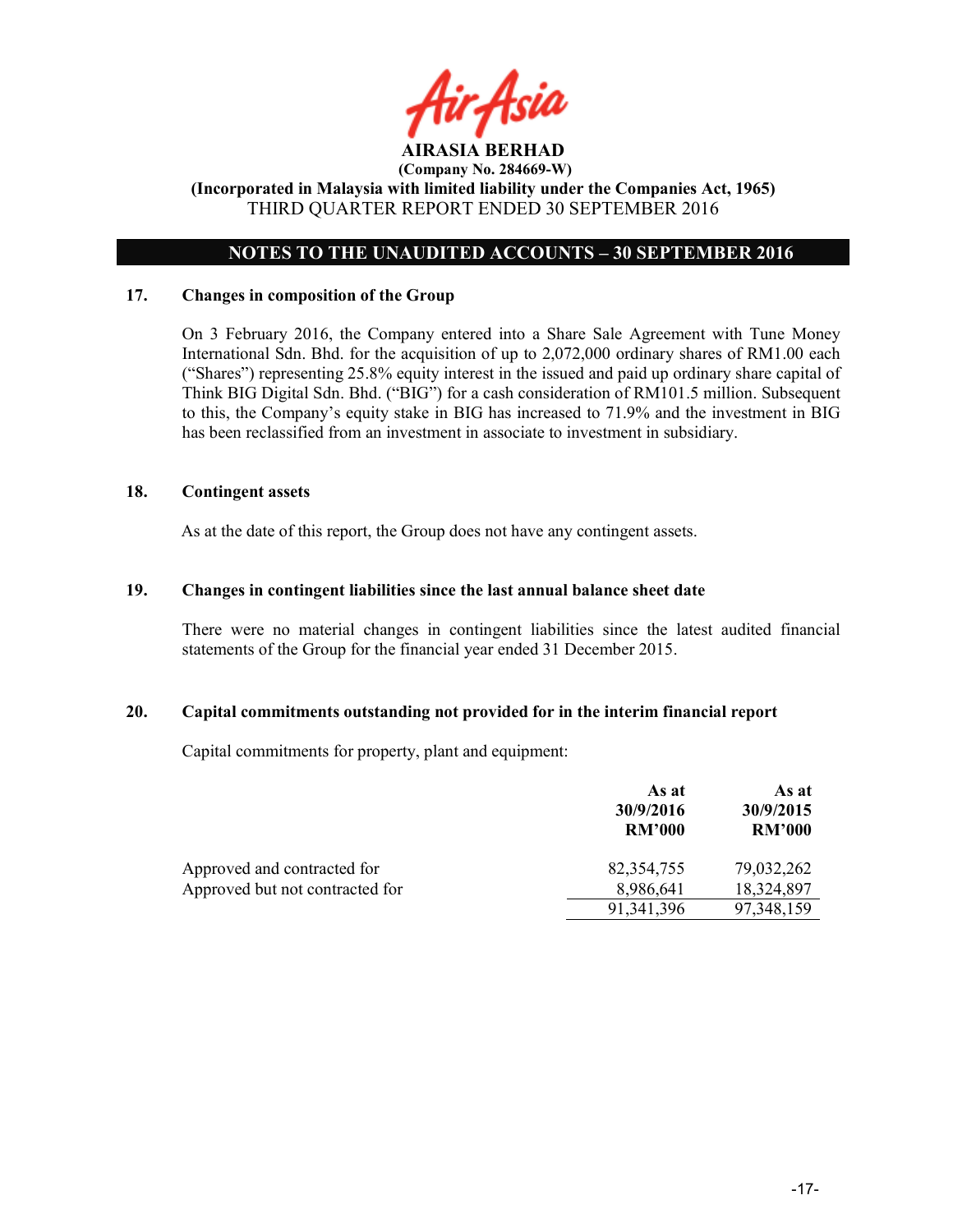![](_page_17_Picture_0.jpeg)

(Incorporated in Malaysia with limited liability under the Companies Act, 1965) THIRD QUARTER REPORT ENDED 30 SEPTEMBER 2016

### NOTES TO THE UNAUDITED ACCOUNTS – 30 SEPTEMBER 2016

### 21. Material related party transactions

Details of the relationship and transactions between AirAsia and its related parties are as described below. The related party transactions described were carried out on the terms and conditions obtainable in transactions with unrelated parties unless otherwise stated.

| Name of company                     | Relationship   |
|-------------------------------------|----------------|
| AirAsia Go Holiday Sdn Bhd          | Subsidiary     |
| AirAsia (Mauritius) Limited         | Subsidiary     |
| AirAsia Investment Limited          | Subsidiary     |
| Koolred Sdn Bhd                     | Subsidiary     |
| AirAsia Global Shared Services      |                |
| Sdn Bhd                             | Subsidiary     |
| Asia Aviation Capital Ltd           | Subsidiary     |
| MadCience Sdn Bhd                   | Subsidiary     |
| TPaay Asia Sdn Bhd (formerly known  |                |
| as Tune Money Sdn Bhd)              | Subsidiary     |
| Rokki Sdn Bhd (formerly known       |                |
| as Tune Box Sdn Bhd)                | Subsidiary     |
| Rokki Avionics Sdn Bhd              | Subsidiary     |
| Think Big Digital Sdn Bhd           | Subsidiary     |
| PT Indonesia AirAsia                | Associate of a |
| Philippines AirAsia (formerly       |                |
| known as AirAsia Inc.)              | Associate of a |
| Thai AirAsia Co. Ltd                | Associate of a |
| AirAsia Japan Co. Ltd               | Associate of a |
| AirAsia (India) Private Limited     | Associate of a |
| AAE Travel Pte Ltd                  | Associate of a |
| Philippines AirAsia Inc. (formerly  |                |
| known as Zest Airways, Inc.)        | Associate of a |
| Asian Aviation Centre of Excellence |                |
| Sdn Bhd                             | Joint venture  |
| AirAsia X Berhad                    | Company with   |
| Tune Insurance Malaysia Berhad      | Company with   |
| Queen Park Rangers Holdings Ltd     | Company with   |
| Thai AirAsia X Co. Ltd              | Company with   |
| PT Indonesia AirAsia Extra          | Company with   |
| Caterhamjet Global Ltd              | Company with   |
|                                     |                |

subsidiary

subsidiary subsidiary subsidiary subsidiary subsidiary

n associate

1 common directors and shareholders n common directors and shareholders n common directors and shareholders n common directors and shareholders n common directors and shareholders n common directors and shareholders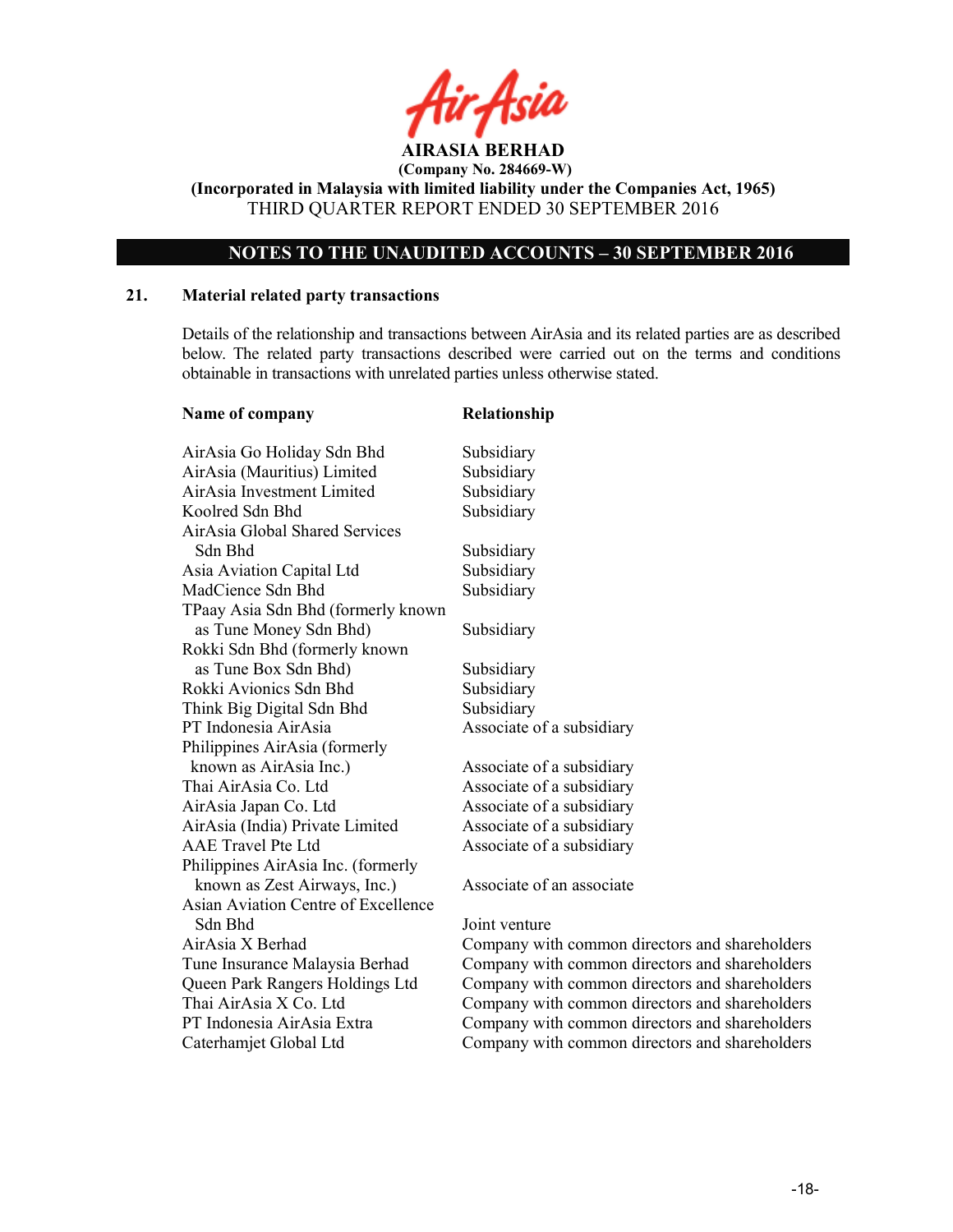![](_page_18_Picture_0.jpeg)

### NOTES TO THE UNAUDITED ACCOUNTS – 30 SEPTEMBER 2016

### 21. Material related party transactions (continued)

 Significant related party transactions which were entered into on agreed terms and prices for the financial period ended 30 September 2016 are set out below:

|                                                    | <b>Quarter ended</b><br>30/9/2016<br><b>RM'000</b> | <b>Quarter ended</b><br>30/9/2015<br><b>RM'000</b> |
|----------------------------------------------------|----------------------------------------------------|----------------------------------------------------|
| Thai AirAsia                                       |                                                    |                                                    |
| Lease rental income on aircraft                    | 128,678                                            | 120,636                                            |
| Indonesia AirAsia                                  |                                                    |                                                    |
| Lease rental income on aircraft                    | 43,328                                             | 94,063                                             |
| <b>Philippines AirAsia</b>                         |                                                    |                                                    |
| Lease rental income on aircraft                    | 26,040                                             | 22,301                                             |
| India AirAsia                                      |                                                    |                                                    |
| Lease rental income on aircraft                    | 24,694                                             | 18,576                                             |
| PT Indonesia AirAsia Extra                         |                                                    |                                                    |
| Lease rental income on aircraft                    | 8,384                                              | 1,262                                              |
| <b>Asian Aviation Centre of Excellence Sdn Bhd</b> |                                                    |                                                    |
| Training costs charged to AirAsia Berhad           | (10,222)                                           | (6,113)                                            |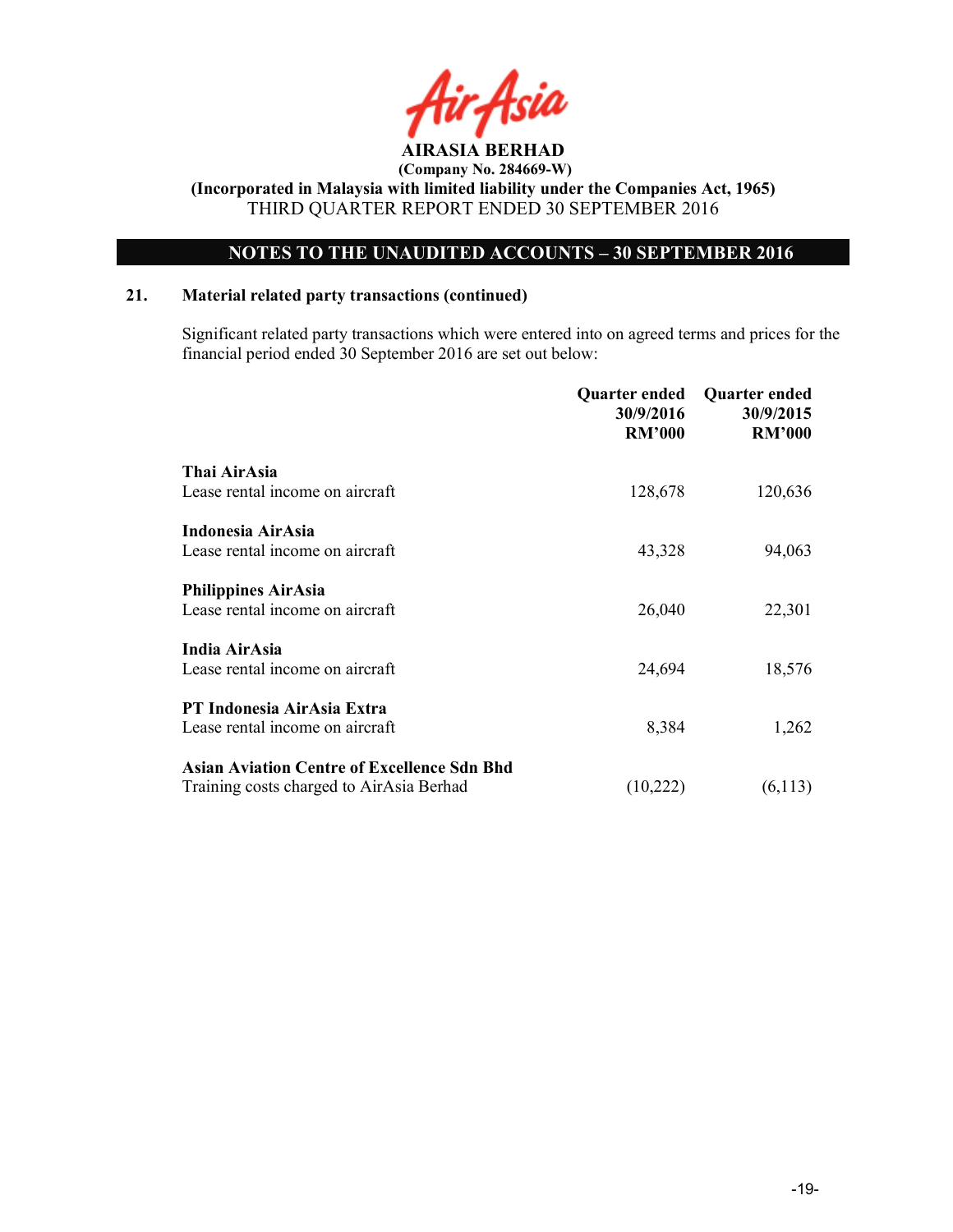![](_page_19_Picture_0.jpeg)

 (Company No. 284669-W) (Incorporated in Malaysia with limited liability under the Companies Act, 1965)

THIRD QUARTER REPORT ENDED 30 SEPTEMBER 2016

### NOTES TO THE UNAUDITED ACCOUNTS – 30 SEPTEMBER 2016

### 22. Review of performance

Performance of current quarter against the same quarter last year for Malaysia

| <b>Quarter Ended: 30 September</b>                                                                                                                                                                                                                                                  | Jul - Sept                                                                                              | Jul - Sept                                                                                           |
|-------------------------------------------------------------------------------------------------------------------------------------------------------------------------------------------------------------------------------------------------------------------------------------|---------------------------------------------------------------------------------------------------------|------------------------------------------------------------------------------------------------------|
| <b>RM'000</b>                                                                                                                                                                                                                                                                       | 2016                                                                                                    | 2015                                                                                                 |
| <b>Revenue</b>                                                                                                                                                                                                                                                                      | 1,686,676                                                                                               | 1,515,671                                                                                            |
| Operating expenses:<br>- Staff costs<br>- Depreciation of property, plant and equipment<br>- Aircraft fuel expenses<br>- Maintenance and overhaul<br>- User charges and other related expenses<br>- Aircraft operating lease expenses<br>- Other operating expenses<br>Other income | (220, 909)<br>(193, 084)<br>(409, 468)<br>(77, 352)<br>(178, 164)<br>(120, 621)<br>(62, 284)<br>104,521 | (178, 722)<br>(168, 590)<br>(515, 547)<br>(50, 241)<br>(179,900)<br>(96, 126)<br>(76, 896)<br>66,352 |
| <b>Operating profit</b>                                                                                                                                                                                                                                                             | 529,315                                                                                                 | 316,001                                                                                              |
| Finance income<br>Finance costs                                                                                                                                                                                                                                                     | 36,855<br>(125, 750)                                                                                    | 19,147<br>(169, 091)                                                                                 |
| <b>Net operating profit</b>                                                                                                                                                                                                                                                         | 440,420                                                                                                 | 166,057                                                                                              |
| Foreign exchange losses<br>Share of results of jointly controlled entities<br>Share of results of associates<br>Costs related to the sale and leaseback of<br>aircraft                                                                                                              | (2,697)<br>4,028<br>31,914                                                                              | 3,881<br>12,429<br>(637, 363)<br>(6, 705)                                                            |
| <b>Profit before tax</b>                                                                                                                                                                                                                                                            | 473,665                                                                                                 | (461, 701)                                                                                           |
| <b>Current taxation</b><br>Deferred taxation                                                                                                                                                                                                                                        | (2,501)<br>(118, 695)                                                                                   | (8,003)<br>63,972                                                                                    |
| Net profit for the financial period                                                                                                                                                                                                                                                 | 352,469                                                                                                 | (405, 732)                                                                                           |
| <b>EBITDAR</b><br><b>EBITDAR Margin</b><br><b>EBIT Margin</b>                                                                                                                                                                                                                       | 843,020<br>50%<br>31%                                                                                   | 580,717<br>38%<br>21%                                                                                |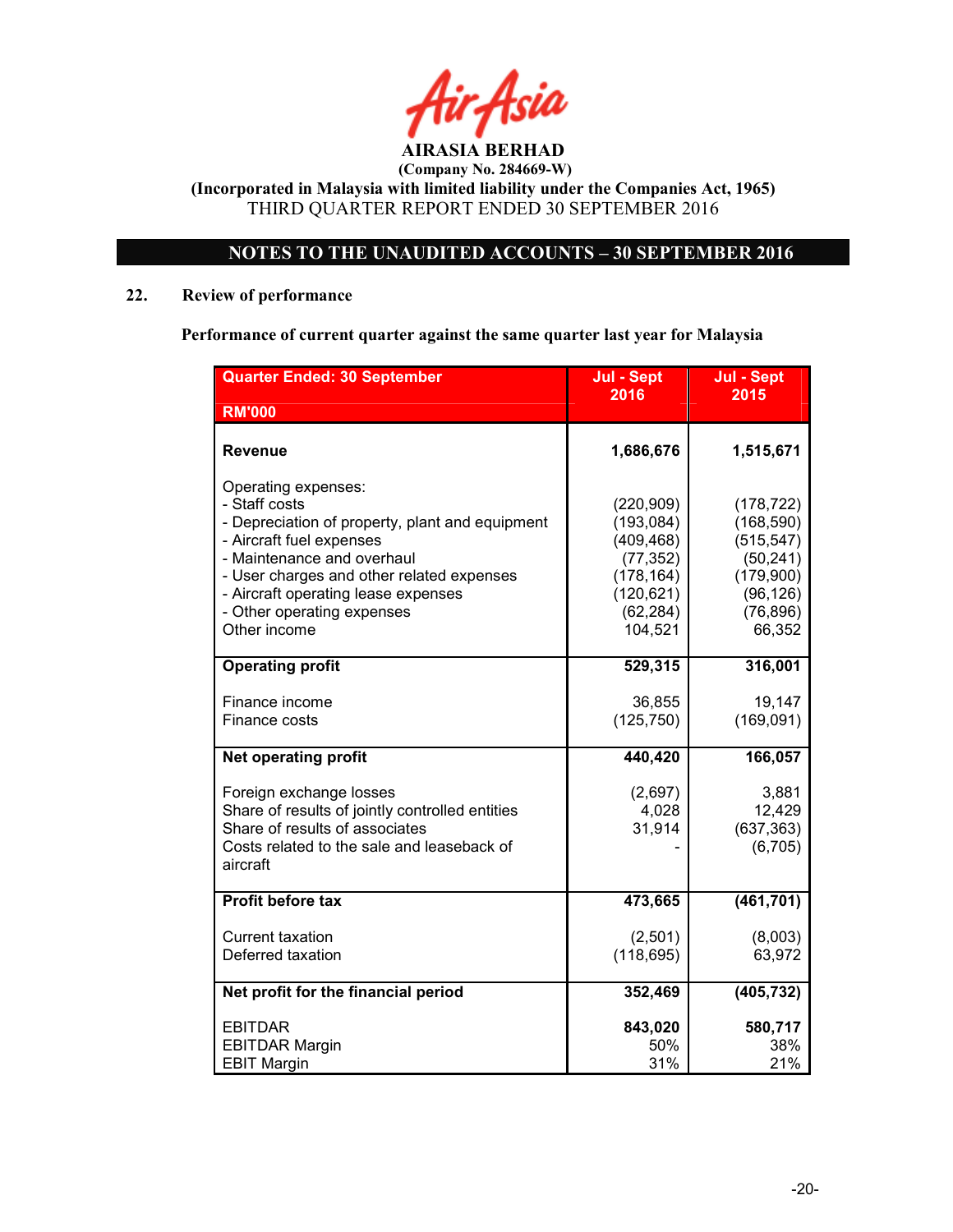![](_page_20_Picture_0.jpeg)

### NOTES TO THE UNAUDITED ACCOUNTS – 30 SEPTEMBER 2016

### 22. Review of performance (continued)

The Group recorded revenue of RM1,686.7 million for the quarter ended 30 September 2016 ("3Q16"), 11% higher than the revenue of RM1,515.7 million recorded in the quarter ended 30 September 2015 ("3Q15"). The revenue was supported by a 5% growth in passenger volume while the average fare was up 4% at RM164 as compared to RM157 in 3Q15. Ancillary income per passenger remained consistent at RM46 year-on-year. The seat load factor was at 89% which was 7 percentage points higher than the same period last year.

The profit before tax for the period was RM473.7 million compared to a loss before tax of RM461.7 million in the same quarter of 2015 while the net profit for the period was RM352.5 million compared to a net loss of RM405.7 million in the same quarter of 2015. The growth in 3Q16 net profits is mainly attributable to the revenue growth during the quarter of 11% which was mainly due to the increase in aircraft operating lease income and a 22% reduction in the average fuel price from USD79 per barrel in 3Q15 to USD62 per barrel in 3Q16.

| Net Cash Flow (RM'000)                | July - Sept<br>2016 | Apr - Jun<br>2016 |
|---------------------------------------|---------------------|-------------------|
| Cash from Operations                  | 248.578             | 507.739           |
| Cash from Investing Activities        | 390,005             | (118, 813)        |
| <b>Cash from Financing Activities</b> | (727, 418)          | (564, 425)        |
| <b>Net Cash Flow</b>                  | (88, 835)           | (175, 499)        |

### Cashflow commentary for current quarter against immediately preceding quarter

The Group's cash inflow from operations was RM248.6 million, compared to RM507.7 million in the immediate preceding quarter ended 30 June 2016. Net cash flow in the quarter amounted to a RM88.8 million outflow, as cash in flows from operating and investing activites were exceeded by cash outflows from financing activities.

### The net gearing ratio as at 30 September 2016 and 31 December 2015 was as follows:

| <b>Balance Sheet</b>                  | As at     | As at      |
|---------------------------------------|-----------|------------|
| <b>RM</b> million                     | 30/9/2016 | 31/12/2015 |
| Total borrowings                      | 10,300    | 12,613     |
| Less: Deposit, cash and bank balances | (1, 535)  | (2, 427)   |
| Net debt                              | 8,766     | 10,186     |
| Total equity                          | 5,944     | 4,451      |
| Net gearing ratio (times)             | 147       | 2.29       |

The Group's total debt as of end of September 2016 was RM10.3billion. The Group's net debt after offsetting the cash balances amounted to RM8.8 billion.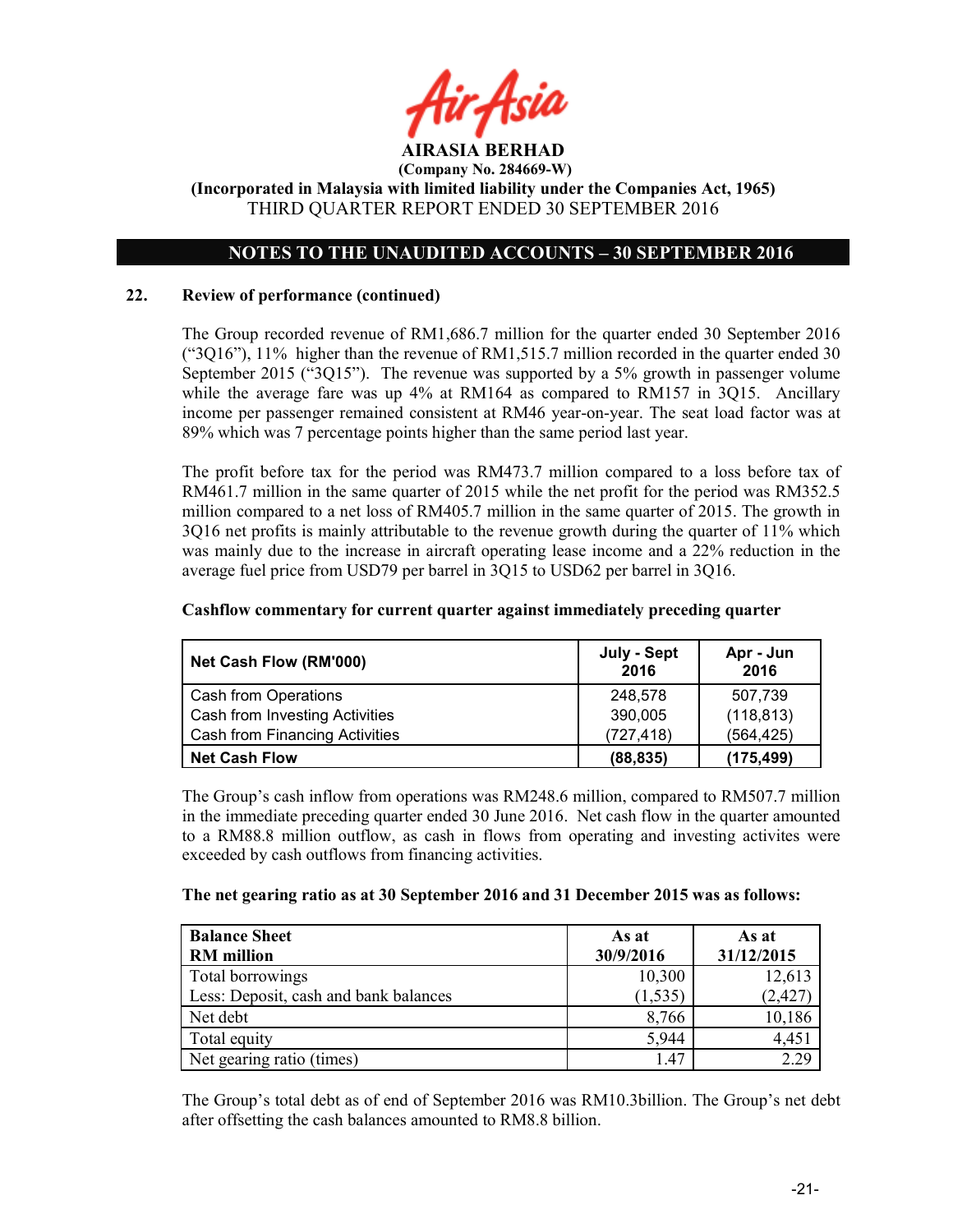![](_page_21_Picture_0.jpeg)

### NOTES TO THE UNAUDITED ACCOUNTS – 30 SEPTEMBER 2016

### 22. Review of performance (continued)

### Asia Aviation Capital Limited ("AAC")

Included within the Group results is AAC, a wholly owned subsidiary of AirAsia that provides aircraft leasing services to the AirAsia group of companies and also to third parties. The results of the Company which is consolidated into the results of AirAsia Berhad is shown below:

| <b>Quarter Ended: 30 September</b>              | <b>Jul - Sept 2016</b> | <b>Jul - Sept 2015</b> |
|-------------------------------------------------|------------------------|------------------------|
| <b>USD'000</b>                                  |                        |                        |
|                                                 |                        |                        |
| <b>Revenue</b>                                  | 66,053                 | 24,908                 |
| Operating expenses:                             |                        |                        |
| - Staff costs                                   | (139)                  | (68)                   |
| - Depreciation of property, plant and equipment | (13, 895)              | (87)                   |
| - Aircraft operating lease expenses             | (26,004)               | (20, 616)              |
| - Maintenance & Overhaul                        | (7, 885)               |                        |
| - Other operating expenses                      | (856)                  | (2,025)                |
| Other income                                    | 31                     |                        |
| <b>Operating Profit</b>                         | 17,305                 | 2,112                  |
| <b>Finance Costs</b>                            | (4, 240)               | (1)                    |
| <b>Net Operating Profit</b>                     | 13,065                 | 2,111                  |
| Foreign exchange gains                          | 51                     | (22)                   |
| Profit before tax                               | 13,116                 | 2,089                  |
| <b>Taxation</b>                                 | (2)                    |                        |
| <b>Profit after tax</b>                         | 13,114                 | 2,090                  |
| <b>EBITDAR</b>                                  | 57,204                 | 22,815                 |
| <b>EBITDAR Margin</b>                           | 87%                    | 92%                    |
| <b>EBIT Margin</b>                              | 26%                    | 8%                     |

AAC's portfolio of aircraft for lease has increased from 28 in the same period last year to 59 in the quarter under review.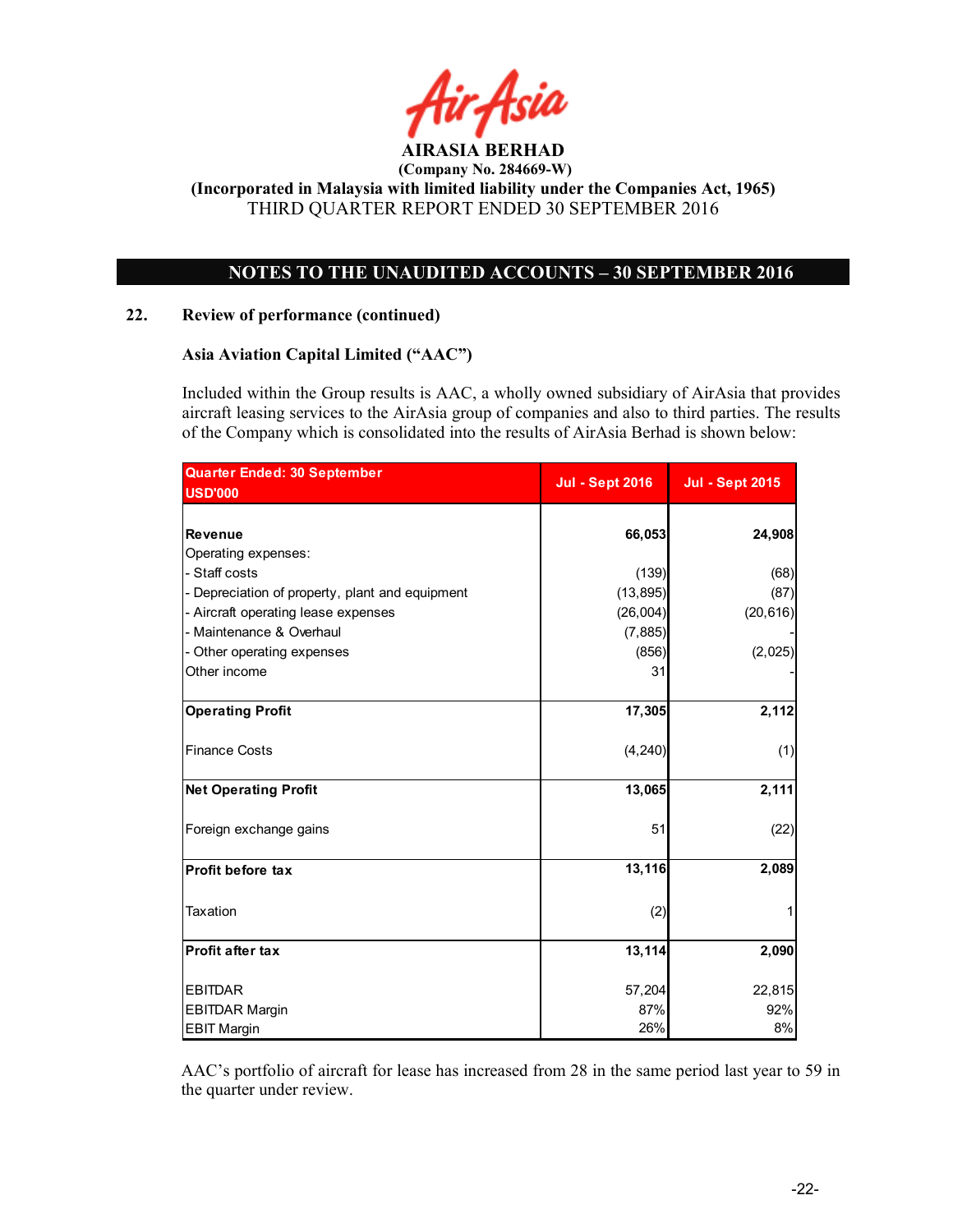![](_page_22_Picture_0.jpeg)

 (Company No. 284669-W) (Incorporated in Malaysia with limited liability under the Companies Act, 1965)

THIRD QUARTER REPORT ENDED 30 SEPTEMBER 2016

### NOTES TO THE UNAUDITED ACCOUNTS – 30 SEPTEMBER 2016

### 22. Review of performance (continued)

Performance indicator for AAC operations for current quarter against the same quarter of last year

| <b>Operational ratios</b>           | <b>Jul - Sept 2016</b> | <b>Jul - Sept 2015</b> |
|-------------------------------------|------------------------|------------------------|
| Total aircraft at start of period   | 55                     | 19                     |
| Addition                            | 4                      | 9                      |
| Total aircraft at end of period     | 59                     | 28                     |
| By ownership:                       |                        |                        |
| - Operating lease                   | 34                     | 27                     |
| - Owned                             | 25                     | 1                      |
|                                     | 59                     | 28                     |
| By Lessee:                          |                        |                        |
| AirAsia affiliates                  | 57                     | 28                     |
| Third party                         | 2                      |                        |
|                                     | 59                     | 28                     |
|                                     |                        |                        |
| Aicraft average age (Years)         | 6.4                    | 6.2                    |
| Operating lease average age (Years) | 6.7                    | 6.1                    |
| Owned acft average age (Years)      | 6.0                    | 8.9                    |

### Balance Sheet

| Period ended: 30 September 2016<br><b>USD'000</b> | <b>Sept 2016</b> | <b>Dec 2015</b> |  |
|---------------------------------------------------|------------------|-----------------|--|
|                                                   |                  |                 |  |
| Property, plant and equipment                     | 662,966          | 260,717         |  |
| Receivables and prepayments                       | 98,209           | 34,619          |  |
| Amount due from related parties                   | 65,332           | 39,386          |  |
| Cash and bank balances                            | 10,003           | 17,411          |  |
| <b>Total Assets</b>                               | 836,510          | 352,133         |  |
|                                                   |                  |                 |  |
| Other payables, accruals and provisions           | 61,219           | 26,123          |  |
| <b>Borrowings</b>                                 | 498,949          | 217,781         |  |
| Amount due to holding company                     | 183,754          | 69,685          |  |
| Amount due to related parties                     |                  | 26              |  |
| <b>Security Deposits</b>                          | 33,488           | 21,934          |  |
| <b>Total Liabilities</b>                          | 777,417          | 335,549         |  |
|                                                   |                  |                 |  |
| Share Capital                                     | 5,000            | 5,000           |  |
| <b>Retained Earnings</b>                          | 54,093           | 11,584          |  |
| <b>Total Equity</b>                               | 59,093           | 16,584          |  |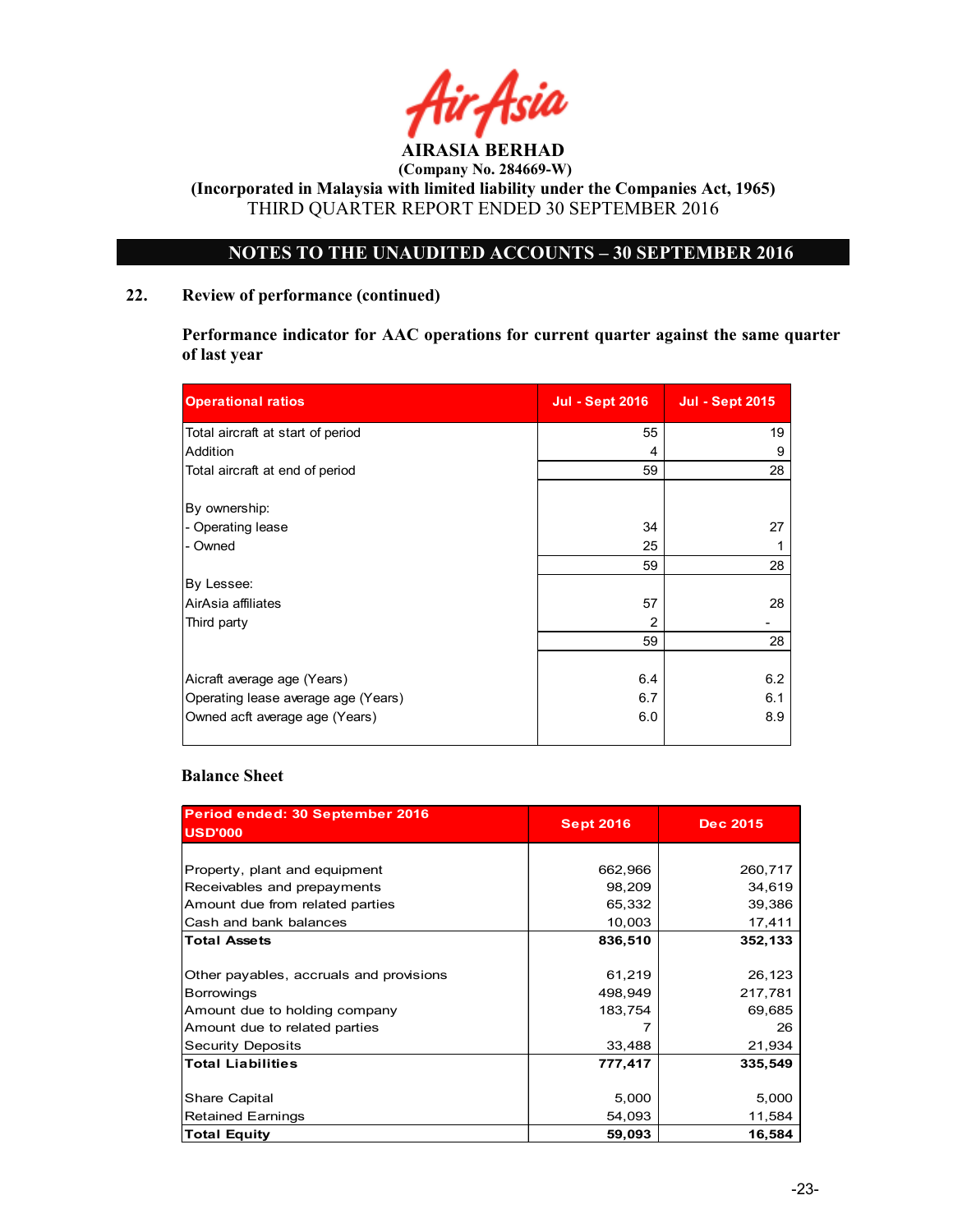![](_page_23_Picture_0.jpeg)

(Incorporated in Malaysia with limited liability under the Companies Act, 1965) THIRD QUARTER REPORT ENDED 30 SEPTEMBER 2016

### NOTES TO THE UNAUDITED ACCOUNTS – 30 SEPTEMBER 2016

### 23. Associate Companies and Joint Ventures

### i) Associate Company - Thai AirAsia Co. Ltd ("Thai AirAsia")

Thai AirAsia is an associate company owned 45% by AirAsia Berhad. As such it is accounted for using the equity method, as permitted by the Malaysian Accounting Standards Board MFRS128, Investments in Associates.

Thai AirAsia recorded revenue of THB8,160.7 million in 3Q16, 12% higher compared to the THB7,268.2 million achieved in 3Q15. The increase in revenue is attributed to the increase in the number of passengers carried by 21% year-on-year despite a slight decrease in average fare and ancillary income per pax. Passengers carried by Thai AirAsia increased as capacity rose 17% year-on-year while the seat load factor increased 3ppt to 84%.

Thai AirAsia achieved an operating profit of THB718.2 million in 3Q16, compared to an operating profit of THB506.8 million in 3Q15. Thai AirAsia achieved a net profit of THB729.2 million in 3Q16, compared to a net profit of THB174.4 million in 3Q15.

AirAsia Berhad has equity accounted RM39.2 million (RM9.7 million in the quarter ended 30 September 2015) in the current period, as reflected in the AirAsia Berhad income statement.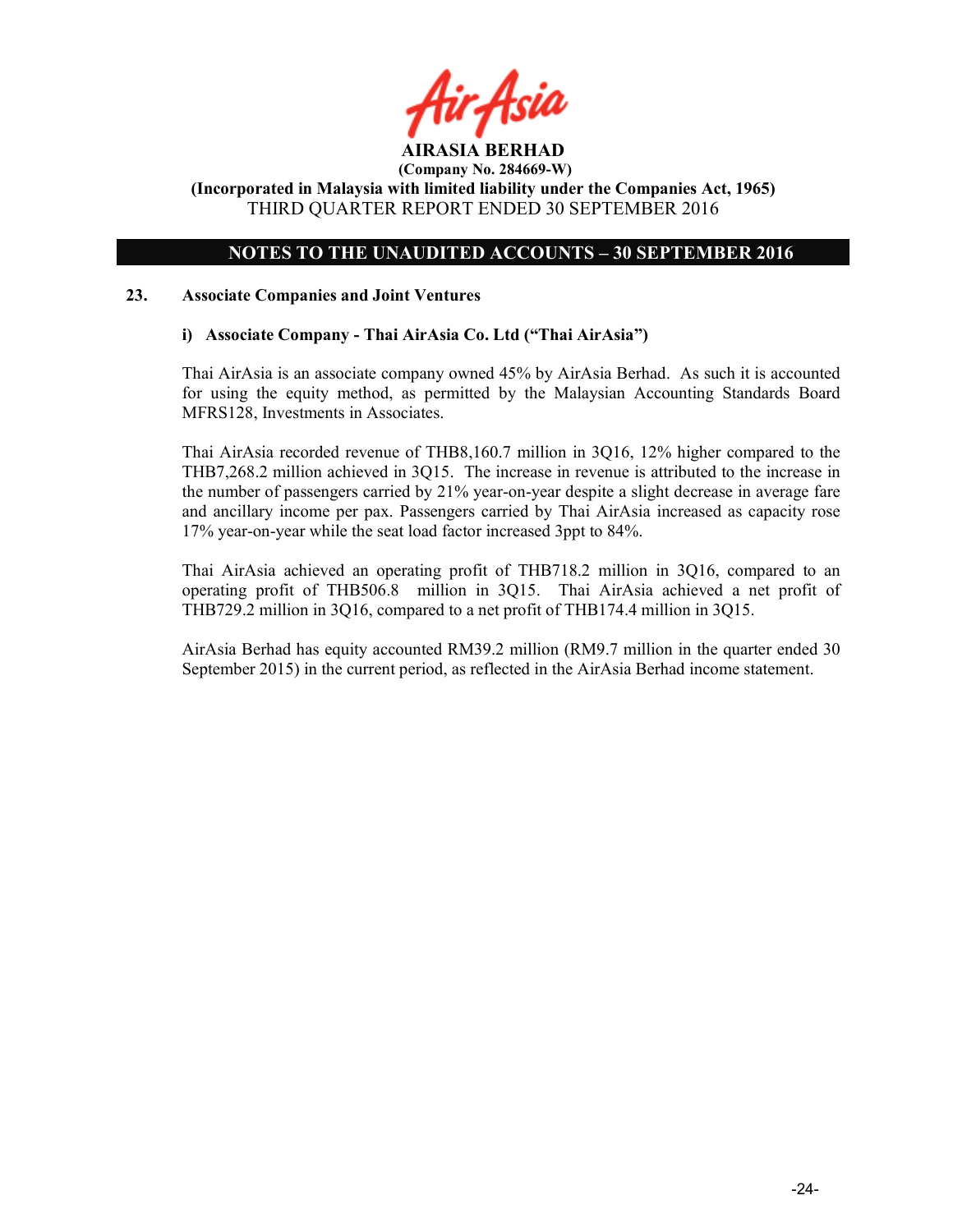![](_page_24_Picture_0.jpeg)

(Incorporated in Malaysia with limited liability under the Companies Act, 1965) THIRD QUARTER REPORT ENDED 30 SEPTEMBER 2016

### NOTES TO THE UNAUDITED ACCOUNTS – 30 SEPTEMBER 2016

### 23. Associate Companies and Joint Ventures (continued)

Performance indicator for Thailand operations for current quarter against the same quarter last year

| <b>Quarter Ended: 30 September</b> | Jul - Sept | Jul - Sept | <b>Change</b> |
|------------------------------------|------------|------------|---------------|
|                                    | 2016       | 2015       | $V - O - V$   |
|                                    |            |            |               |
| Passengers Carried                 | 4,326,526  | 3,584,130  | 21%           |
| Capacity                           | 5,143,500  | 4,412,520  | 17%           |
| Seat Load Factor                   | 84%        | 81%        | 3 ppt         |
| RPK (million)                      | 4,478      | 3,651      | 23%           |
| ASK (million)                      | 5,316      | 4,445      | 20%           |
| Average Fare (THB)                 | 1,574      | 1,710      | $-8%$         |
| Ancillary Income Per Pax (THB)     | 312        | 321        | $-3%$         |
| Unit Passenger Revenue (THB)       | 1,886      | 2,031      | $-7%$         |
| Revenue / ASK (THB)                | 1.54       | 1.64       | -6%           |
| Revenue / ASK (US cents)           | 4.40       | 4.68       | $-6%$         |
| Cost / ASK (THB)                   | 1.43       | 1.54       | -7%           |
| Cost / ASK (US cents)              | 4.10       | 4.40       | $-7%$         |
| Cost / ASK-ex Fuel (THB)           | 1.02       | 1.01       | $0\%$         |
| Cost / ASK-ex Fuel (US cents)      | 2.91       | 2.90       | $0\%$         |
| Aircraft (end of period)           | 49         | 44         | 11%           |
| Average Stage Length (km)          | 1,033      | 1,007      | 3%            |
| Number of Flights                  | 28,575     | 24,514     | 17%           |
| <b>Fuel Consumed (Barrels)</b>     | 992,916    | 814.945    | 22%           |
| Average Fuel Price (US\$ / Barrel) | 63         | 82         | $-23%$        |

Exchange Rate: USD:THB – 34.9 - prior year US cents figures are restated at the current period average exchange rate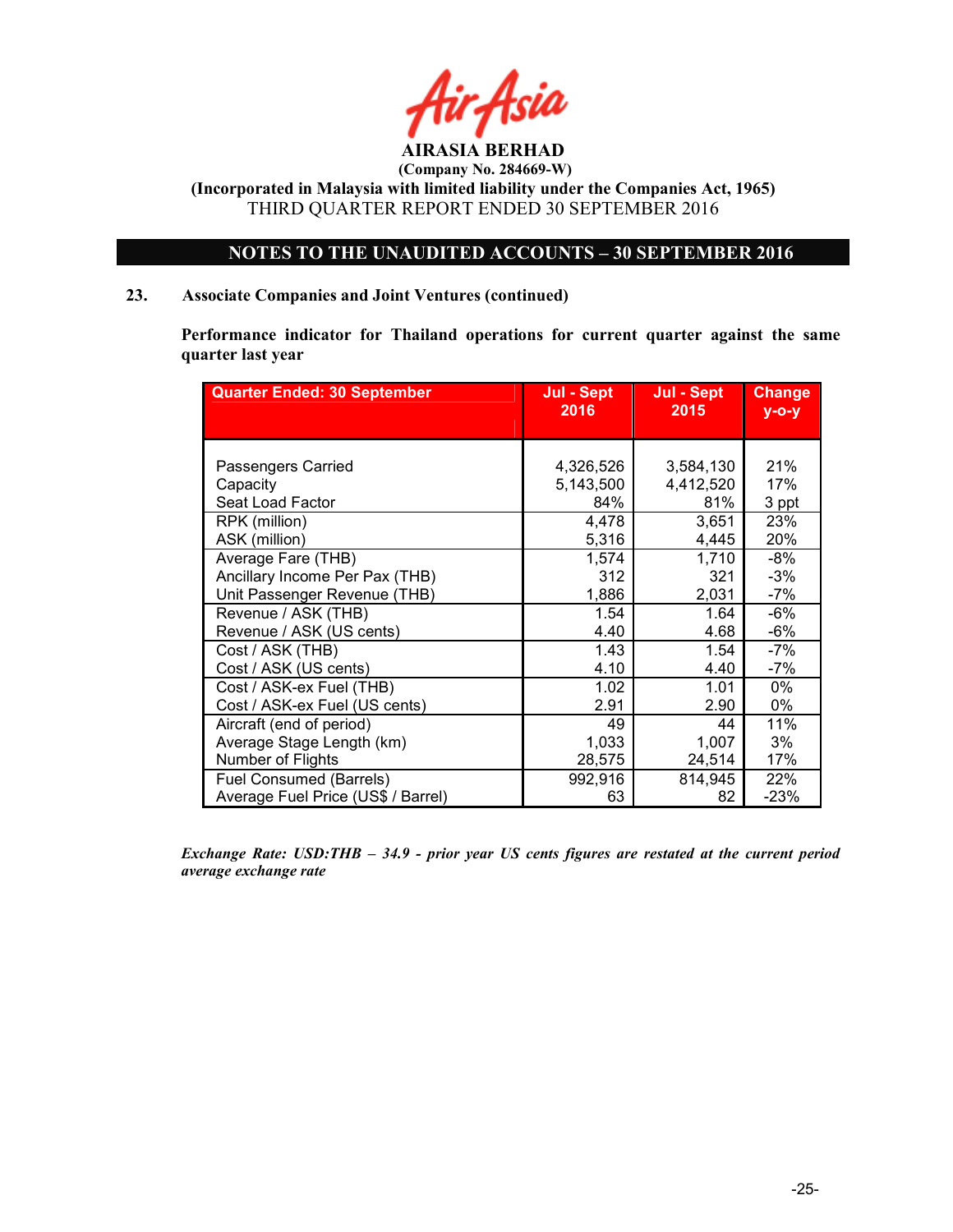![](_page_25_Picture_0.jpeg)

 (Company No. 284669-W) (Incorporated in Malaysia with limited liability under the Companies Act, 1965)

THIRD QUARTER REPORT ENDED 30 SEPTEMBER 2016

### NOTES TO THE UNAUDITED ACCOUNTS – 30 SEPTEMBER 2016

### 23. Associate Companies and Joint Ventures (continued)

Performance of current quarter against the same quarter last year for Thailand

| <b>Quarter Ended: 30 September</b>                 | Jul - Sept            | Jul - Sept            |
|----------------------------------------------------|-----------------------|-----------------------|
| <b>THB'000</b>                                     | 2016                  | 2015                  |
|                                                    |                       |                       |
| <b>Revenue</b>                                     | 8,160,725             | 7,268,203             |
| Operating expenses:                                |                       |                       |
| - Staff costs                                      | (1, 168, 744)         | (826, 224)            |
| - Depreciation of property, plant<br>and equipment | (290, 610)            | (273, 119)            |
| - Aircraft fuel expenses                           | (2, 199, 776)         | (2,337,561)           |
| - Maintenance & overhaul                           | (759, 361)            | (602, 698)            |
| -User charges and other related expenses           | (1,370,482)           | (1, 297, 910)         |
| - Aircraft operating lease expenses                | (1, 251, 656)         | (1,073,389)           |
| - Other operating expenses<br>Other income         | (505, 042)<br>103,100 | (479, 841)<br>129,291 |
|                                                    |                       |                       |
| <b>Operating profit</b>                            | 718,154               | 506,752               |
| Finance income                                     | 9,290                 | 23,844                |
| Finance costs                                      | (165, 811)            | (93, 509)             |
| <b>Net operating profit</b>                        | 561,633               | 437,087               |
| Foreign exchange gains                             | 39,280                | (231, 424)            |
|                                                    |                       |                       |
| <b>Profit before tax</b>                           | 600,913               | 205,663               |
| Taxation                                           | (8, 807)              | (8,323)               |
| Deferred taxation                                  | 137,137               | (22, 912)             |
| Net profit for the financial period                | 729,243               | 174,428               |
|                                                    |                       |                       |
| <b>EBITDAR</b>                                     | 2,260,420             | 1,853,260             |
| <b>EBITDAR Margin</b>                              | 28%                   | 25%                   |
| <b>EBIT Margin</b>                                 | 9%                    | 7%                    |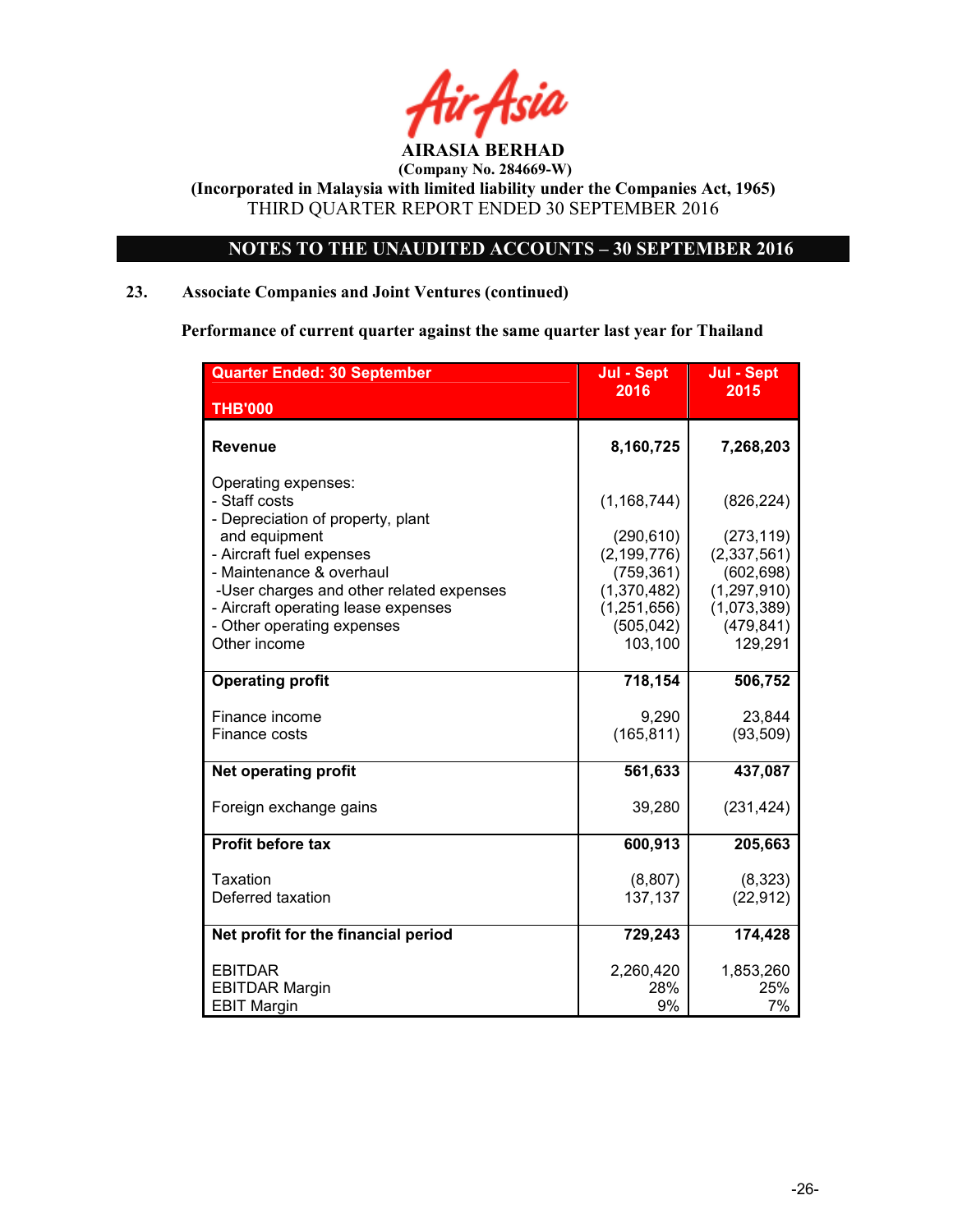![](_page_26_Picture_0.jpeg)

(Incorporated in Malaysia with limited liability under the Companies Act, 1965) THIRD QUARTER REPORT ENDED 30 SEPTEMBER 2016

### NOTES TO THE UNAUDITED ACCOUNTS – 30 SEPTEMBER 2016

### 23. Associate Companies and Joint Ventures (continued)

### Balance Sheet

| Quarter Ended: 30 September           | <b>Sept 2016</b> | <b>Dec 2015</b> |
|---------------------------------------|------------------|-----------------|
| <b>THB'000</b>                        |                  |                 |
|                                       |                  |                 |
| Property, Plant & Equipment           | 17,425,717       | 18, 135, 082    |
| Intangible assets, net                | 13,801           | 12,195          |
| Other non current assets              | 1,060,051        | 1,001,821       |
| Inventory                             | 128,650          | 92,596          |
| Aircraft maintenance reserves         | 2,512,023        | 1,066,380       |
| Other Debtors & Prepayments           | 1,003,699        | 815,682         |
| Amounts due from related parties      | 586,462          | 326,209         |
| Cash & Short Term Deposits            | 8,090,100        | 7,557,622       |
| <b>Total Assets</b>                   | 30,820,504       | 29,007,587      |
|                                       |                  |                 |
| Sales In Advance                      | 4, 112, 327      | 4,030,229       |
| <b>Other Creditors &amp; Accruals</b> | 2,426,812        | 2,253,575       |
| Amounts Owing to Related Party        | 366,624          | 917,878         |
| Deferred tax liabilities              | 381,871          | 511,948         |
| <b>Borrowings</b>                     | 2,000,000        |                 |
| Finance lease liabilities             | 10,947,119       | 14,036,839      |
| <b>Total Liabilities</b>              | 20,234,753       | 21,750,469      |
|                                       |                  |                 |
| Share Capital                         | 435,556          | 435,556         |
| <b>Share Premium</b>                  | 2,628,786        | 2,628,786       |
| <b>Retained Earnings</b>              | 7,521,409        | 4, 192, 776     |
| <b>Total Equity</b>                   | 10,585,751       | 7,257,118       |

### ii) Associate Company - PT Indonesia AirAsia ("Indonesia AirAsia")

Indonesia AirAsia is an associate company owned 49% by AirAsia Berhad. As such it is accounted for using the equity method, as permitted by the Malaysian Accounting Standards Board MFRS128, Investments in Associates

Indonesia AirAsia recorded revenue of IDR1,095.2 billion in 3Q16, 26% lower as compared to the IDR1,483.7 billion achieved in 3Q15. The drop in revenue is mainly attributable to the reduction in fleet size operated by Indonesia AirAsia as capacity reduced 36% as compared to 3Q15. Passengers carried by Indonesia AirAsia decreased 24% year-on-year while the seat load factor increased 14 percentage points to 89%.

Indonesia AirAsia recorded an operating profit of IDR229.3 billion in 3Q16, compared to an operating loss of IDR59.5 billion in 3Q15. Indonesia AirAsia recorded a net profit of IDR486.6 billion in 3Q16 as compared to a net loss of IDR262.1 billion in 3Q15.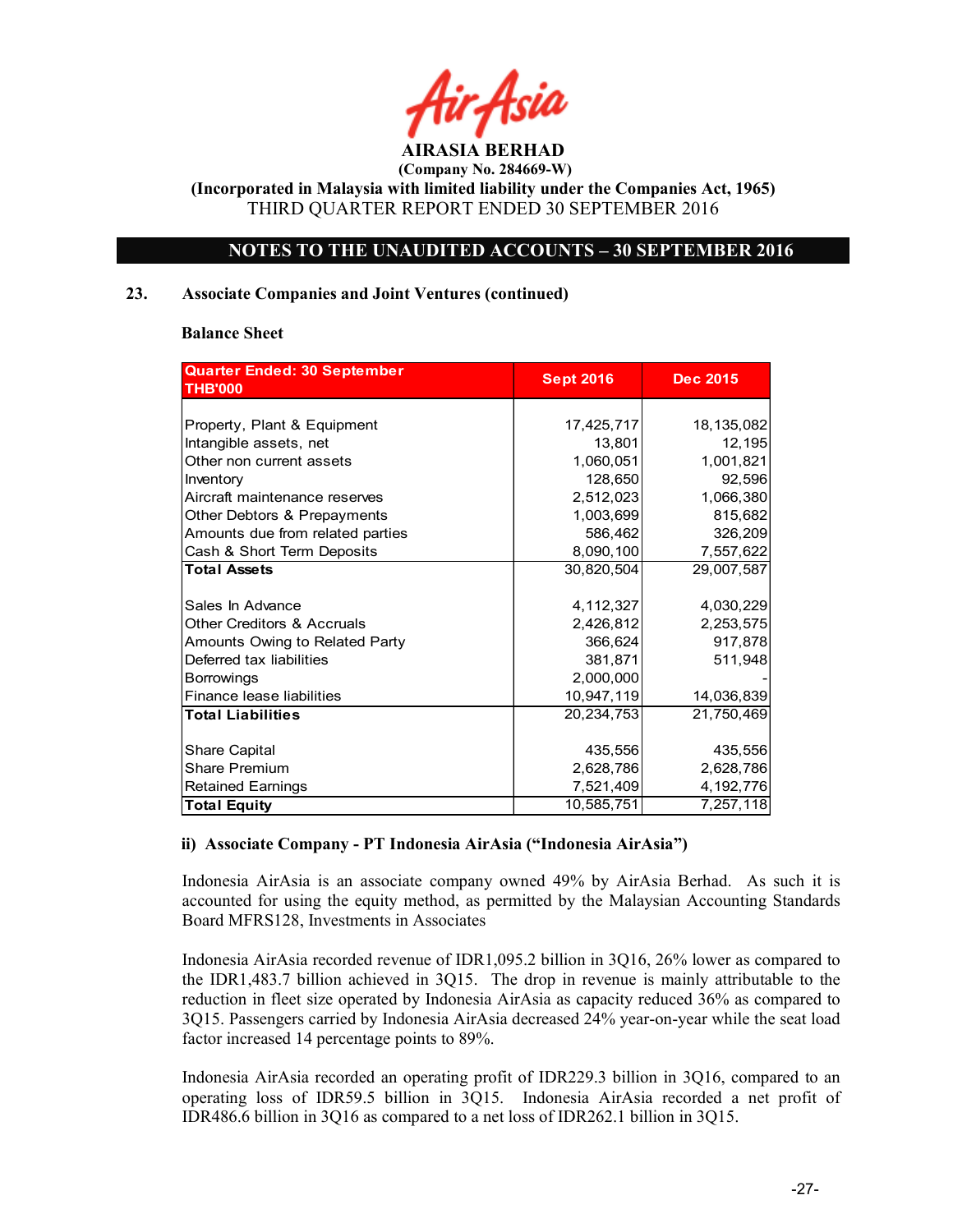![](_page_27_Picture_0.jpeg)

### NOTES TO THE UNAUDITED ACCOUNTS – 30 SEPTEMBER 2016

### 23. Associate Companies and Joint Ventures (continued)

In April 2016, Indonesia AirAsia finalized its statutory audit for the financial year ended 31 December 2015 where additional audit adjustments were made. Included in the audit adjustments was IDR710.0 billion deferred tax income which reduced the net losses of Indonesia AirAsia in the previousl financial year. After taking into consideration the late audit adjustments and the net profits recorded by Indonesia AirAsia in 1Q16, AirAsia Berhad's share of the results of Indonesia AirAsia of RM122.7 million has been equity accounted in the income statement of AirAsia Berhad in 1Q16.

AirAsia Berhad has equity accounted a net profit of RM72.7 million (RM625.0 million in the quarter ended 30 September 2015) in the current period, as reflected in the AirAsia Berhad income statement.

### Performance indicator for Indonesia operations for current quarter against the same quarter last year

| <b>Quarter Ended: 30 September</b> | Jul - Sept<br>2016 | Jul - Sept<br>2015 | <b>Change</b><br>$y$ -o-y |
|------------------------------------|--------------------|--------------------|---------------------------|
|                                    |                    |                    |                           |
|                                    |                    |                    |                           |
| Passengers Carried                 | 1,225,082          | 1,622,390          | $-24%$                    |
| Capacity                           | 1,378,440          | 2,155,320          | $-36%$                    |
| Seat Load Factor                   | 89%                | 75%                | 14 ppt                    |
| RPK (million)                      | 1,770              | 2,255              | $-22%$                    |
| ASK (million)                      | 1,991              | 2,958              | $-33%$                    |
| Average Fare (IDR)                 | 586,234            | 615,027            | $-5%$                     |
| Ancillary Income Per Pax (IDR)     | 171,925            | 176,252            | $-2\%$                    |
| Unit Passenger Revenue (IDR)       | 758,159            | 791,279            | $-4%$                     |
| Revenue / ASK (IDR)                | 549.96             | 501.51             | 10%                       |
| Revenue / ASK (US cents)           | 4.19               | 3.82               | 10%                       |
| Cost / ASK (IDR)                   | 450.77             | 531.46             | $-15%$                    |
| Cost / ASK (US cents)              | 3.43               | 4.04               | $-15%$                    |
| Cost / ASK-ex Fuel (IDR)           | 304.42             | 342.44             | $-11%$                    |
| Cost / ASK-ex Fuel (US cents)      | 2.32               | 2.61               | $-11%$                    |
| Aircraft (end of period)           | 14                 | 23                 | $-39%$                    |
| Average Stage Length (km)          | 1,313              | 1,258              | 4%                        |
| Number of Flights                  | 7,658              | 11,974             | $-36%$                    |
| Fuel Consumed (Barrels)            | 309,556            | 467,016            | $-34%$                    |
| Average Fuel Price (US\$ / Barrel) | 72                 | 91                 | $-21%$                    |

Exchange Rate: USD:IDR – 13,139 - prior year US cents figures are restated at the current period average exchange rate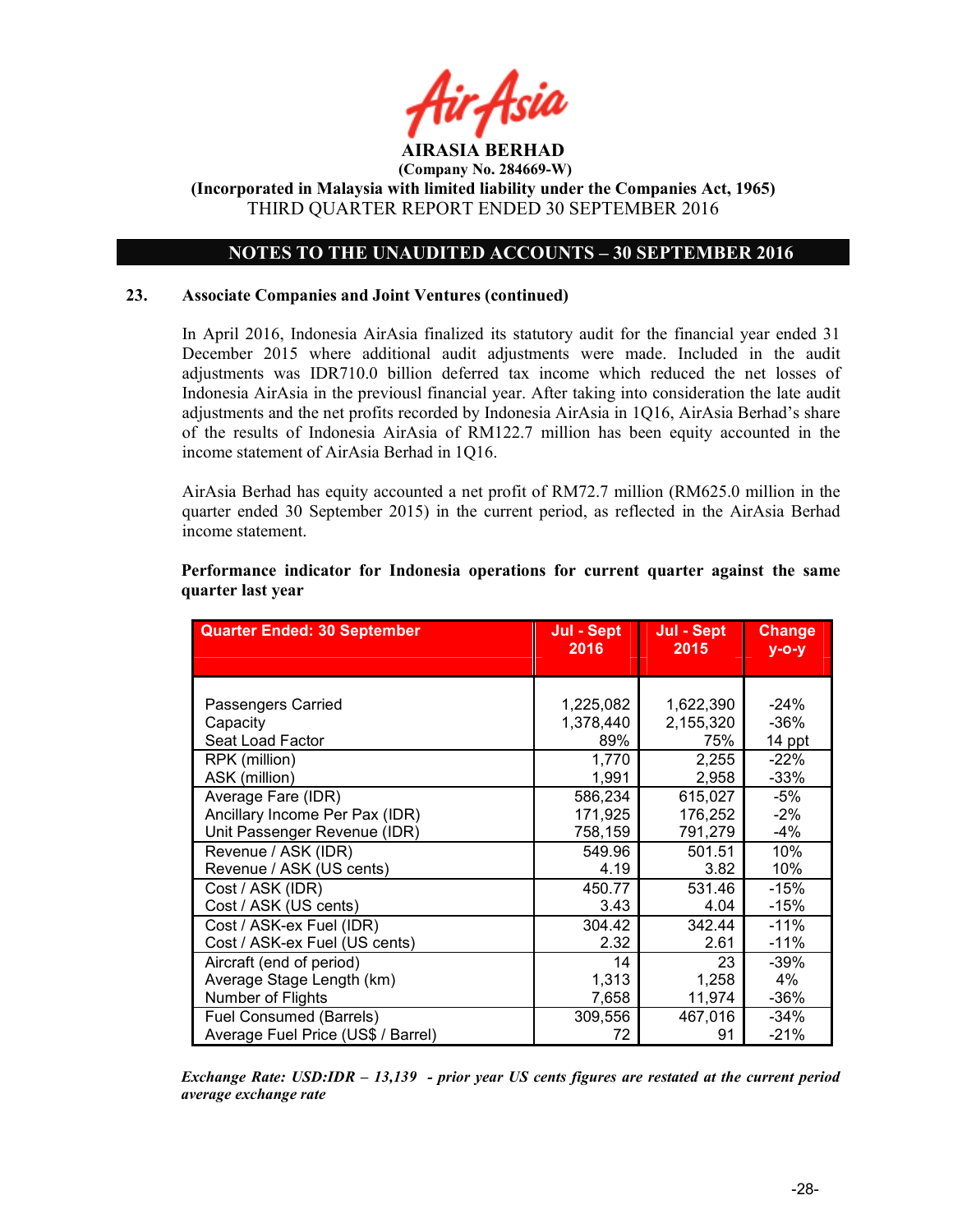![](_page_28_Picture_0.jpeg)

 (Company No. 284669-W) (Incorporated in Malaysia with limited liability under the Companies Act, 1965)

THIRD QUARTER REPORT ENDED 30 SEPTEMBER 2016

### NOTES TO THE UNAUDITED ACCOUNTS – 30 SEPTEMBER 2016

### 23. Associate Companies and Joint Ventures (continued)

Performance of current quarter against the same quarter last year for Indonesia

| <b>Quarter Ended: 30 September</b>                                                                                                                                                                                                              | Jul - Sept                                                                                              | Jul - Sept                                                                                             |
|-------------------------------------------------------------------------------------------------------------------------------------------------------------------------------------------------------------------------------------------------|---------------------------------------------------------------------------------------------------------|--------------------------------------------------------------------------------------------------------|
| <b>IDR</b> million                                                                                                                                                                                                                              | 2016                                                                                                    | 2015                                                                                                   |
| <b>Revenue</b>                                                                                                                                                                                                                                  | 1,095,237                                                                                               | 1,483,651                                                                                              |
| Operating expenses:<br>- Staff costs<br>- Depreciation<br>- Aircraft fuel expenses<br>- Aircraft operating lease expense<br>- Maintenance & overhaul<br>- User charges and other related expenses<br>- Other operating expenses<br>Other income | (179, 883)<br>(23, 731)<br>(291, 458)<br>(139, 933)<br>(149, 968)<br>(217, 700)<br>(71, 305)<br>208,084 | (176, 916)<br>(25, 110)<br>(559, 189)<br>(311, 041)<br>(197, 989)<br>(202, 766)<br>(80, 875)<br>10,702 |
| <b>Operating profit/(loss)</b>                                                                                                                                                                                                                  | 229,343                                                                                                 | (59, 533)                                                                                              |
| Finance Income<br><b>Finance Costs</b>                                                                                                                                                                                                          | 593<br>(32, 401)                                                                                        | 448<br>(29, 528)                                                                                       |
| Net operating profit/(loss)                                                                                                                                                                                                                     | 197,535                                                                                                 | (88, 613)                                                                                              |
| Foreign exchange gains                                                                                                                                                                                                                          | 289,034                                                                                                 | (173, 571)                                                                                             |
| Profit/(loss) before taxation                                                                                                                                                                                                                   | 486,569                                                                                                 | (262, 184)                                                                                             |
| <b>Taxation</b>                                                                                                                                                                                                                                 |                                                                                                         | 40                                                                                                     |
| Net profit/(loss) for the financial period                                                                                                                                                                                                      | 486,569                                                                                                 | (262, 144)                                                                                             |
| <b>EBITDAR</b><br><b>EBITDAR Margin</b><br><b>EBIT Margin</b>                                                                                                                                                                                   | 393,007<br>36%<br>21%                                                                                   | 276,618<br>19%<br>$-4%$                                                                                |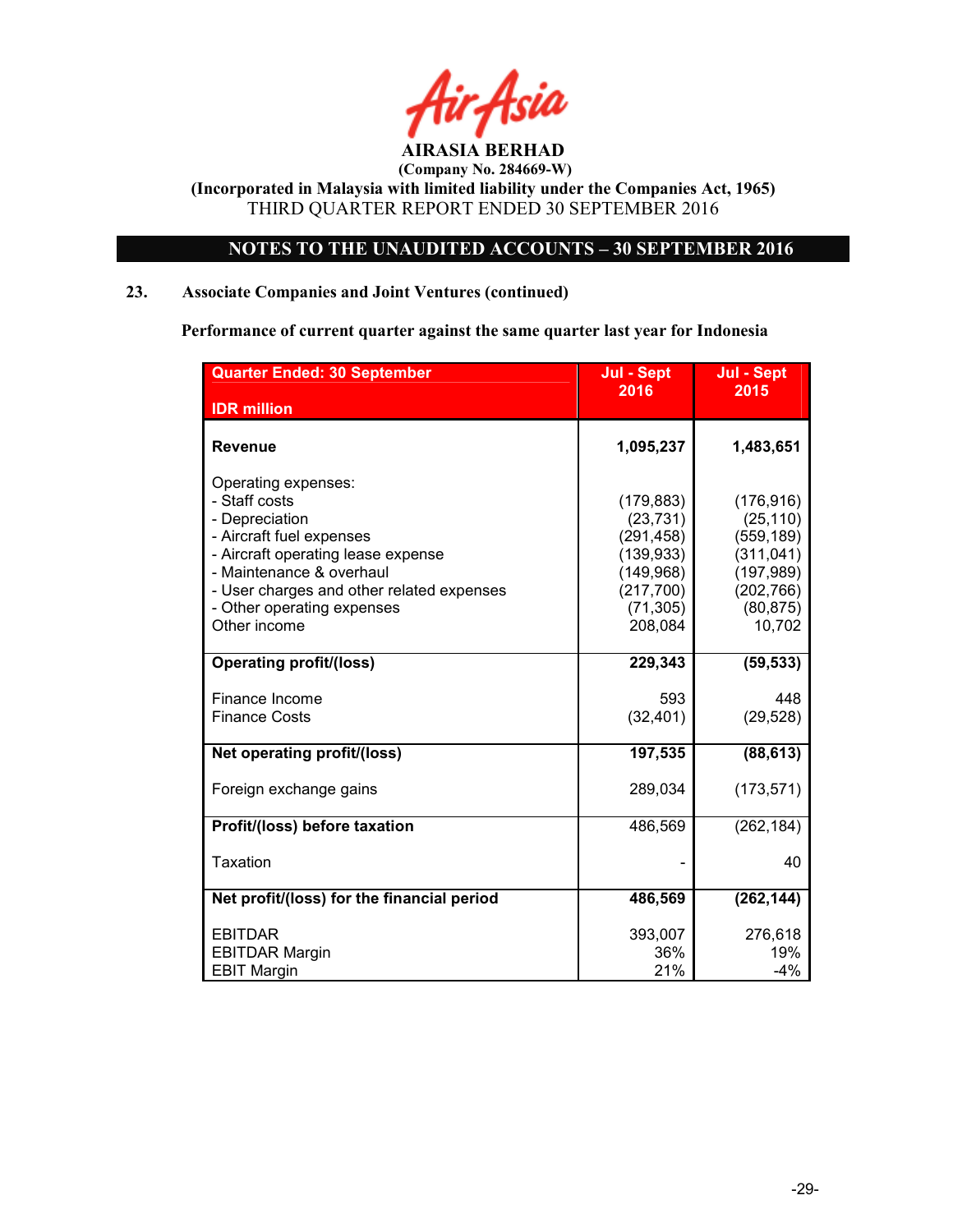![](_page_29_Picture_0.jpeg)

(Incorporated in Malaysia with limited liability under the Companies Act, 1965) THIRD QUARTER REPORT ENDED 30 SEPTEMBER 2016

### NOTES TO THE UNAUDITED ACCOUNTS – 30 SEPTEMBER 2016

### 23. Associate Companies and Joint Ventures (continued)

### Balance Sheet

| Quarter Ended: 30 September           |                  |                 |
|---------------------------------------|------------------|-----------------|
| <b>IDR million</b>                    | <b>Sept 2016</b> | <b>Dec 2015</b> |
|                                       |                  |                 |
| Property, Plant & Equipment           | 1,488,181        | 1,443,857       |
| Inventory                             | 29,177           | 24,115          |
| Other Debtors & Prepayments           | 851,044          | 511,732         |
| Amounts Owing from Related Parties    | 72,896           | 55,300          |
| Deferred tax assets                   | 835,597          | 835,597         |
| Maintenance Reserves                  | 441,985          | 358,994         |
| Cash & Short Term Deposits            | 310,783          | 54,669          |
| <b>Total Assets</b>                   | 4,029,662        | 3,284,264       |
|                                       |                  |                 |
| Sales In Advance                      | 676,859          | 533,548         |
| <b>Other Creditors &amp; Accruals</b> | 446,655          | 504,887         |
| Amounts Owing to Related Party        | 3,586,596        | 3,128,920       |
| Employee benefits liability           | 190,118          | 179,428         |
| Finance lease payable                 | 1,332,989        | 1,586,201       |
| <b>Total Liabilities</b>              | 6,233,218        | 5,932,984       |
|                                       |                  |                 |
| Share Capital                         | 180,000          | 180,000         |
| Perpetual Capital Security            | 2,058,000        | 2,058,000       |
| <b>Retained Earnings</b>              | (4, 441, 556)    | (4,886,720)     |
| <b>Total Equity</b>                   | (2, 203, 556)    | (2,648,720)     |

### iii) Associate Company – Philippines AirAsia (formerly known as AirAsia Inc.) and Philippines AirAsia Inc. (formerly known as Zest Airways Inc.)

Philippines AirAsia and Philippines AirAsia Inc. are collectively referred to as "AirAsia Philippines". Philippines AirAsia is an associate company which is incorporated in the Republic of the Philippines and is 40% owned by AirAsia Berhad. Philippines AirAsia Inc. is an associate company of Philippines AirAsia and is 49% owned by Philippines AirAsia.

AirAsia Philippines recorded revenue of PHP2,566.1 million in 3Q16, 24% higher as compared to the PHP2,074.2 million achieved in 3Q15. The increase in revenue can be attributed to higher passenger volumes which increased by 8% year-on-year and the increase in average fare by 21% year-on-year. Passengers carried by AirAsia Philippines increased 8% as capacity increased 9% year-on-year while the seat load factor decreased by 1 percentage points to 83% as compared to 3Q15.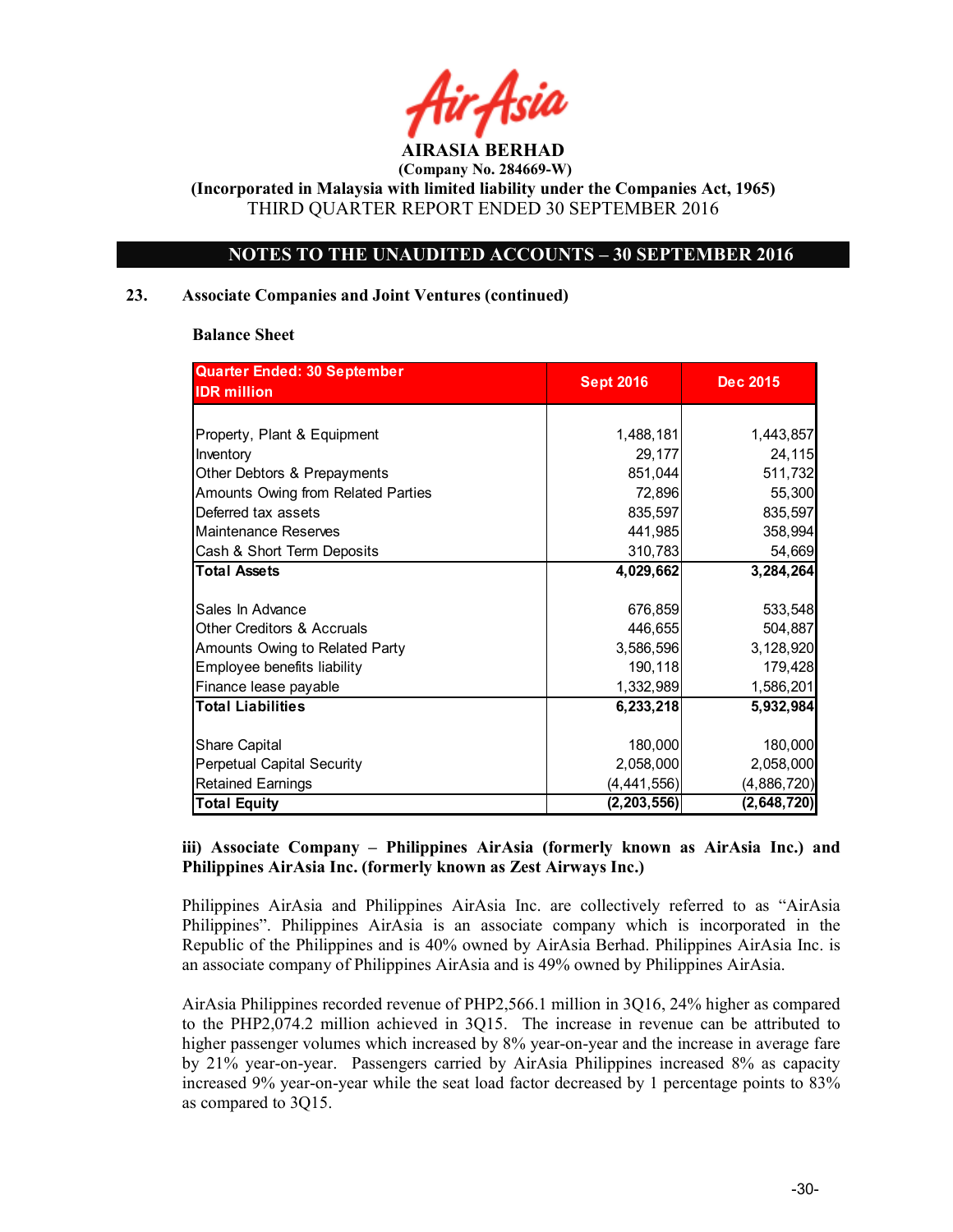![](_page_30_Picture_0.jpeg)

### NOTES TO THE UNAUDITED ACCOUNTS – 30 SEPTEMBER 2016

### 23. Associate Companies and Joint Ventures (continued)

AirAsia Philippines recorded an operating loss of PHP851.1 million in 3Q16, compared to an operating loss of PHP871.8 million in 3Q15. The net loss position of AirAsia Philippines was PHP1,199.9 million as compared to PHP1,357.3 million loss in 3Q15.

Philippines AirAsia recorded a net loss of RM65.2 million in the quarter under review out of which RM8.5 million is equity accounted in the financial statements of AirAsia Berhad. As the Group's interest in Philippines AirAsia has been reduced to zero, in accordance with MFRS128, any profits will only be recognized when a total of RM17.6 million of unrecognized losses have been reversed.

### Performance indicator for the amalgamated AirAsia Philippines operations for current quarter against the same quarter last year

| <b>Quarter Ended: 30 September</b> | Jul - Sept<br>Jul - Sept |           | <b>Change</b> |
|------------------------------------|--------------------------|-----------|---------------|
|                                    | 2016                     | 2015      | $y$ -o-y      |
|                                    |                          |           |               |
| Passengers Carried                 | 976,765                  | 901,957   | 8%            |
| Capacity                           | 1,175,220                | 1,079,100 | 9%            |
| Seat Load Factor                   | 83%                      | 84%       | $-1$ ppt      |
| RPK (million)                      | 1,160                    | 950       | 22%           |
| ASK (million)                      | 1,395                    | 1,155     | 21%           |
| Average Fare (PHP)                 | 2,245                    | 1,851     | 21%           |
| Ancillary Income Per Pax (PHP)     | 389                      | 404       | -4%           |
| Unit Passenger Revenue (PHP)       | 2,634                    | 2,254     | 17%           |
| Revenue / ASK (PHP)                | 1.84                     | 1.80      | 2%            |
| Revenue / ASK (US cents)           | 3.88                     | 3.79      | 2%            |
| Cost / ASK (PHP)                   | 2.50                     | 2.61      | $-4%$         |
| Cost / ASK (US cents)              | 5.27                     | 5.50      | $-4%$         |
| Cost / ASK-ex Fuel (PHP)           | 1.85                     | 1.70      | 8%            |
| Cost / ASK-ex Fuel (US cents)      | 3.90                     | 3.60      | 8%            |
| Aircraft (end of period)           | 15                       | 15        | 0%            |
| Average Stage Length (km)          | 1,187                    | 1,072     | 11%           |
| Number of Flights                  | 6,529                    | 5,995     | 9%            |
| <b>Fuel Consumed (Barrels)</b>     | 261,489                  | 235,130   | 11%           |
| Average Fuel Price (US\$ / Barrel) | 73                       | 94        | $-22%$        |

Exchange Rate: USD:PHP – 47.4 - prior year US cents figures are restated at the current period average exchange rate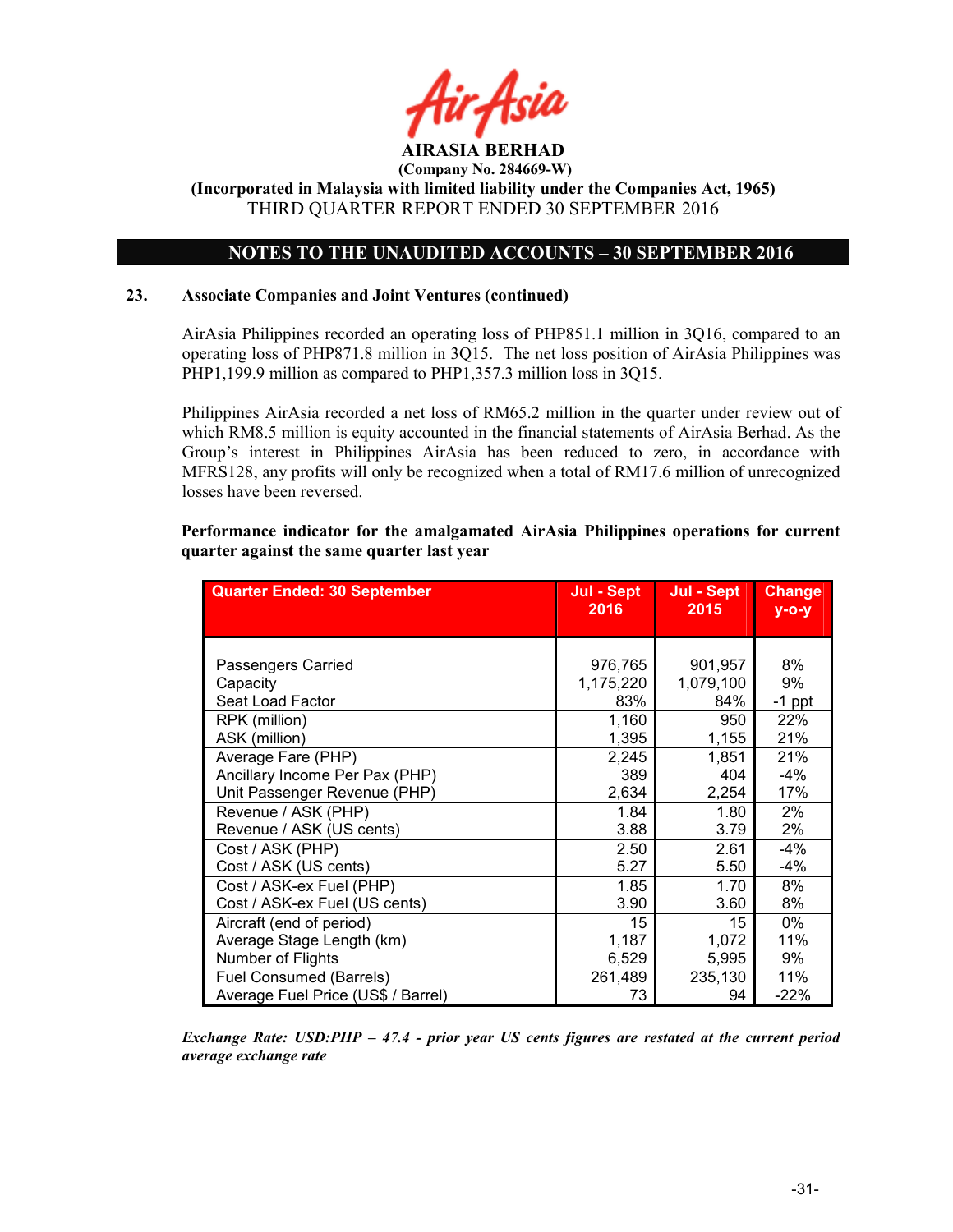![](_page_31_Picture_0.jpeg)

NOTES TO THE UNAUDITED ACCOUNTS – 30 SEPTEMBER 2016

### 23. Associate Companies and Joint Ventures (continued)

Performance of current quarter against the same quarter last year for the amalgamated AirAsia Philippines operations

| <b>Quarter Ended: 30 September</b>                                                                                                                                                                                                                                                  | Jul - Sept<br>2016                                                                                          | Jul - Sept<br>2015                                                                                         |
|-------------------------------------------------------------------------------------------------------------------------------------------------------------------------------------------------------------------------------------------------------------------------------------|-------------------------------------------------------------------------------------------------------------|------------------------------------------------------------------------------------------------------------|
| <b>PHP'000</b>                                                                                                                                                                                                                                                                      |                                                                                                             |                                                                                                            |
| Revenue                                                                                                                                                                                                                                                                             | 2,566,051                                                                                                   | 2,074,154                                                                                                  |
| Operating expenses:<br>- Staff costs<br>- Depreciation of property, plant<br>and equipment<br>- Aircraft fuel expenses<br>- Maintenance & overhaul<br>-User charges and other related expenses<br>- Aircraft operating lease expenses<br>- Other operating expenses<br>Other income | (420, 180)<br>(71, 575)<br>(904, 477)<br>(550, 955)<br>(383, 591)<br>(409, 765)<br>(173, 150)<br>(503, 492) | (346, 836)<br>(229, 481)<br>(1,042,401)<br>(618, 939)<br>(323, 382)<br>(422, 729)<br>(107, 425)<br>145,268 |
| <b>Operating loss</b>                                                                                                                                                                                                                                                               | (851, 134)                                                                                                  | (871, 773)                                                                                                 |
| Finance Income<br><b>Finance Costs</b>                                                                                                                                                                                                                                              | 63<br>(63, 744)                                                                                             | 149<br>(62, 842)                                                                                           |
| <b>Net operating loss</b>                                                                                                                                                                                                                                                           | (914, 815)                                                                                                  | (934, 467)                                                                                                 |
| Foreign exchange losses                                                                                                                                                                                                                                                             | (285, 053)                                                                                                  | (422, 858)                                                                                                 |
| Loss before tax                                                                                                                                                                                                                                                                     | (1, 199, 868)                                                                                               | (1, 357, 325)                                                                                              |
| Taxation                                                                                                                                                                                                                                                                            |                                                                                                             |                                                                                                            |
| Net loss for the period                                                                                                                                                                                                                                                             | (1, 199, 868)                                                                                               | (1, 357, 325)                                                                                              |
| <b>EBITDAR</b>                                                                                                                                                                                                                                                                      | (369, 794)                                                                                                  | (219, 562)                                                                                                 |
| <b>EBITDAR Margin</b><br><b>EBIT Margin</b>                                                                                                                                                                                                                                         | $-14%$<br>$-33%$                                                                                            | $-11%$<br>$-42%$                                                                                           |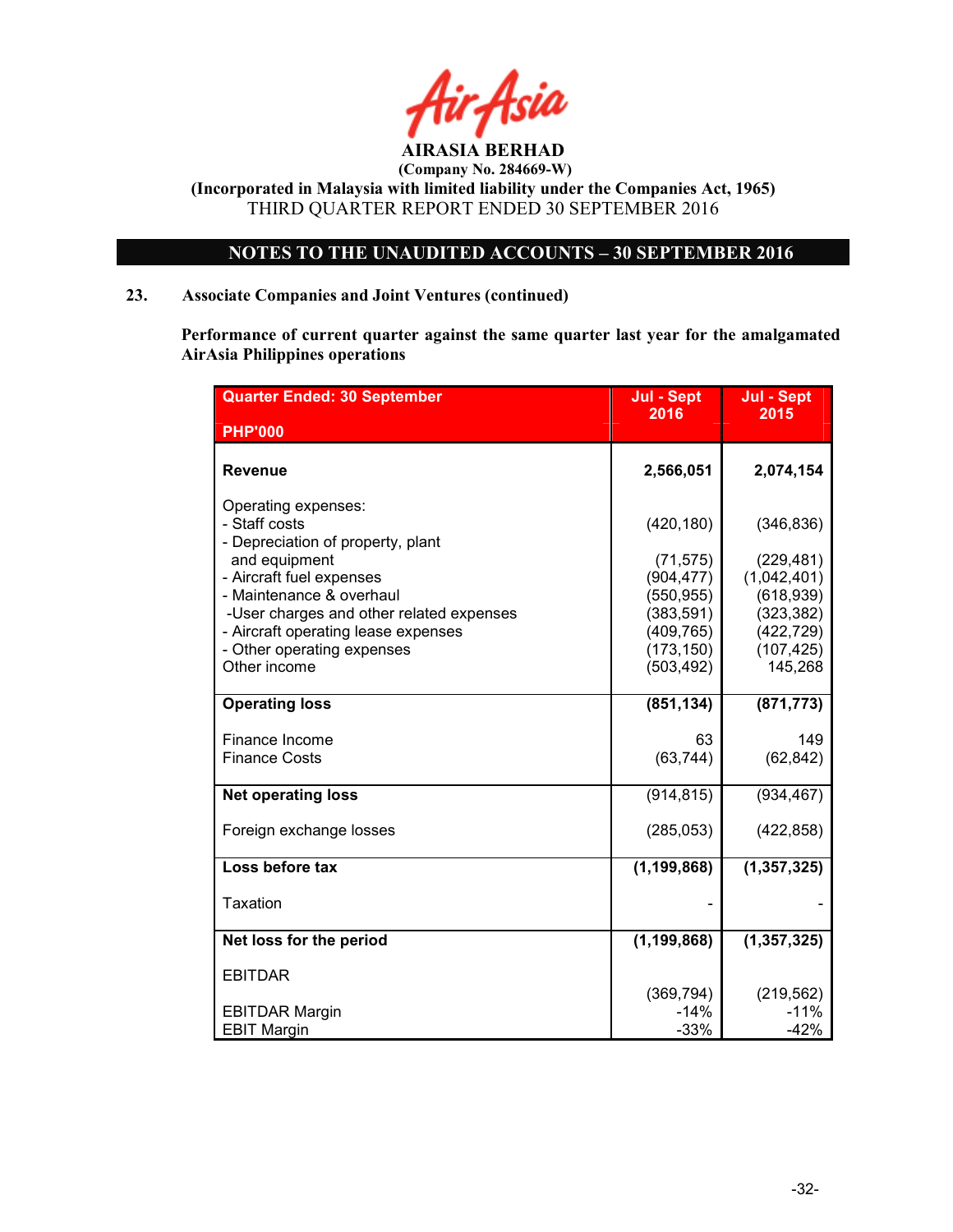![](_page_32_Picture_0.jpeg)

(Incorporated in Malaysia with limited liability under the Companies Act, 1965) THIRD QUARTER REPORT ENDED 30 SEPTEMBER 2016

### NOTES TO THE UNAUDITED ACCOUNTS – 30 SEPTEMBER 2016

### 23. Associate Companies and Joint Ventures (continued)

### Balance Sheet

| <b>Quarter Ended: 30 September</b><br><b>PHP'000</b> | <b>Sept 2016</b> | <b>Dec 2015</b> |
|------------------------------------------------------|------------------|-----------------|
|                                                      |                  |                 |
| Property, Plant & Equipment                          | 1,229,469        | 2,468,158       |
| Inventory                                            | 164,966          | 126,876         |
| Other Debtors & Prepayments                          | 2,880,924        | 2,988,863       |
| Cash & Short Term Deposits                           | 165,118          | 150,390         |
| <b>Total Assets</b>                                  | 4,440,477        | 5,734,287       |
| Sales In Advance                                     | 1,093,388        | 1,102,599       |
| <b>Other Creditors &amp; Accruals</b>                | 7,278,677        | 7,578,516       |
| Amounts Owing to Related Party                       | 15,063,431       | 14,397,943      |
| Long Term Liabilities                                | 116,823          | 116,823         |
| <b>Total Liabilities</b>                             | 23,552,319       | 23,195,881      |
| Share Capital                                        | 1,192,511        | 1,192,511       |
| Other reserves                                       | (8,620)          | (8,621)         |
| <b>Retained Earnings</b>                             | (20, 295, 733)   | (18, 645, 484)  |
| <b>Total Equity</b>                                  | (19, 111, 842)   | (17, 461, 594)  |

### iv) Associate Company – AirAsia (India) Private Limited ("AirAsia India")

AirAsia India is an associate company which is incorporated in India and is 49% owned by AirAsia Berhad. As such it is accounted for using the equity method, as permitted by the Malaysian Accounting Standards Board MFRS128, Investments in Associates.

AirAsia India recorded revenue of INR1,751.1 million in 3Q16, compared to a revenue of INR1,329.5 million in 3Q15. The number of passengers carried increased 42% with a unit passenger revenue of INR2,976. Anciliary income per passenger was at INR409 while the seat load factor was at 88%.

AirAsia India recorded a net loss of RM38.0 million (quarter ended 30 September 2015: RM39.9 million) in the quarter under review. In the current quarter, AirAsia Berhad through its wholly owned subsidiary AirAsia Investment Limited subscribed to 114,905,000 equity shares of INR10 each aggregating to INR1,149,050,000 equivalent to RM71.1 million. This has increased total investment in AirAsia India and as such, all unrecognized and current year losses of RM61.6 million were recognized in the income statement of AirAsia Berhad in the current quarter.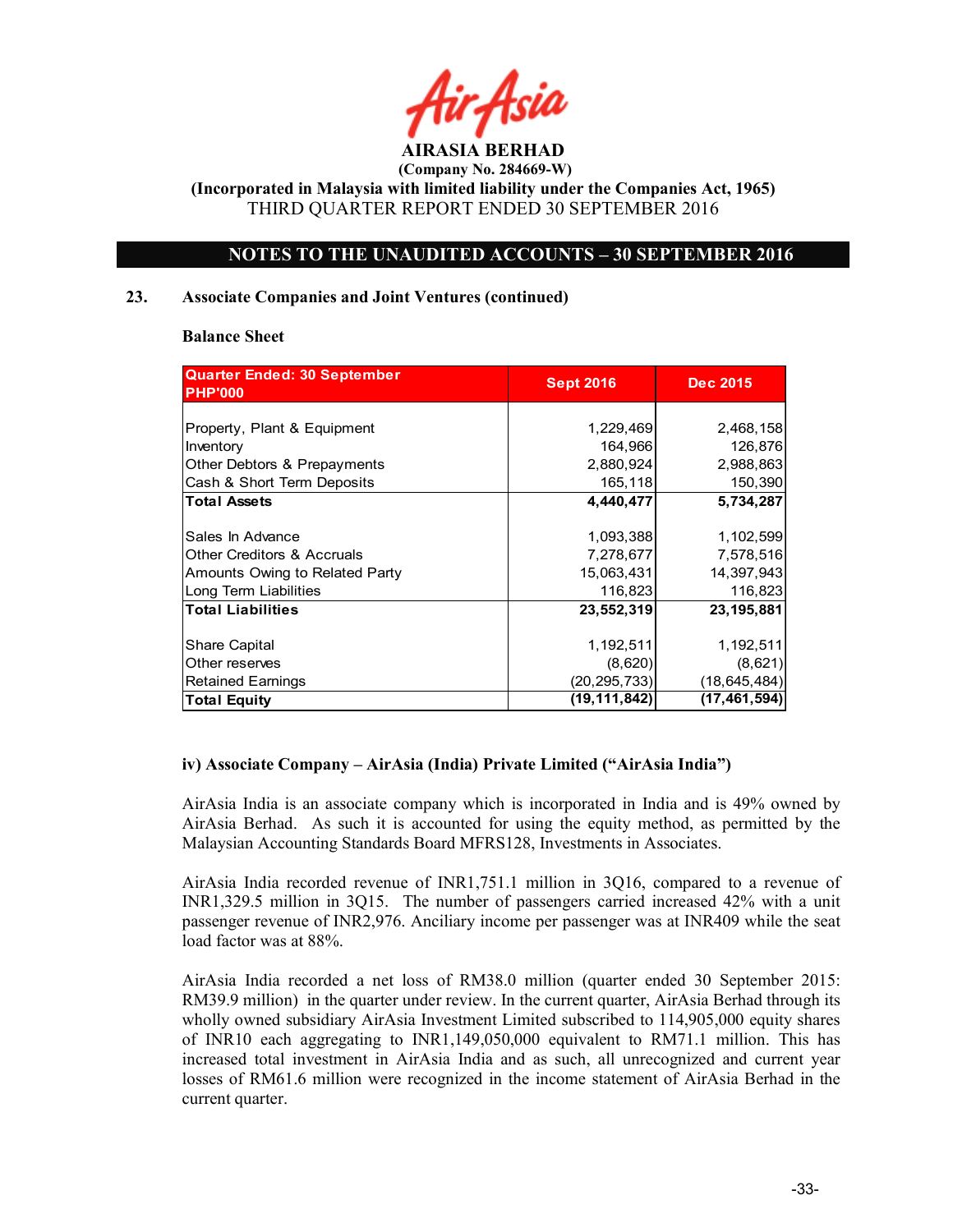![](_page_33_Picture_0.jpeg)

(Incorporated in Malaysia with limited liability under the Companies Act, 1965) THIRD QUARTER REPORT ENDED 30 SEPTEMBER 2016

### NOTES TO THE UNAUDITED ACCOUNTS – 30 SEPTEMBER 2016

### 23. Associate Companies and Joint Ventures (continued)

Performance indicator for India operations for current quarter against the same quarter last year

| <b>Quarter Ended: 30 September</b> | Jul - Sept<br>2016 | Jul - Sept<br>2015 | <b>Change</b><br>$y - o - y$ |
|------------------------------------|--------------------|--------------------|------------------------------|
|                                    |                    |                    |                              |
|                                    |                    |                    |                              |
| Passengers Carried                 | 589,486            | 416,182            | 42%                          |
| Capacity                           | 672,300            | 545,760            | 23%                          |
| Seat Load Factor                   | 88%                | 76%                | 12 ppt                       |
| RPK (million)                      | 729                | 502                | 45%                          |
| ASK (million)                      | 839                | 663                | 27%                          |
| Average Fare (INR)                 | 2,567              | 3,273              | $-22%$                       |
| Ancillary Income Per Pax (INR)     | 409                | 449                | -9%                          |
| Unit Passenger Revenue (INR)       | 2,976              | 3,722              | $-20%$                       |
| Revenue / ASK (sen)                | 208.68             | 200.59             | 4%                           |
| Revenue / ASK (US cents)           | 3.13               | 3.01               | 4%                           |
| Cost / ASK (sen)                   | 286.81             | 288.81             | $-1%$                        |
| Cost / ASK (US cents)              | 4.30               | 4.33               | $-1\%$                       |
| Cost / ASK-ex Fuel (sen)           | 176.92             | 183.76             | -4%                          |
| Cost / ASK-ex Fuel (US cents)      | 2.65               | 2.75               | $-4%$                        |
| Aircraft (end of period)           | 8                  | 5                  | 40%                          |
| Average Stage Length (km)          | 1,155              | 1,208              | -4%                          |
| Number of Flights                  | 3,735              | 3,032              | 23%                          |

Exchange Rate: USD:INR – 66.7 - prior year US cents figures are restated at the current period average exchange rate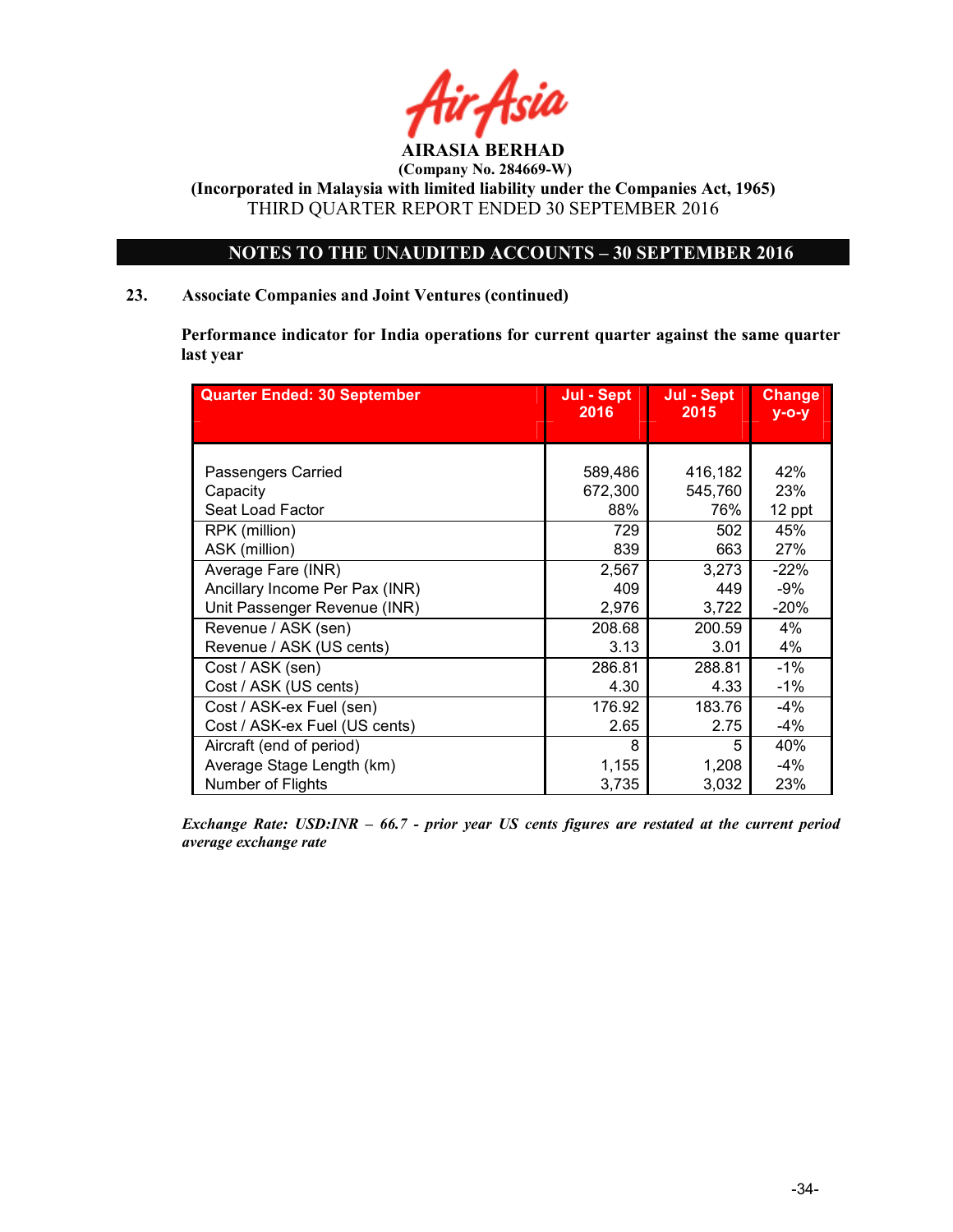![](_page_34_Picture_0.jpeg)

### NOTES TO THE UNAUDITED ACCOUNTS – 30 SEPTEMBER 2016

### 23. Associate Companies and Joint Ventures (continued)

Performance of current quarter against the same quarter last year for India

| <b>Quarter Ended: 30 September</b>                                                                                             | Jul - Sept                                       | Jul - Sept                                     |
|--------------------------------------------------------------------------------------------------------------------------------|--------------------------------------------------|------------------------------------------------|
| <b>INR'000</b>                                                                                                                 | 2016                                             | 2015                                           |
| <b>Revenue</b>                                                                                                                 | 1,751,057                                        | 1,329,531                                      |
| Operating expenses:<br>- Staff costs<br>- Depreciation of property, plant<br>and equipment                                     | (393, 074)<br>(16, 254)                          | (293, 031)<br>(12,681)                         |
| - Aircraft fuel expenses<br>- Maintenance and overhaul                                                                         | (922, 056)<br>(218, 487)                         | (696, 258)<br>(151, 100)                       |
| - User charges and other related expenses<br>- Aircraft operating lease expenses<br>- Other operating expenses<br>Other income | (285, 126)<br>(408, 930)<br>(207, 787)<br>37,361 | (236,098)<br>(304, 120)<br>(235, 190)<br>9,089 |
| <b>Operating loss</b>                                                                                                          | (663, 296)                                       | (589, 859)                                     |
| Finance Income<br><b>Finance Costs</b>                                                                                         | 9,245<br>(1, 544)                                | 5,344<br>(161)                                 |
| <b>Net operating loss</b>                                                                                                      | (655, 595)                                       | (584, 676)                                     |
| Foreign exchange losses                                                                                                        | 34,419                                           | (46, 761)                                      |
| Loss before tax                                                                                                                | (621, 176)                                       | (631, 438)                                     |
| Taxation                                                                                                                       |                                                  |                                                |
| Net loss for the financial period                                                                                              | (621, 176)                                       | (631, 438)                                     |
| <b>EBITDAR</b>                                                                                                                 | (238, 112)                                       | (273, 058)                                     |
| <b>EBITDAR Margin</b><br><b>EBIT Margin</b>                                                                                    | $-14%$<br>$-38%$                                 | $-21%$<br>$-44%$                               |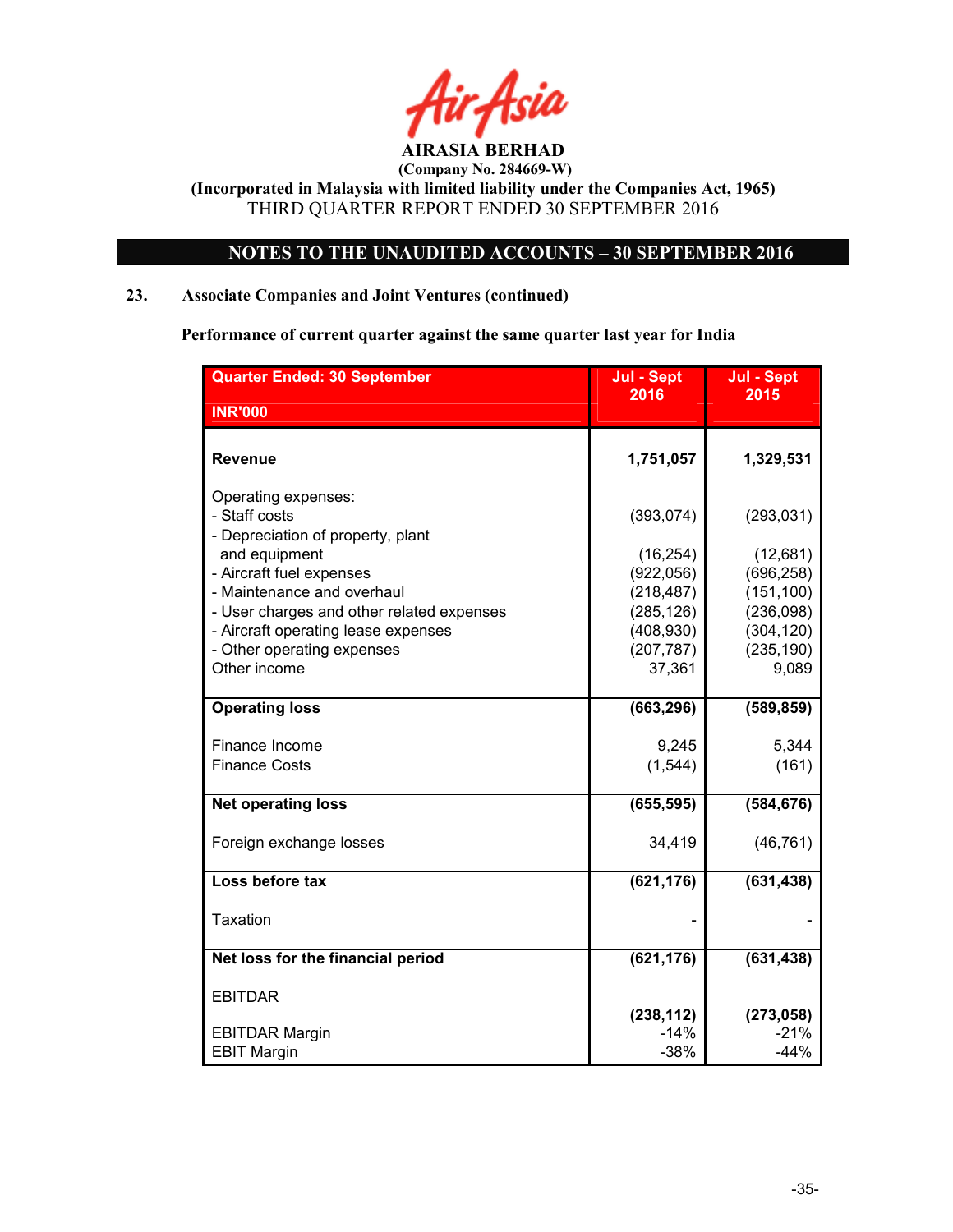![](_page_35_Picture_0.jpeg)

(Incorporated in Malaysia with limited liability under the Companies Act, 1965) THIRD QUARTER REPORT ENDED 30 SEPTEMBER 2016

### NOTES TO THE UNAUDITED ACCOUNTS – 30 SEPTEMBER 2016

### 23. Associate Companies and Joint Ventures (continued)

### Balance Sheet

| Year Ended: 30 Sept<br><b>INR'000</b> | <b>Sept 2016</b> | <b>Dec 2015</b> |
|---------------------------------------|------------------|-----------------|
|                                       |                  |                 |
| Property, Plant & Equipment           | 375,812          | 352,726         |
| Inventory                             | 55,578           | 30,960          |
| Amount due from related parties       | 65,874           | 22,239          |
| Other Debtors & Prepayments           | 1,074,655        | 518,631         |
| Cash & Short Term Deposits            | 2,446,620        | 537,829         |
| <b>Total Assets</b>                   | 4,018,539        | 1,462,385       |
|                                       |                  |                 |
| Sales In Advance                      | 844,827          | 520,691         |
| <b>Other Creditors &amp; Accruals</b> | 2,689,177        | 1,052,259       |
| Amounts Owing to Related Party        | 1,418,134        | 944,829         |
| Long Term Liabilities                 | 22,211           | 5,592           |
| <b>Total Liabilities</b>              | 4,974,349        | 2,523,371       |
|                                       |                  |                 |
| Share Capital                         | 3,320,550        | 1,921,500       |
| <b>Retained Earnings</b>              | (4,276,360)      | (2,982,487)     |
| <b>Total Equity</b>                   | (955, 810)       | (1,060,987)     |

### v) Associate Company – AirAsia Japan Co., Ltd ("AirAsia Japan")

AirAsia Japan is an associate company which is incorporated in Japan and is 49% owned by AirAsia Berhad. AirAsia Japan has yet to launch its services in Japan. AirAsia Japan recorded a net loss of RM45.2 million (quarter ended 30 Sept 2015: RM15.7 million) in the quarter under review of which RM22.0 million (quarter ended 30 Sept 2015: RM5.6 million) is equity accounted in the financial statements of AirAsia Berhad.

### vi) Associate Company – AAE Travel Pte Ltd ("AAE Travel")

AAE Travel has been reclassified to investment in an associate company in the previous financial year subsequent to the divestment of 25% equity interest in the share capital of AAE Travel. AAE Travel is incorporated in Singapore and is 25% owned by AirAsia Berhad. AAE Travel recorded a net profit of RM41.5 million (quarter ended 30 Sept 2015: RM54.0 million) in the quarter of which RM12.1 million (quarter ended 30 Sept 2015: RM13.5 million) is equity accounted in the AirAsia Berhad income statement.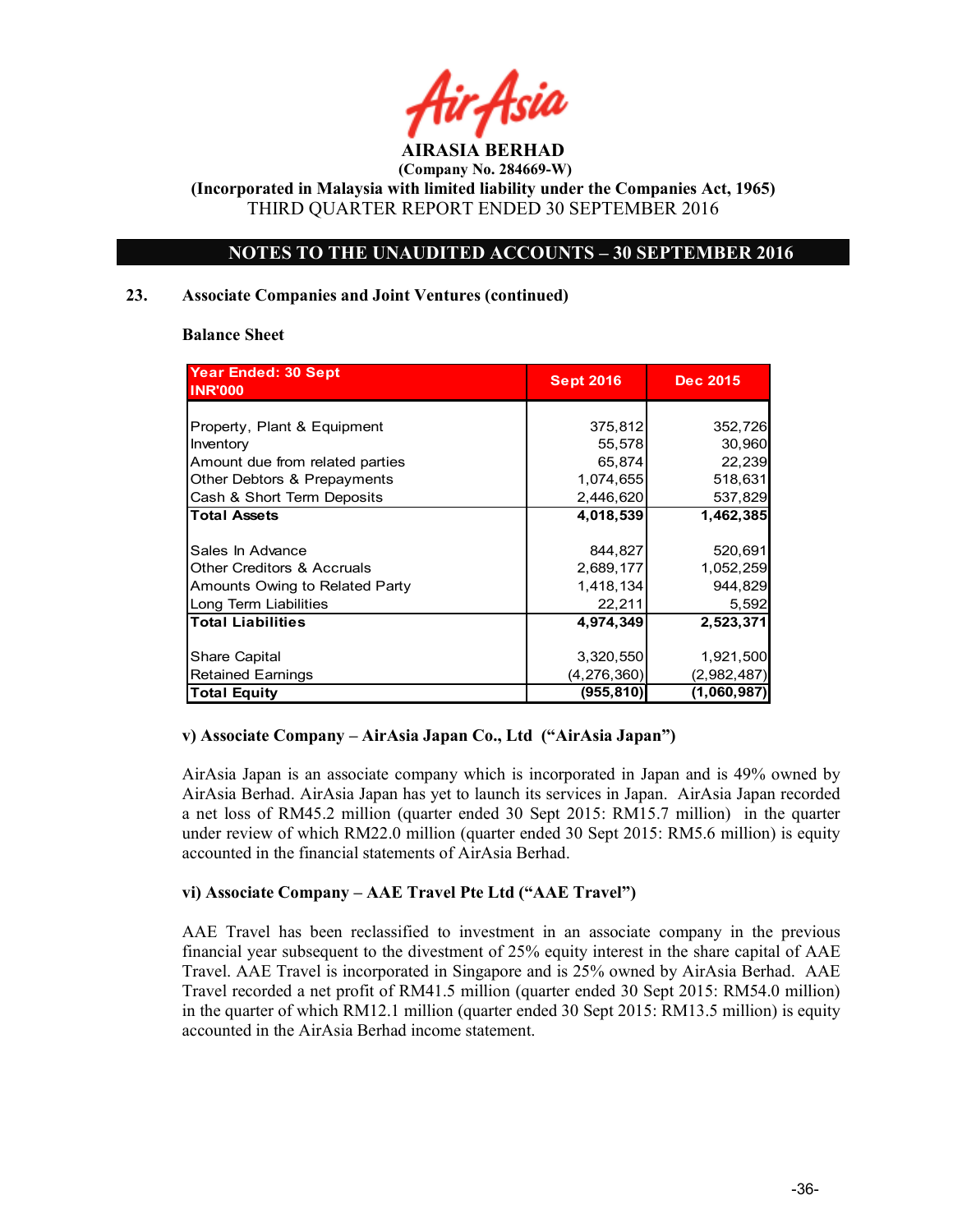![](_page_36_Picture_0.jpeg)

(Incorporated in Malaysia with limited liability under the Companies Act, 1965) THIRD QUARTER REPORT ENDED 30 SEPTEMBER 2016

### NOTES TO THE UNAUDITED ACCOUNTS – 30 SEPTEMBER 2016

### 23. Associate Companies and Joint Ventures (continued)

### vii) Joint Ventures – Asian Aviation Centre of Excellence Sdn Bhd ("AACOE")

AACOE is a joint venture company which is incorporated in Malaysia and is owned in equal shares by AirAsia Berhad and CAE Inc, a Canadian incorporated aviation training organization. AACOE recorded a net profit of RM8.1 million (quarter ended 30 Sept 2015: RM24.9 million) in the quarter of which RM4.0 million (quarter ended 30 Sept 2015: RM12.4 million) is equity accounted in the AirAsia Berhad income statement.

### 24. Variation of results against preceding quarter

The Group had a net profit of RM353.2 million for the quarter under review. This is RM11.3 million higher compared to the net profit of RM341.9 million in the immediately preceding quarter ended 30 June 2016.

### 25. Commentary on prospects

In Malaysia, the fourth quarter of 2016 is showing an average forecasted load factor of 89% as we continue to see strong demands and a better fare environment. For the remaining quarter of 2016, we remain confident as we are continuing to observe strong demand across most sectors due to the year end holidays and festivities. This is coupled with a favorable fuel price environment.

In Thailand, load factor in the fourth quarter of 2016 is forecast to be 80%. As with Malaysia, we see encouraging forward bookings in the remaining quarter of 2016 stemming from the demand from winter holiday makers. TAA will continue to focus its marketing activities on domestic, China and India routes in the remaining quarter of 2016.

In Indonesia, load factor in the fourth quarter of 2016 is forecast at 84% which is due to the high season demand. For the remaining quarter of 2016, IAA will continue to focus on promoting international routes.

In Philippines, the forecasted load factor for the fourth quarter of 2016 is at 84%. PAA remains on track with its turnaround plan to rationalize its fleet composition to further reduce its cost structure in the remaining quarter of 2016.

In India, the forecasted load factor for the third quarter of 2016 is at 84%. For the remaining quarter of 2016, AirAsia India will remain focused on building a footprint in the Indian domestic market with the introduction of new routes and frequency increases.

Barring any unforeseen circumstances, the Directors remain positive for the prospects of the Group in 2016.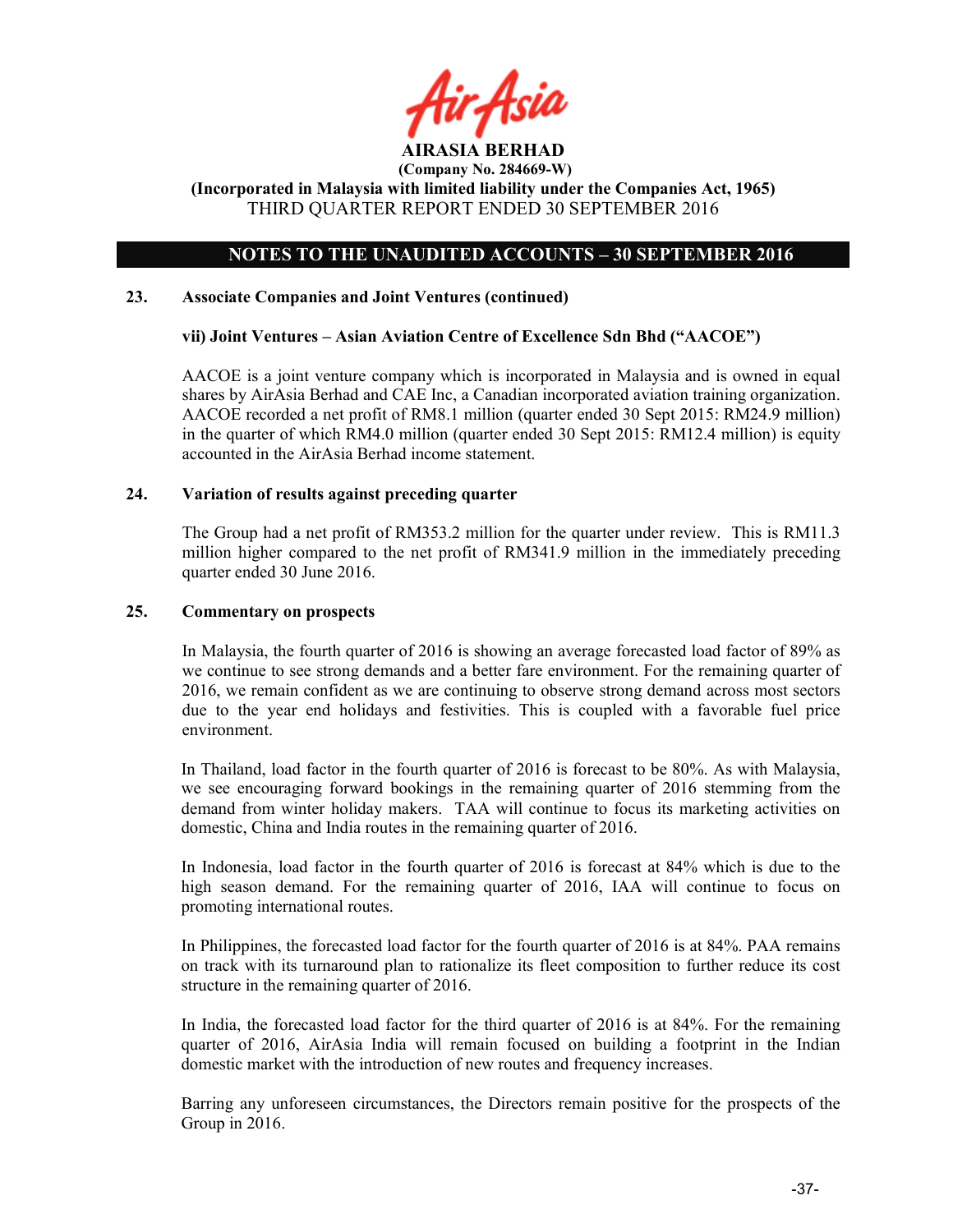AIRASIA BERHAD

(Incorporated in Malaysia with limited liability under the Companies Act, 1965) THIRD QUARTER REPORT ENDED 30 SEPTEMBER 2016

### NOTES TO THE UNAUDITED ACCOUNTS – 30 SEPTEMBER 2016

### 26. Profit forecast

No profit forecast has been issued.

### 27. Finance income/(costs)

|                                    | Group                              |                                    |                                   |                                   |
|------------------------------------|------------------------------------|------------------------------------|-----------------------------------|-----------------------------------|
| All figures in RM'000              | Quarter<br><b>Ended</b><br>30/9/16 | Quarter<br><b>Ended</b><br>30/9/15 | <b>Period</b><br>ended<br>30/9/16 | <b>Period</b><br>ended<br>30/9/15 |
| <b>Finance income</b>              |                                    |                                    |                                   |                                   |
| Interest income from:              |                                    |                                    |                                   |                                   |
| - amounts due from associates      | 7,171                              | 8,658                              | 22,132                            | 58,217                            |
| - deposits with licensed banks     | 4,447                              | 9,220                              | 18,623                            | 19,717                            |
| Gain from interest rate contracts  | 19,541                             |                                    |                                   | 7,165                             |
| Discounting on deposits and non-   |                                    |                                    |                                   |                                   |
| current payables                   | 5,696                              |                                    | 13,992                            |                                   |
| Others                             |                                    | 1,269                              |                                   | 3,193                             |
|                                    | 36,855                             | 19,147                             | 54,747                            | 88,292                            |
| <b>Finance costs</b>               |                                    |                                    |                                   |                                   |
| <b>Bank borrowings</b>             | (122, 531)                         | (149,082)                          | (381, 739)                        | (435, 367)                        |
| Amortisation of premiums for       |                                    |                                    |                                   |                                   |
| interest rate caps                 | (2, 334)                           | (2,362)                            | (6,978)                           | (6,684)                           |
| Loss from interest rate contracts  |                                    | (15,278)                           | (674)                             | (20, 169)                         |
| Bank facilities and other charges  | (885)                              | (2,369)                            | (3,988)                           | (7,635)                           |
|                                    | (125,750)                          | (169,091)                          | (393, 379)                        | (469, 855)                        |
| Net cost                           | (88, 895)                          | (149, 944)                         | (338, 632)                        | (381, 563)                        |
|                                    |                                    |                                    |                                   |                                   |
| Foreign exchange gains/(losses)    |                                    |                                    |                                   |                                   |
| - realized                         | (1,785)                            | (19,511)                           | (36, 428)                         | (22, 496)                         |
| - unrealized                       | (78, 354)                          | (971, 916)                         | 396,192                           | (1,576,785)                       |
| - gain/(loss) from forward foreign |                                    |                                    |                                   |                                   |
| exchange contracts                 | 10,208                             | 110,462                            | (55,589)                          | 144,670                           |
| - fair value movement recycled     |                                    |                                    |                                   |                                   |
| from cash flow hedge reserve       | 67,234                             | 884,846                            | 123,385                           | 1,187,983                         |
|                                    | (2,697)                            | 3,881                              | 427,560                           | (266, 628)                        |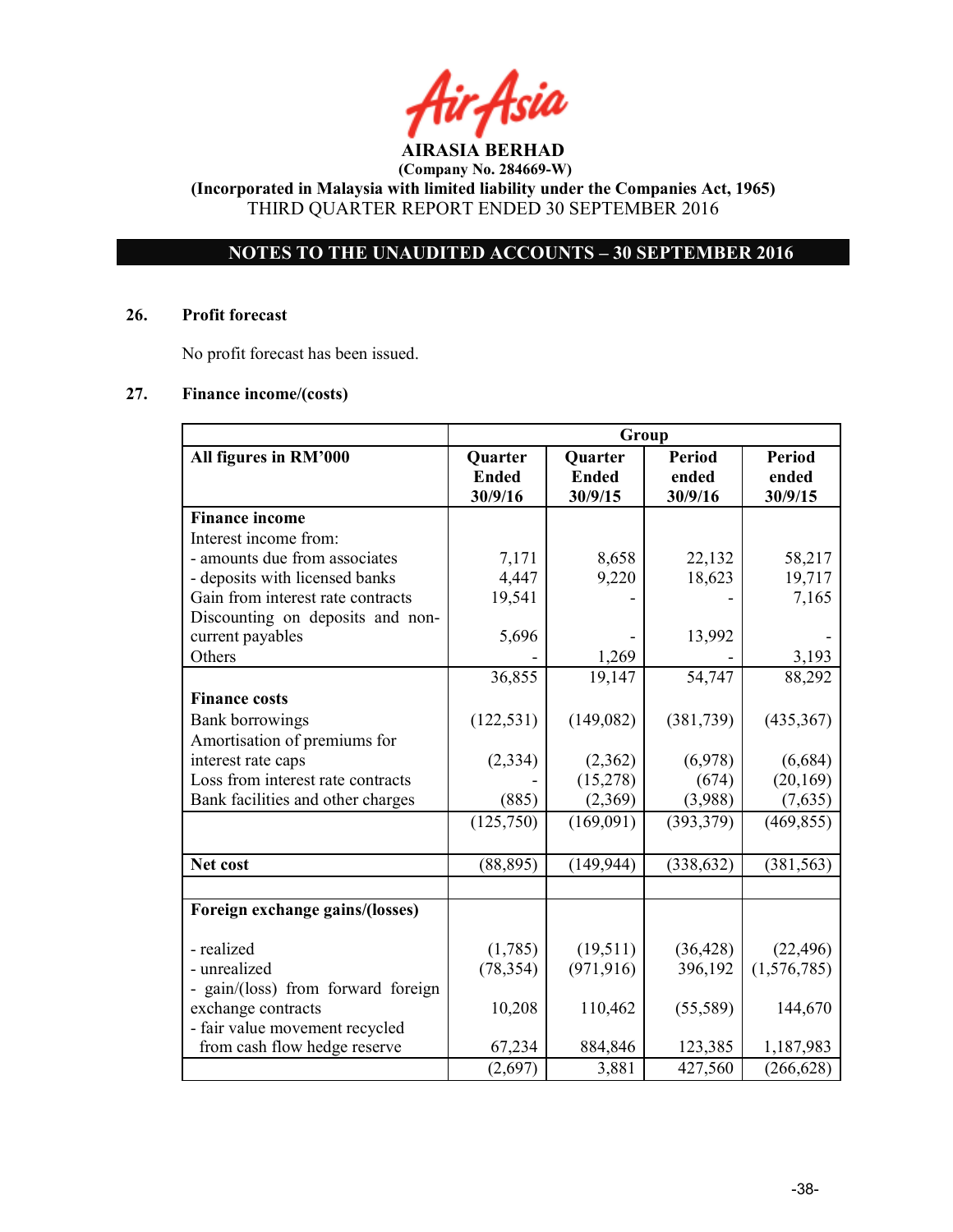![](_page_38_Picture_0.jpeg)

(Incorporated in Malaysia with limited liability under the Companies Act, 1965) THIRD QUARTER REPORT ENDED 30 SEPTEMBER 2016

### NOTES TO THE UNAUDITED ACCOUNTS – 30 SEPTEMBER 2016

### 28. Aircraft sale and leaseback transactions

In the previous financial year, the Board approved the sale and leaseback of 16 vintage A320 aircraft in view of the incoming delivery of Airbus A320neo aircraft starting 2016. A total of 16 transactions were completed as at the end of the previous financial year.

### 29. Income tax expense

### Current taxation

The current taxation charge of RM2.5 million comprises tax payable on interest income.

### Deferred taxation

RM118.7 million deferred tax expenses arose in the current financial period. The deferred tax expense increased as additional capital allowances and investment tax allowances that were granted were utilized.

### 30. Unquoted investments and properties

On 21 June 2016, AirAsia Berhad entered into a Sale and Purchase Agreement with Caterhamjet Global Ltd ("CJG") for the acquisition of one (1) unit of Bombardier BD-700- 1A10 Global Express 9M-CJG aircraft for a cash consideration of USD10 million.

On 27 June 2016, AirAsia Berhad entered into a Share Sale Agreement with Datin Charlene Yeo Ming Ling to purchase 881,873 ordinary shares of RM1.00 each in T & Co Coffee Sdn Bhd ("T&Co"), which is equivalent to eighty percent (80%) of the share capital of T&Co for a total purchase consideration of RM914,000.

On 21 June 2016, AirAsia Berhad through its wholly owned subsidiary, MadCience Consulting Sdn Bhd ("MC") entered into a joint venture with Big Data for Humans Ltd. ("Bd4h"). These were done via a Loan Note Subscription Agreement with Bd4h for the subscription of 1,000,000 unsecured convertible loan note for a total subscription monies of GBP 1,000,000, of which up to GBP 500,000 shall be used to finance a joint venture operation between MC and Bd4h (the "Bd4h JV"); and a Joint Venture Agreement with Bd4h for the formation of Big Data for Humans APAC Ltd ("Bd4h APAC"), a joint venture company to establish and build a software for service data analytics business in the Asia Pacific region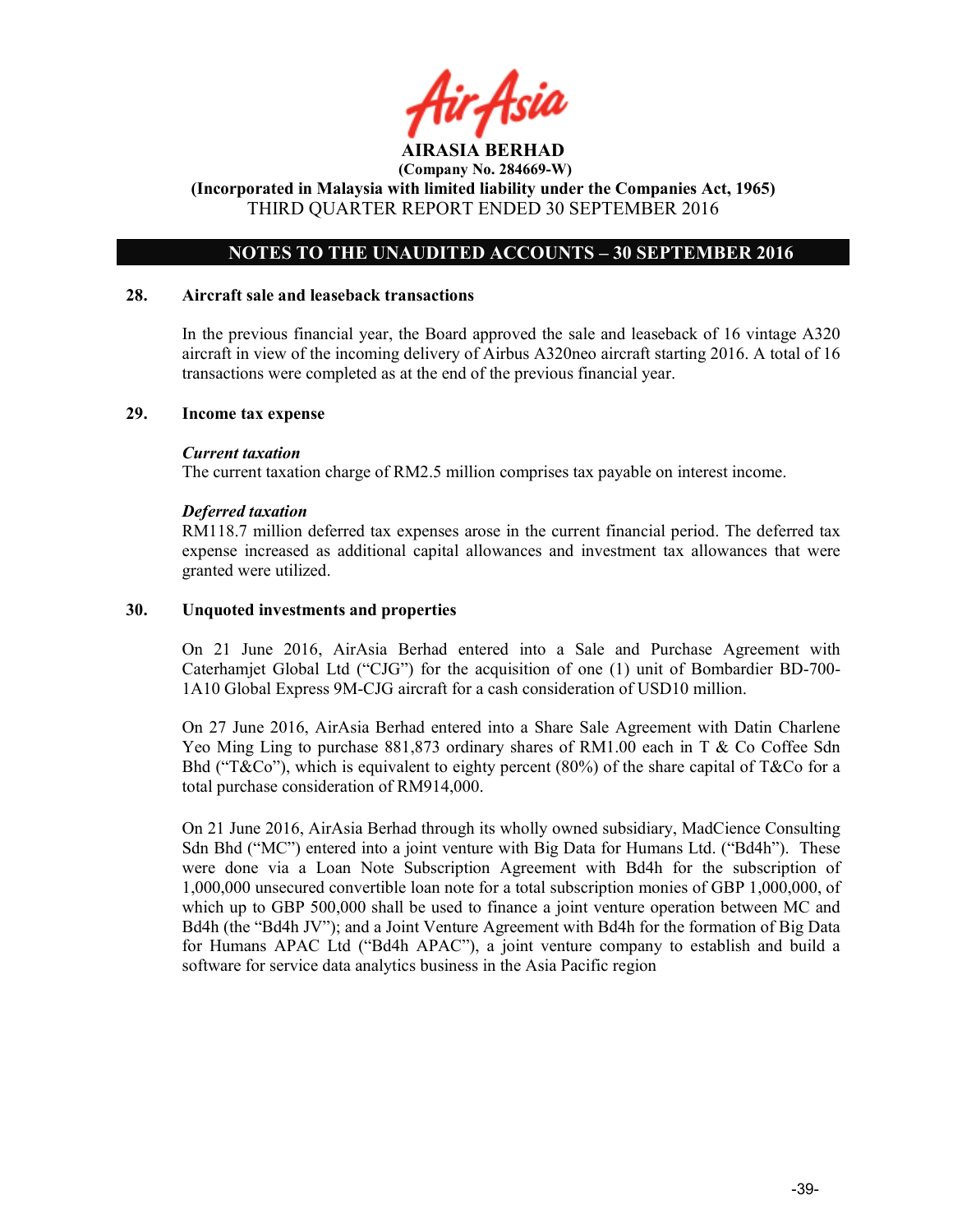![](_page_39_Picture_0.jpeg)

 (Company No. 284669-W) (Incorporated in Malaysia with limited liability under the Companies Act, 1965)

THIRD QUARTER REPORT ENDED 30 SEPTEMBER 2016

### NOTES TO THE UNAUDITED ACCOUNTS – 30 SEPTEMBER 2016

### 31. Quoted investments and properties

There was no purchase or disposal of quoted securities for the quarter under review and financial period to date.

### 32. Receivables and prepayments

|                             | As at<br>30/9/2016<br><b>RM'000</b> | As at<br>31/12/2015<br><b>RM'000</b> |
|-----------------------------|-------------------------------------|--------------------------------------|
| Non-current:                |                                     |                                      |
| Prepayments                 | 1,434,765                           | 1,261,540                            |
| Deposits                    | 167,961                             | 150,702                              |
|                             | 1,602,726                           | 1,412,242                            |
| Current:                    |                                     |                                      |
| Trade and other receivables | 447,710                             | 356,519                              |
| Prepayments                 | 124,249                             | 180,232                              |
| Deposits                    | 76,871                              | 80,671                               |
|                             | 648,830                             | 617,422                              |

Prepayments include advances for purchases of fuel and prepaid engine maintenance to the service provider.

### 33. Derivative financial instruments

The fair value of derivative financial instruments is determined in accordance with FRS139 "Financial Instruments: Recognition and Measurement"

(i) Forward Foreign Exchange Contracts

As at 30 September 2016, AirAsia Berhad has hedged approximately 62% of the US dollar liabilities of its aircraft (which are deployed to Malaysia) into Malaysian Ringgit ("MYR"). The latest weighted average of USD/MYR forward exchange rate is 3.2368.

(ii) Interest Rate Hedging

As at 30 September 2016, the Group has entered interest rate hedging transactions to hedge against fluctuations in the US\$ Libor on its existing aircraft financing for aircraft delivering from 2005 to 2016.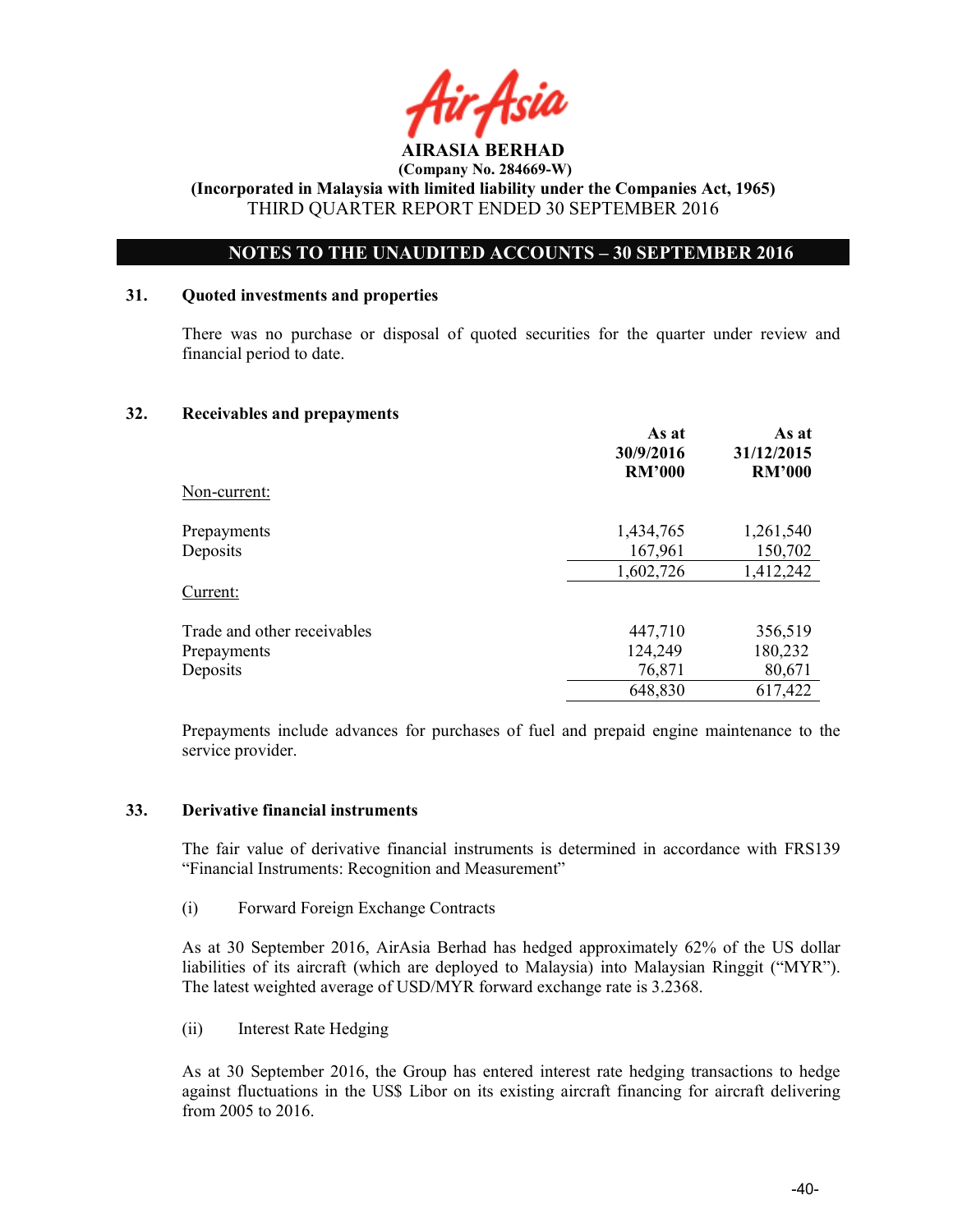![](_page_40_Picture_0.jpeg)

(Incorporated in Malaysia with limited liability under the Companies Act, 1965) THIRD QUARTER REPORT ENDED 30 SEPTEMBER 2016

### NOTES TO THE UNAUDITED ACCOUNTS – 30 SEPTEMBER 2016

### 33. Derivative financial instruments (continued)

(iii) Fuel Hedging

As at 30 September 2016, the Group has entered into Singapore Jet Kerosene fixed swaps, Brent options, Brent swaps, and Crack swaps which represents up to 75% of the Group's total budgeted fuel consumption for year 2016 and 58% of the Group's total budgeted fuel consumption for year 2017.

|                                  | <b>Notional Value</b> | <b>Fair Value</b>           |
|----------------------------------|-----------------------|-----------------------------|
| <b>Type of derivatives</b>       | as at                 | as at 30/09/2016            |
|                                  | 30/09/2016            | <b>Assets/(Liabilities)</b> |
| (i) Fuel contract                | Barrels (million)     | RM (million)                |
| - less than 1 year               | 6.77                  | 38.38                       |
| - 1 year to 3 years              | 1.53                  | 9.23                        |
| <b>Total</b>                     | 8.30                  | 47.61                       |
|                                  | RM (million)          | RM (million)                |
| (ii) Interest rate contracts     |                       |                             |
| - less than 1 year               |                       |                             |
| - 1 year to 3 years              | 406.44                | (22.38)                     |
| - more than 3 years              | 3,156.39              | (236.32)                    |
| <b>Total</b>                     | 3,562.83              | (258.70)                    |
| (iii) Foreign currency contracts | RM (million)          | RM (million)                |
| - less than 1 year               | 125.12                | (0.59)                      |
| - 1 year to 3 years              | 992.50                | 216.39                      |
| - more than 3 years              | 2,120.21              | 522.91                      |
| <b>Total</b>                     | 3,237.83              | 738.71                      |

The related accounting policies, cash requirements of the derivatives, risks associated with the derivatives and policies to mitigate those risks are unchanged since the last financial year.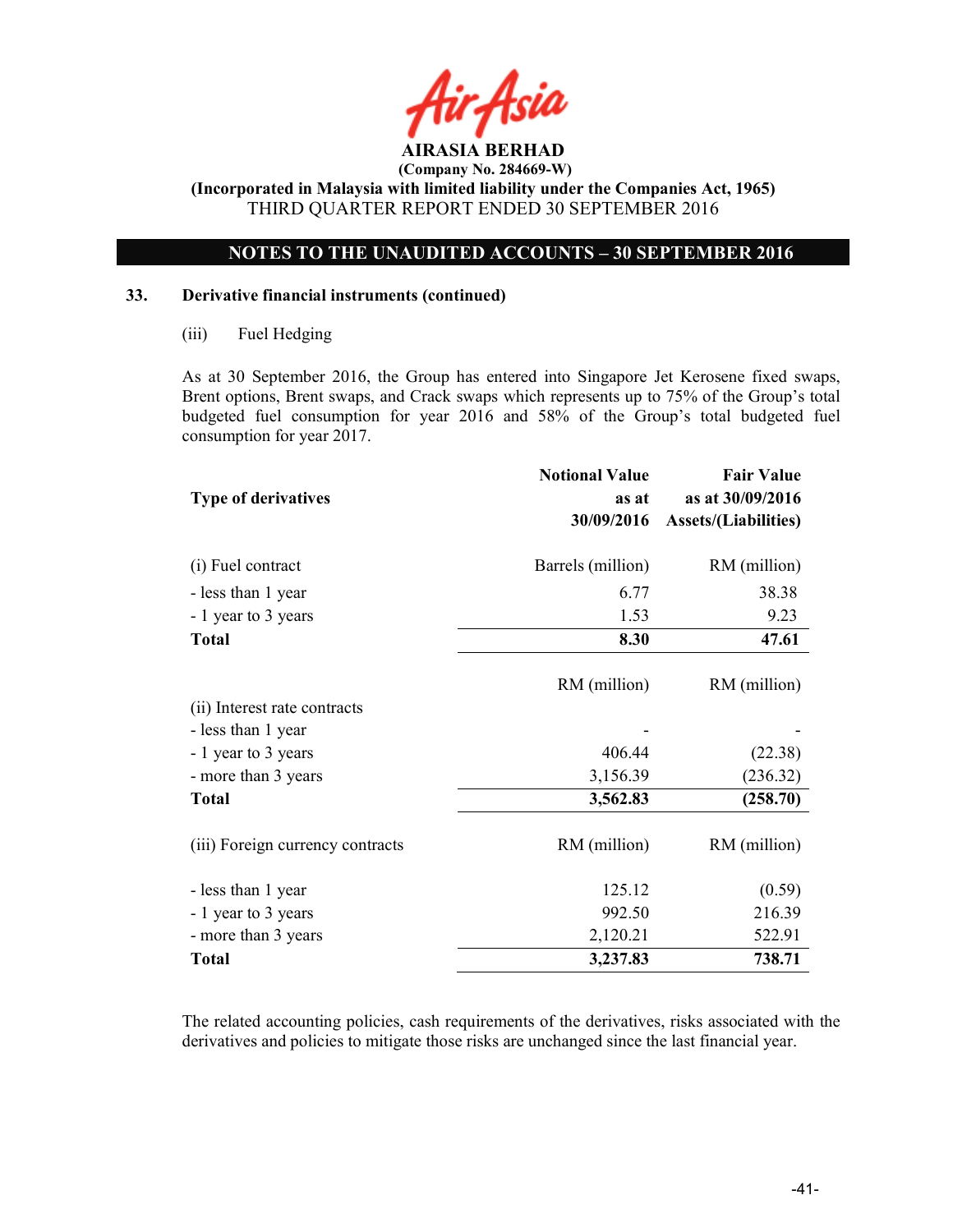![](_page_41_Picture_0.jpeg)

(Incorporated in Malaysia with limited liability under the Companies Act, 1965) THIRD QUARTER REPORT ENDED 30 SEPTEMBER 2016

### NOTES TO THE UNAUDITED ACCOUNTS – 30 SEPTEMBER 2016

### 34. Trade and other payables

|                               | As at<br>30/9/2016<br><b>RM'000</b> | As at<br>31/12/2015<br><b>RM'000</b> |
|-------------------------------|-------------------------------------|--------------------------------------|
| Non-current:                  |                                     |                                      |
| Aircraft maintenance accruals | 728,003                             | 514,138                              |
| Trade and other payables      | 676,417                             | 529,856                              |
|                               | 1,404,420                           | 1,043,994                            |
| Current:                      |                                     |                                      |
| Trade payables                | 349,365                             | 269,960                              |
| Accrual for fuel              | 53,060                              | 62,739                               |
| Other payables and accruals   | 1,099,295                           | 1,301,358                            |
|                               | 1,501,720                           | 1,634,057                            |

Other payables and accruals include accruals for operational expenses and passenger service charge payable to airport authorities.

### 35. Borrowings and debt securities

|                   | As at<br>30/9/2016<br><b>RM'000</b> | As at<br>31/12/2015<br><b>RM'000</b> |
|-------------------|-------------------------------------|--------------------------------------|
| Current           | 2,158,572                           | 2,377,256                            |
| Non-current       | 8,141,211                           | 10,235,579                           |
| <b>Total Debt</b> | 10,299,783                          | 12,612,835                           |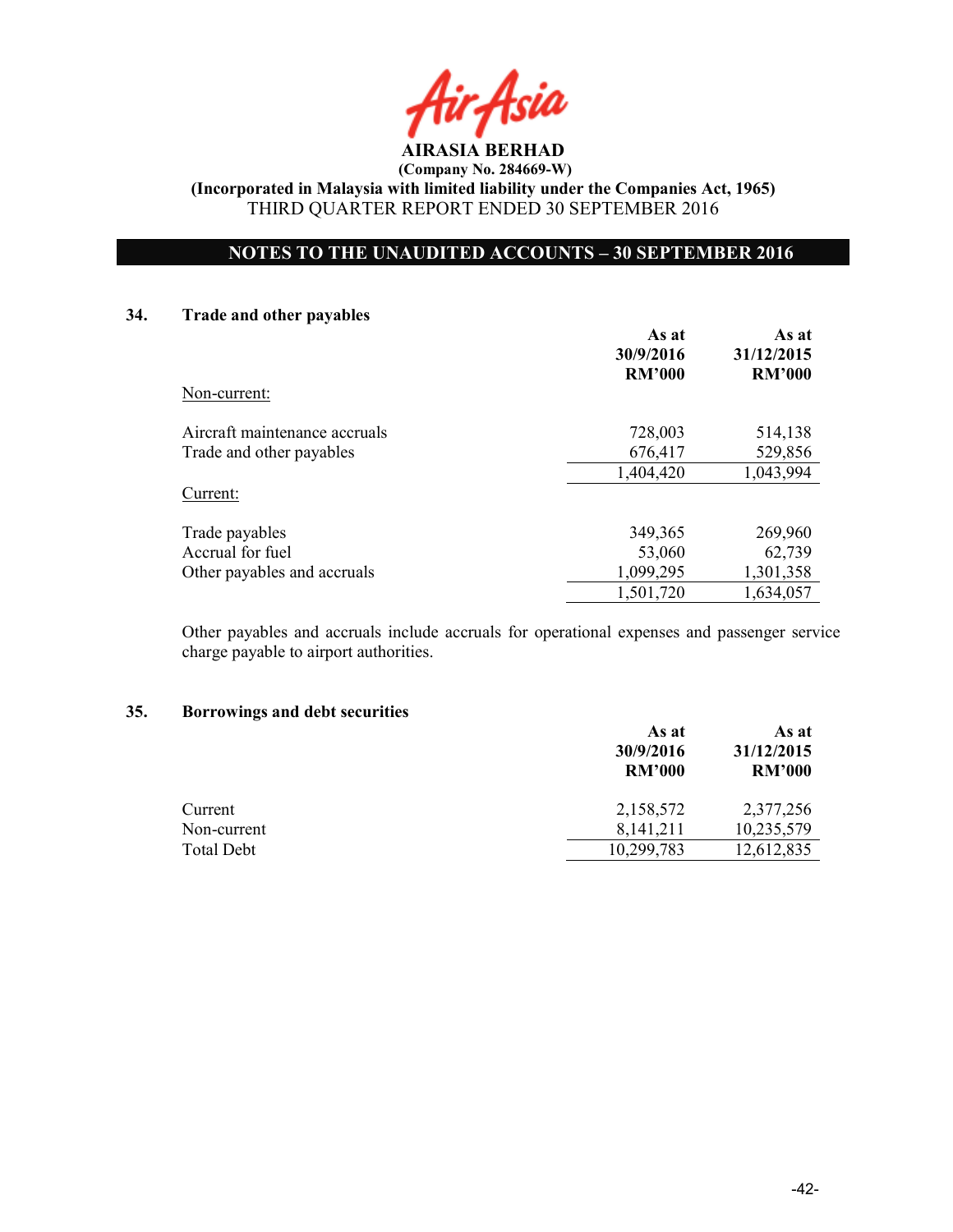![](_page_42_Picture_0.jpeg)

### NOTES TO THE UNAUDITED ACCOUNTS – 30 SEPTEMBER 2016

### 35. Borrowings and debt securities (continued)

The currency profile of borrowings is as follows:

|                  | As at<br>30/9/2016<br><b>RM'000</b> | As at<br>31/12/2015<br><b>RM'000</b> |
|------------------|-------------------------------------|--------------------------------------|
| Ringgit Malaysia | 1,101,769                           | 1,494,381                            |
| US Dollar        | 8,835,937                           | 10,734,446                           |
| Euro             | 158,143                             | 167,504                              |
| Singapore Dollar | 203,934                             | 216,504                              |
|                  | 10,299,783                          | 12,612,835                           |

The term loans, finance lease liabilities (Ijarah) and commodity murabahah finance are for the purchase of aircraft, spare engines and working capital purposes. The repayment terms of term loans and finance lease liabilities (Ijarah) and commodity murabahah finance are on a quarterly or semi-annually basis.

The maturity period of non-current borrowing is 14 years and below. The Company has substantially hedged its foreign exchange exposure through foreign exchange contracts as explained in Note 33 (i).

Total borrowings include secured liabilities of the Group of RM9.8 billion. These are secured by the following:

- (a) Assignment of rights under contract with Airbus over each aircraft;
- (b) Assignment of insurance of each aircraft; and
- (c) Assignment of airframe and engine warranties of each aircraft.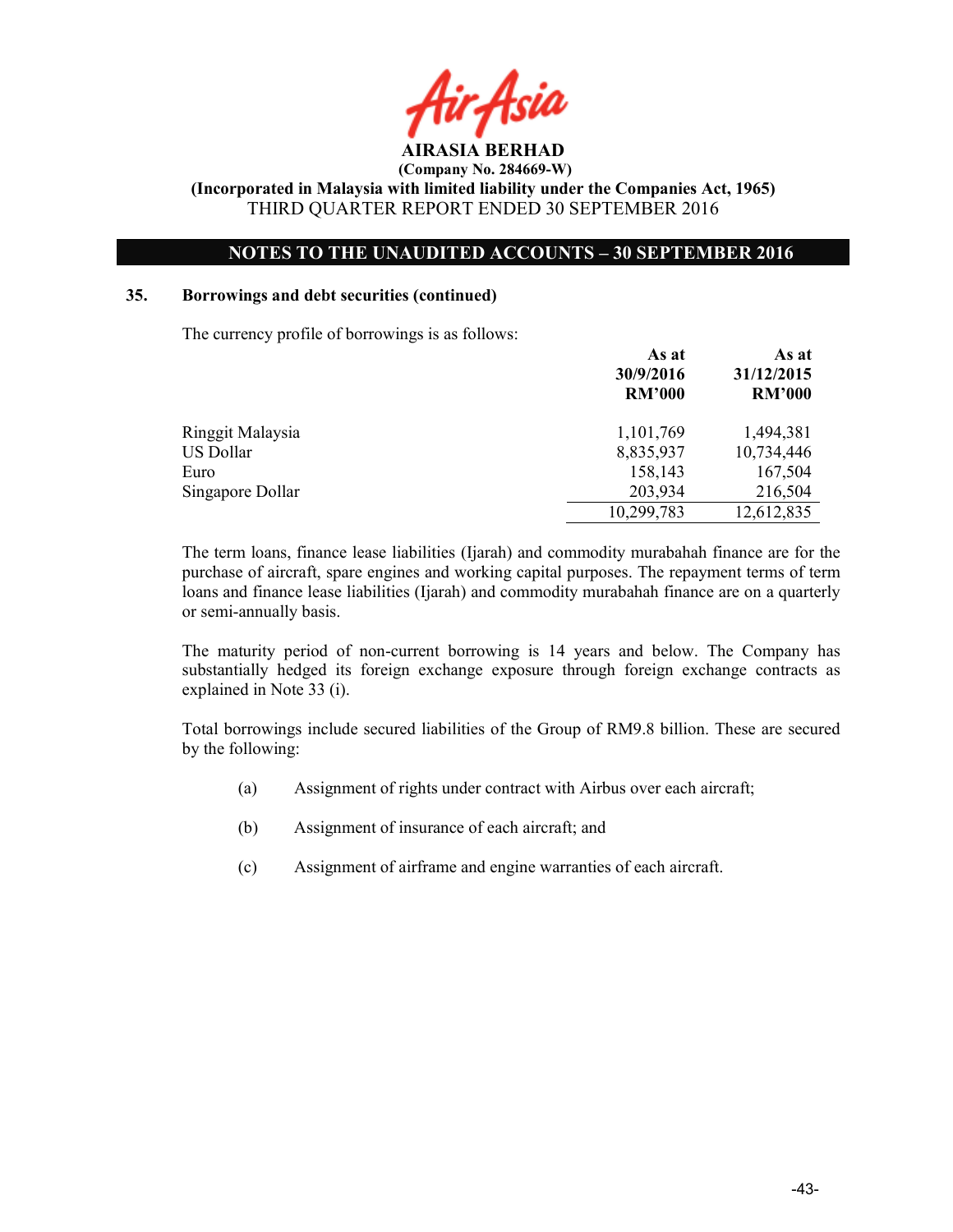![](_page_43_Picture_0.jpeg)

(Incorporated in Malaysia with limited liability under the Companies Act, 1965) THIRD QUARTER REPORT ENDED 30 SEPTEMBER 2016

### NOTES TO THE UNAUDITED ACCOUNTS – 30 SEPTEMBER 2016

### 36. Fair value estimation

The carrying amounts of cash and cash equivalents, trade and other current assets, and trade and other liabilities approximate their respective fair values due to the relatively short-term maturity of these financial instruments. The table below analyses financial instruments carried at fair value, by valuation method.The different levels have been defined as follows:

- Quoted prices (unadjusted) in active markets for identical assets or liabilities (Level1).
- Inputs other than quoted prices included within level 1 that are observable for the asset or liability, either directly (that is, as prices) or indirectly (that is, derived from prices) (Level 2).
- Inputs for the asset or liability that are not based on observable market data (that is, Unobservable inputs) (Level 3).

The following tables presents the Group's assets and liabilities that are measured at fair value at 30 September 2016 and 31 December 2015:

|                                                       | Level 1<br><b>RM'mil</b> | Level <sub>2</sub><br><b>RM'mil</b> | Level 3<br><b>RM'mil</b> | Total<br><b>RM'mil</b> |
|-------------------------------------------------------|--------------------------|-------------------------------------|--------------------------|------------------------|
| 30 September 2016                                     |                          |                                     |                          |                        |
| <b>Assets</b>                                         |                          |                                     |                          |                        |
| Financial assets at fair value through profit or loss |                          |                                     |                          |                        |
| - Trading derivatives                                 |                          | 235                                 |                          | 235                    |
| Derivatives used for hedging                          |                          | 771                                 |                          | 771                    |
| Available-for-sale financial assets                   |                          |                                     |                          |                        |
| - Equity securities                                   | 396                      |                                     |                          | 396                    |
| <b>Total Assets</b>                                   | 396                      | 1,007                               |                          | 1,403                  |
| <b>Liabilities</b>                                    |                          |                                     |                          |                        |
| Financial assets at fair value through profit or loss |                          |                                     |                          |                        |
| - Trading derivatives                                 |                          | 97                                  |                          | 97                     |
| Derivatives used for hedging                          |                          | 379                                 |                          | 379                    |
| <b>Total Liabilities</b>                              |                          | 476                                 |                          | 476                    |
| 31 December 2015                                      |                          |                                     |                          |                        |
|                                                       |                          |                                     |                          |                        |
| <b>Assets</b>                                         |                          |                                     |                          |                        |
| Financial assets at fair value through profit or loss |                          |                                     |                          |                        |
| - Trading derivatives                                 |                          | 229                                 |                          | 229                    |
| Derivatives used for hedging                          |                          | 1,136                               |                          | 1,136                  |
| Available-for-sale financial assets                   |                          |                                     |                          |                        |
| - Equity securities                                   | 235                      |                                     |                          | 235                    |
| <b>Total Assets</b>                                   | 235                      | 1,365                               |                          | 1,600                  |
| <b>Liabilities</b>                                    |                          |                                     |                          |                        |
| Financial assets at fair value through profit or loss |                          |                                     |                          |                        |
| - Trading derivatives                                 |                          | 108                                 |                          | 108                    |
| Derivatives used for hedging                          |                          | 712                                 |                          | 712                    |
| <b>Total Liabilities</b>                              |                          | 820                                 |                          | 820                    |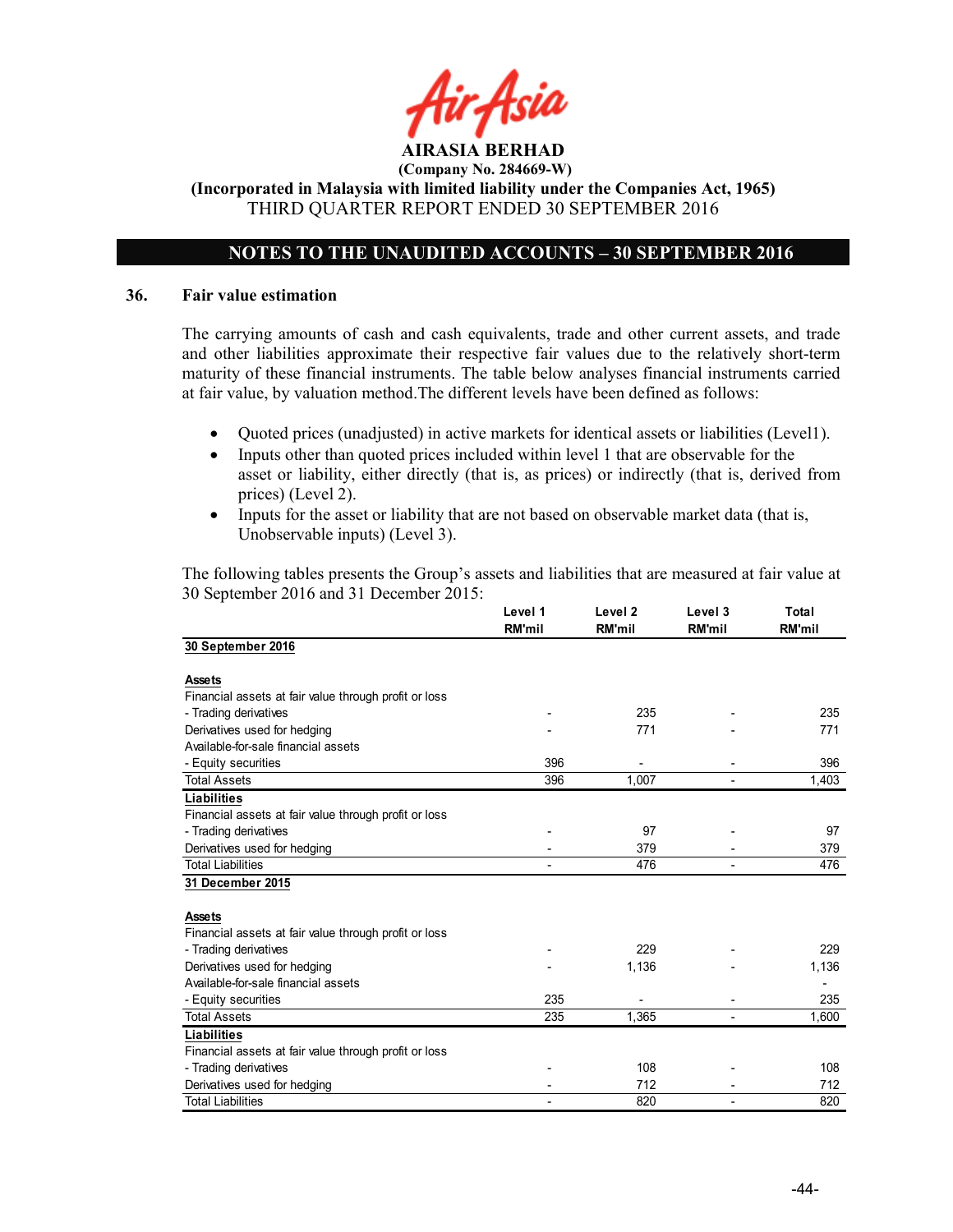![](_page_44_Picture_0.jpeg)

### NOTES TO THE UNAUDITED ACCOUNTS – 30 SEPTEMBER 2016

### 36. Fair value estimation (continued)

Financial instruments are classified as Level 1 if their value is observable in an active market. Such instruments are valued by reference to unadjusted quoted prices for identical assets or liabilities in active markets where the quoted prices is readily available, and the price represents actual and regularly occurring market transactions. An active market is one in which transactions occur with sufficient volume and frequency to provide pricing information on an on-going basis. These would include actively traded listed equities and actively exchangetraded derivatives.

Where fair value is determined using unquoted market prices in less active markets or quoted prices for similar assets and liabilities, such instruments are generally classified as Level 2. In cases where quoted prices are generally not available, the Group then determines fair value based upon valuation techniques that use as inputs, market parameters including but not limited to yield curves, volatilities and foreign exchange rates. The majority of valuation techniques employ only observable market data and so reliability of the fair value measurement is high. These would include certain bonds, government bonds, corporate debt securities, repurchase and reverse purchase agreements, loans, credit derivatives, certain issued notes and the Group's over the counter ("OTC") derivatives.

Financial instruments are classified as Level 3 if their valuation incorporates significant inputs that are not based on observable market data (unobservable inputs). Such inputs are generally determined based on observable inputs of a similar nature, historical observations on the level of the input or other analytical techniques. This category includes private equity investments, certain OTC derivatives (requiring complex and unobservable inputs such as correlations and long dated volatilities) and certain bonds.